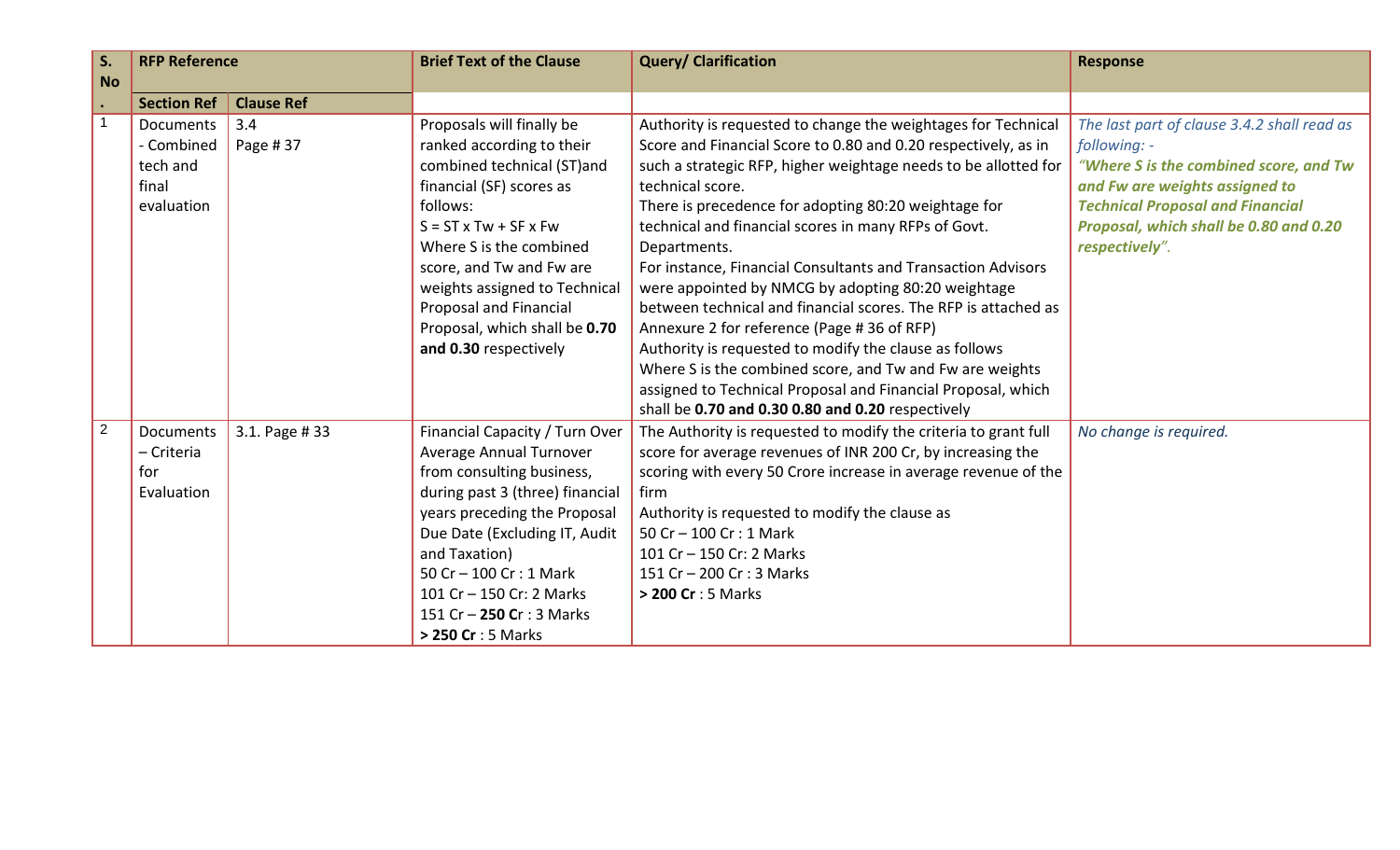| S.             | <b>RFP Reference</b> |                   | <b>Brief Text of the Clause</b>   | <b>Query/ Clarification</b>                                    | <b>Response</b>                           |
|----------------|----------------------|-------------------|-----------------------------------|----------------------------------------------------------------|-------------------------------------------|
| <b>No</b>      |                      |                   |                                   |                                                                |                                           |
| $\bullet$      | <b>Section Ref</b>   | <b>Clause Ref</b> |                                   |                                                                |                                           |
| $\overline{3}$ | Documents            | 3.1.4B            | For the purposes of               | Authority is requested to kindly consider experience in        | Please refer to explanation of            |
|                | - Eligible           | Page #36          | determining Conditions of         | preparation of feasibility report / DPR / Project Management,  | infrastructure project under section A of |
|                | Technical            |                   | Eligibility and for evaluating    | etc. in relevant sectors such as pharmaceutical, healthcare,   | Clause 3.1.4 wherein it is explained      |
|                | Consultanc           |                   | the Proposals under this RFP,     | etc. in addition to infrastructure projects, as experience in  | healthcare sector is included in          |
|                |                      |                   | advisory/consultancy              | relevant downstream sectors is critical for the success of the | infrastructure project.                   |
|                | Assignment           |                   | assignments/Project               | engagement.                                                    |                                           |
|                | S                    |                   | Management consultancy in         | Authority is requested to modify the clause as follows         |                                           |
|                |                      |                   | respect of preparation of         | where the payment of professional fee to the Applicant was     |                                           |
|                |                      |                   | feasibility report and/or         | at least Rs.50lakh (Rupees fifty lakh) in case of a project in |                                           |
|                |                      |                   | detailed project report           | India, or US \$ 1,25,000(US\$ one hundred twenty five          |                                           |
|                |                      |                   | including market surveys,         | thousand ) for any infrastructure project or projects in       |                                           |
|                |                      |                   | Project supervision &             | pharmaceutical, healthcare and other downstream sectors        |                                           |
|                |                      |                   | monitoring etc. shall be          | of radio-isotopes (the "Projects").                            |                                           |
|                |                      |                   | deemed as eligible                |                                                                |                                           |
|                |                      |                   | assignments (the "Eligible        |                                                                |                                           |
|                |                      |                   | Technical Assignments")           |                                                                |                                           |
|                |                      |                   | where the payment of              |                                                                |                                           |
|                |                      |                   | professional fee to the           |                                                                |                                           |
|                |                      |                   | Applicant was at least            |                                                                |                                           |
|                |                      |                   | Rs.50lakh (Rupees fifty lakh)     |                                                                |                                           |
|                |                      |                   | in case of a project in India, or |                                                                |                                           |
|                |                      |                   | US \$1,25,000(US\$ one            |                                                                |                                           |
|                |                      |                   | hundred twenty five               |                                                                |                                           |
|                |                      |                   | thousand ) for any                |                                                                |                                           |
|                |                      |                   | infrastructure project            |                                                                |                                           |
|                |                      |                   | elsewhere (the "Projects").       |                                                                |                                           |
|                |                      |                   |                                   |                                                                |                                           |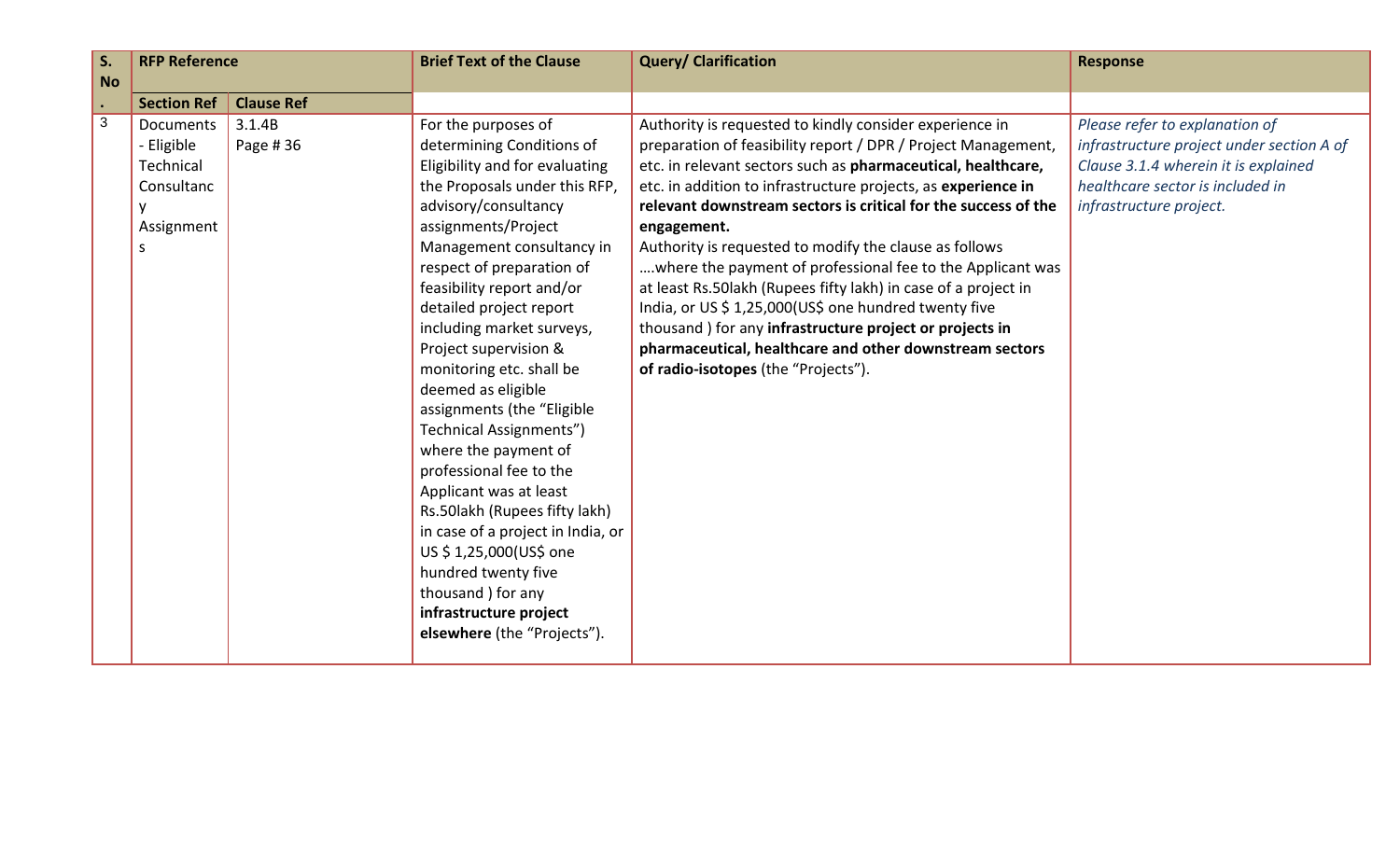| S.        | <b>RFP Reference</b>                                              |                                       | <b>Brief Text of the Clause</b>                                                                                                                                                                                                            | <b>Query/ Clarification</b>                                                                                                                                                                                                                                                                                                                                                                                                                                                                                                                                                                                                  | <b>Response</b>                                                                                                                                                                                                                                                                                                                                           |
|-----------|-------------------------------------------------------------------|---------------------------------------|--------------------------------------------------------------------------------------------------------------------------------------------------------------------------------------------------------------------------------------------|------------------------------------------------------------------------------------------------------------------------------------------------------------------------------------------------------------------------------------------------------------------------------------------------------------------------------------------------------------------------------------------------------------------------------------------------------------------------------------------------------------------------------------------------------------------------------------------------------------------------------|-----------------------------------------------------------------------------------------------------------------------------------------------------------------------------------------------------------------------------------------------------------------------------------------------------------------------------------------------------------|
| <b>No</b> |                                                                   |                                       |                                                                                                                                                                                                                                            |                                                                                                                                                                                                                                                                                                                                                                                                                                                                                                                                                                                                                              |                                                                                                                                                                                                                                                                                                                                                           |
| 4         | <b>Section Ref</b><br>Documents<br>- Technical<br>Proposal        | <b>Clause Ref</b><br>2.14.17 Page #23 | A Bidder, if it considers<br>necessary, either during the<br>submission of the bid or at<br>any point in time during the<br>course of the assignment /<br>work, may propose suitable<br>Sub-Consultants in specific<br>areas of expertise. | Authority is requested to explicitly allow bidders to engage<br>sub consultants as a part of project team including key<br>personnel. This will enable bidders to leverage specific<br>expertise available with independent experts who are not a<br>part of any organization. The bidder shall be responsible for<br>the overall quality of output from the sub-consultant This is an<br>accepted practice in Government and PSU tenders. Further,<br>legal firms can only be appointed as sub-consultants, as they                                                                                                         | The clause may be modified as following:<br>- (clause 2.14.7 (Page # 23))<br>"A Bidder, if it considers necessary,<br>either during the submission of the bid<br>or at any point in time during the course<br>of the assignment / work, may propose<br>suitable Sub-Consultants in specific areas<br>of expertise including Key Personnel                 |
|           |                                                                   |                                       | A Sub-Consultant, however,<br>shall not be a substitute for<br>any Key Personnel.                                                                                                                                                          | cannot be formally a part of the consortium, as guided by Bar<br>Council and Ministry of Law and Justice rules -<br>http://www.barcouncilofindia.org/wp-<br>content/uploads/2010/05/BCIRulesPartVonwards.pdf Part VI,<br>Chapter III clause 2<br>Authority is requested to modify the clause as follows<br>A Bidder, if it considers necessary, either during the<br>submission of the bid or at any point in time during the course<br>of the assignment / work, may propose suitable Sub-<br>Consultants in specific areas of expertise.<br>A Sub-Consultant, however, shall not be a substitute for any<br>Key Personnel. | (except "Team Leader and Strategy<br><b>Expert"). If such sub-consultant is</b><br>engaged as Key Personnel, the<br><b>Consultant shall ensure that the same</b><br><b>Sub-Consultant be engaged for the</b><br>entire duration of<br>engagement. Credentials of such Sub-<br><b>Consultants should be submitted in</b><br><b>Form-13 of Appendix-I."</b> |
| 5         | Instruction<br>to Bidders-<br>Schedule of<br>Selection<br>Process | 1.7<br>Page #7                        | BARC / DAE response to<br>queries: 12th August 2020<br>Proposal Due Date: 14th<br>August 2020                                                                                                                                              | Authority is requested to provide at least 2 weeks for<br>submission from the date of issuance of response to pre-bid<br>queries by bidders to enable us to prepare a high quality<br>submission                                                                                                                                                                                                                                                                                                                                                                                                                             | Clause 1.7 of Invitation for Proposal #<br>page 7) Schedule of Selection Process is<br>modified as below: -<br><b>Description</b><br><b>Date</b><br>07/08/2020<br><b>Last date for</b><br>receiving<br>queries/clarification                                                                                                                              |
|           |                                                                   |                                       |                                                                                                                                                                                                                                            |                                                                                                                                                                                                                                                                                                                                                                                                                                                                                                                                                                                                                              | 10/08/2020<br><b>Pre-Proposal</b><br><b>Conference</b><br>at 3:00pm                                                                                                                                                                                                                                                                                       |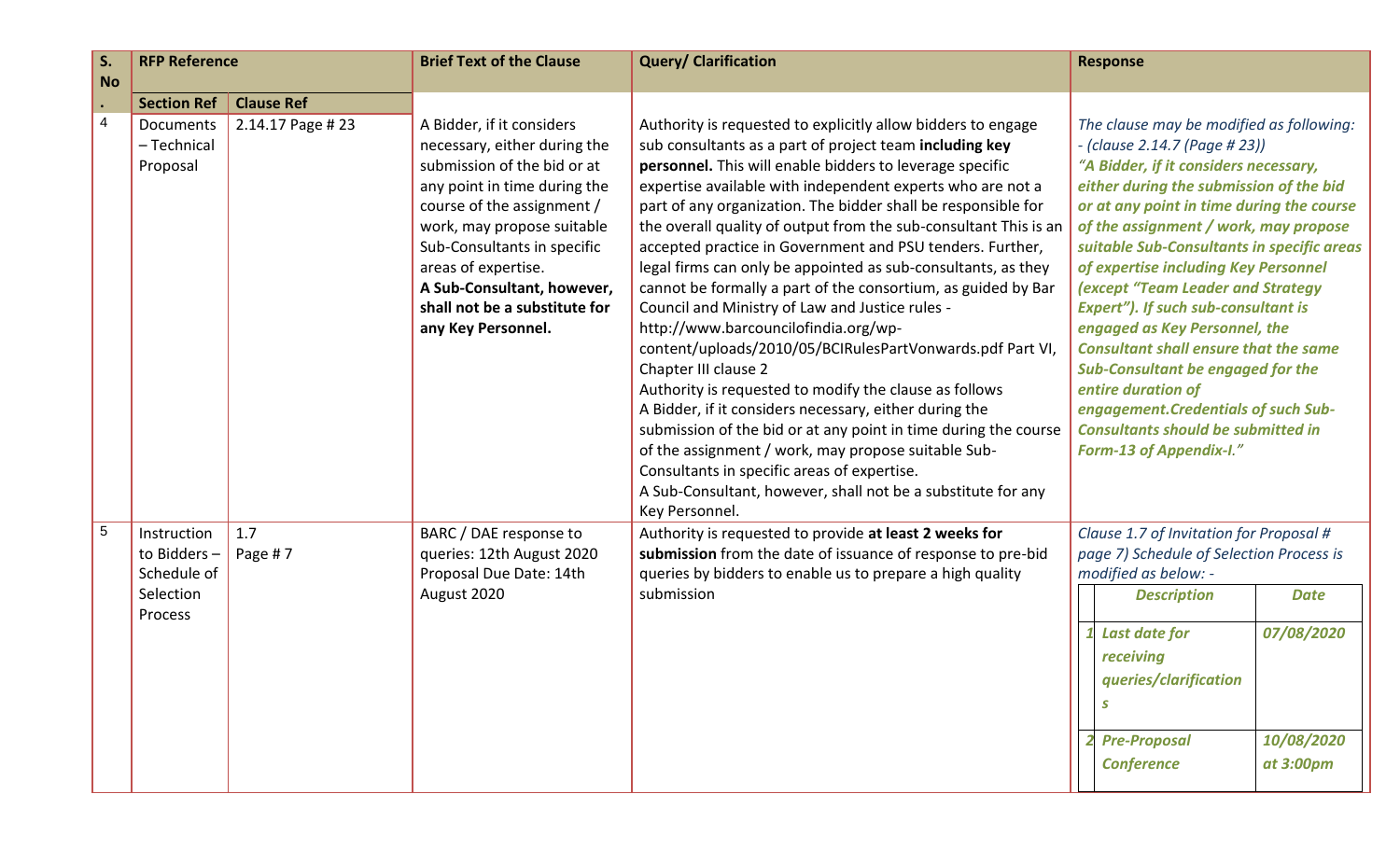| $\vert$ S.<br><b>No</b> | <b>RFP Reference</b> |                   | <b>Brief Text of the Clause</b> | <b>Query/ Clarification</b> | <b>Response</b>                                                            |                                                             |
|-------------------------|----------------------|-------------------|---------------------------------|-----------------------------|----------------------------------------------------------------------------|-------------------------------------------------------------|
| $\bullet$               | <b>Section Ref</b>   | <b>Clause Ref</b> |                                 |                             |                                                                            |                                                             |
|                         |                      |                   |                                 |                             | <b>BARC/DAE</b> response<br>to queries                                     | 12/08/2020                                                  |
|                         |                      |                   |                                 |                             | <b>Proposal Due Date</b><br>or PDD                                         | 20/08/2020<br>by 3:00pm                                     |
|                         |                      |                   |                                 |                             | <b>Date for</b><br>presentation on<br><b>Approach &amp;</b><br>methodology | 21/08/2020                                                  |
|                         |                      |                   |                                 |                             | <b>Opening of Proposal</b>                                                 | 24/08/2020<br>(25/08/2020<br>is kept as<br>reserved<br>day) |
|                         |                      |                   |                                 |                             | <b>Letter of Award</b><br>(LOA)                                            | Within 10<br>days of PDD                                    |
|                         |                      |                   |                                 |                             | 8 Signing of<br><b>Agreement</b>                                           | <b>Within 7</b><br>days of LOA                              |
|                         |                      |                   |                                 |                             | <b>Validity of Proposals</b>                                               | 90 days from<br><b>Proposal Due</b><br><b>Date</b>          |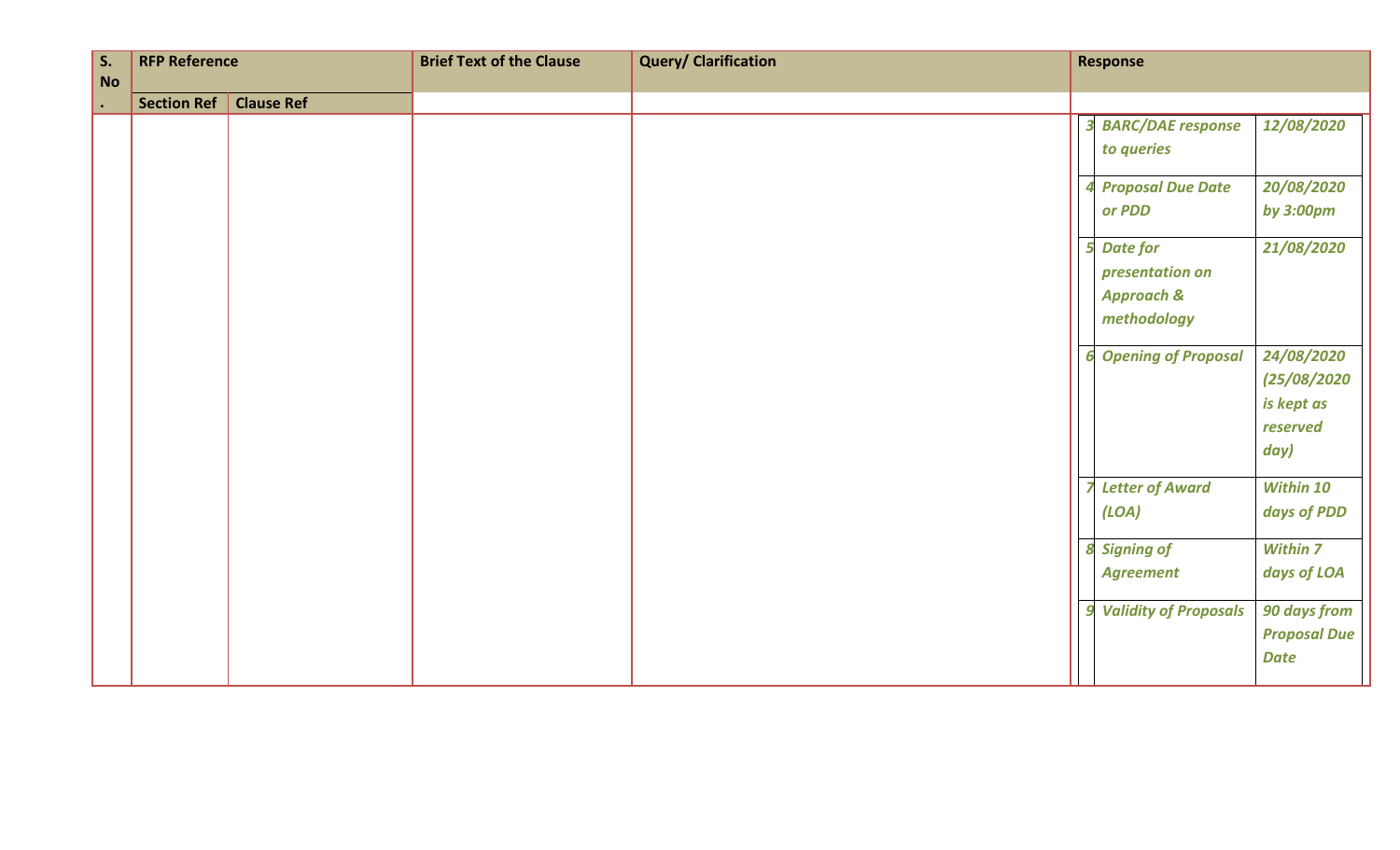| S.             | <b>RFP Reference</b> |                        | <b>Brief Text of the Clause</b>                   | <b>Query/ Clarification</b>                                                                                         | <b>Response</b>                             |
|----------------|----------------------|------------------------|---------------------------------------------------|---------------------------------------------------------------------------------------------------------------------|---------------------------------------------|
| <b>No</b>      |                      |                        |                                                   |                                                                                                                     |                                             |
|                | <b>Section Ref</b>   | <b>Clause Ref</b>      |                                                   |                                                                                                                     |                                             |
| $6\phantom{1}$ | Documents            | 2.16                   | The Bidders shall submit the                      | The Authority is requested to kindly allow electronic                                                               | As the proposal is for two part bid process |
|                |                      | Page #25               | Proposal in hard bound form                       | submission of proposals, as practiced by most Government                                                            | including financial proposal which can not  |
|                | Submission           |                        | with all pages numbered                           | organizations.                                                                                                      | be accepted via online submission. Hence,   |
|                | of                   |                        | serially and by giving an index<br>of submissions | Specifically, with restricted movement during COVID 19                                                              | no change is proposed.                      |
|                | Proposals            |                        | The Proposal will be sealed in                    | pandemic, it will be difficult for bidder to submit hard copies<br>of the proposals at BARC                         |                                             |
|                |                      |                        | an outer envelope which will                      |                                                                                                                     |                                             |
|                |                      |                        | bear the address of the                           |                                                                                                                     |                                             |
|                |                      |                        | <b>BARC/DAE, RFP Notice</b>                       |                                                                                                                     |                                             |
|                |                      |                        | number, Consultancy name                          |                                                                                                                     |                                             |
|                |                      |                        | as indicated at Clauses1.11.1                     |                                                                                                                     |                                             |
|                |                      |                        | and 1.11.3 and the name and                       |                                                                                                                     |                                             |
|                |                      |                        | address of the Bidder                             |                                                                                                                     |                                             |
|                | <b>Documents</b>     | 2.14.2                 | Key Personnel would be                            | The Authority is requested to specify the time commitment                                                           | The engagement of key personnel is on       |
|                | - Technical          | Page #22               | available for the period                          | required from individual key experts during the course of the                                                       | requirement basis. The consultant can       |
|                | Proposal             |                        | indicated in the TOR;                             | project. This will ensure standardized effort estimation across                                                     | present their plan for engagement during    |
|                |                      |                        |                                                   | all bidders and will ensure the right level of deployment for                                                       | the presentation on approach and            |
|                |                      |                        |                                                   | the Authority                                                                                                       | methodology.                                |
|                |                      |                        |                                                   | In addition, Authority is also requested to specify the<br>requirement (number & time commitment) for the full time |                                             |
|                |                      |                        |                                                   | i.e. support personnel                                                                                              |                                             |
|                |                      |                        |                                                   | This is an accepted practice in Government and PSU tenders.                                                         |                                             |
| 8              | Conditions           | 2.2.2 (D) Condition of | Person should have                                | Understanding of financials of downstream players can add                                                           | Please refer to explanation of              |
|                | of Eligibility       | Eligibility for Key    | undertaken financial                              | significant value in structuring a successful transaction for                                                       | infrastructure project under section A of   |
|                | of Bidders           | Personnel, Financial   | modelling and analysis/                           | BARC. Therefore we request BARC that financial expert may                                                           | Clause 3.1.4 wherein it is explained        |
|                |                      | expert                 | financial                                         | also be allowed to showcase financial expertise in the                                                              | healthcare sector is included in            |
|                |                      |                        | structuring/valuation                             | healthcare sector.                                                                                                  | infrastructure project.                     |
|                |                      |                        | for at least 2 projects in any                    | Authority is requested to modify the clause as follows                                                              |                                             |
|                |                      |                        | infrastructure sector                             | Person should have undertaken financial modelling and                                                               |                                             |
|                |                      |                        |                                                   | analysis/ financial structuring/valuation                                                                           |                                             |
|                |                      |                        |                                                   | for at least 2 projects in any infrastructure and healthcare                                                        |                                             |
|                |                      |                        |                                                   | sectors                                                                                                             |                                             |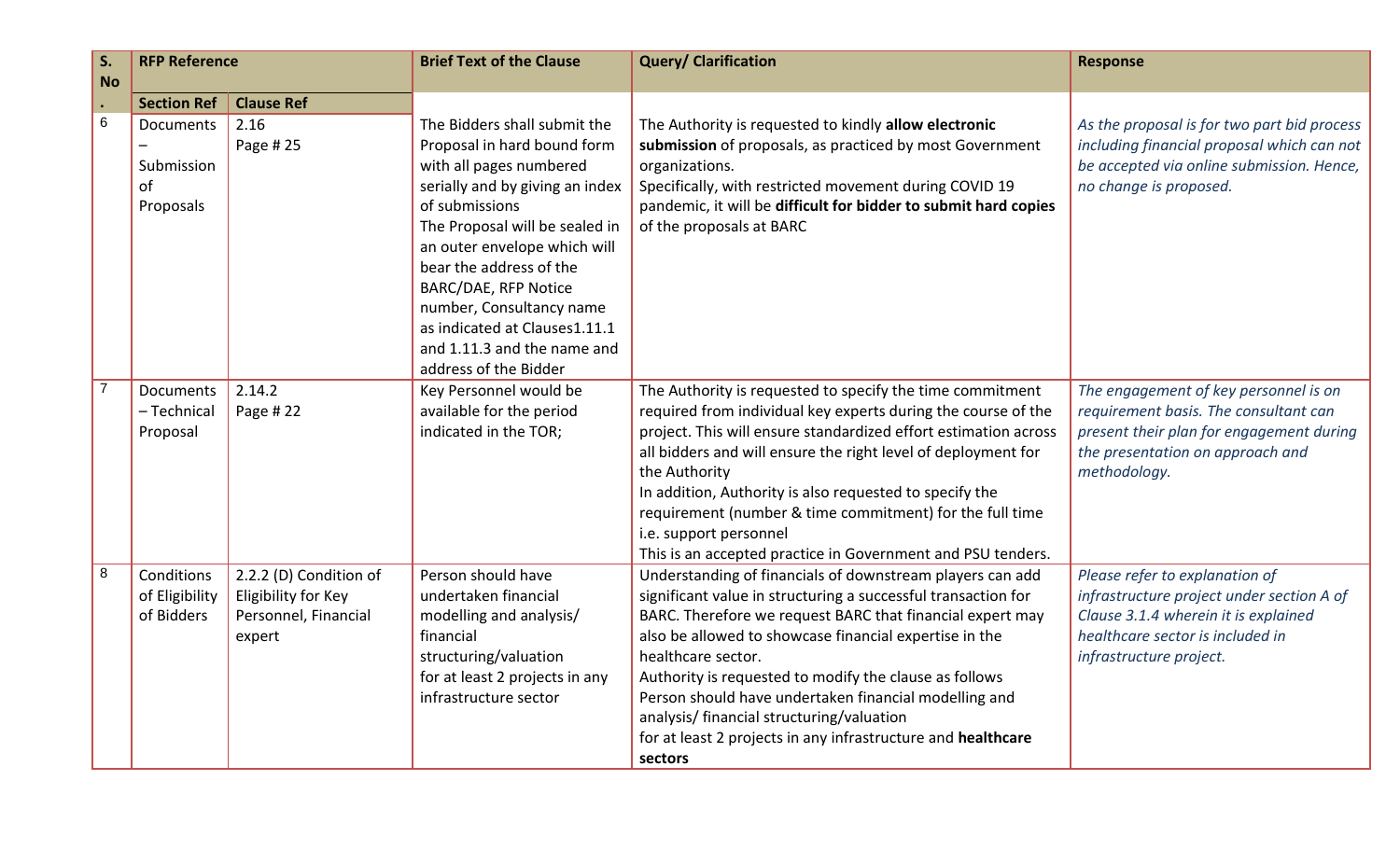| S <sub>1</sub><br><b>No</b> | <b>RFP Reference</b> |                                                                                                                                          | <b>Brief Text of the Clause</b> | <b>Query/ Clarification</b>                                                                                                                                                                                                                                                                                                                                                                                                                                                                                                                                                                                                                                                                                                                                                                                                                                                                                                                                                                                                                                                                                                                                                                                                                                                                                                                                                                                                                                                                                                                                                                                                                                                                                                                                                                                                                                                                                                                                                                                       | <b>Response</b>                                                                                                                                                                                                                                                                                                                                                                                                                                                                                                                                                                                                                                                                                                                                                                                                                         |
|-----------------------------|----------------------|------------------------------------------------------------------------------------------------------------------------------------------|---------------------------------|-------------------------------------------------------------------------------------------------------------------------------------------------------------------------------------------------------------------------------------------------------------------------------------------------------------------------------------------------------------------------------------------------------------------------------------------------------------------------------------------------------------------------------------------------------------------------------------------------------------------------------------------------------------------------------------------------------------------------------------------------------------------------------------------------------------------------------------------------------------------------------------------------------------------------------------------------------------------------------------------------------------------------------------------------------------------------------------------------------------------------------------------------------------------------------------------------------------------------------------------------------------------------------------------------------------------------------------------------------------------------------------------------------------------------------------------------------------------------------------------------------------------------------------------------------------------------------------------------------------------------------------------------------------------------------------------------------------------------------------------------------------------------------------------------------------------------------------------------------------------------------------------------------------------------------------------------------------------------------------------------------------------|-----------------------------------------------------------------------------------------------------------------------------------------------------------------------------------------------------------------------------------------------------------------------------------------------------------------------------------------------------------------------------------------------------------------------------------------------------------------------------------------------------------------------------------------------------------------------------------------------------------------------------------------------------------------------------------------------------------------------------------------------------------------------------------------------------------------------------------------|
| $\bullet$                   | <b>Section Ref</b>   | <b>Clause Ref</b>                                                                                                                        |                                 |                                                                                                                                                                                                                                                                                                                                                                                                                                                                                                                                                                                                                                                                                                                                                                                                                                                                                                                                                                                                                                                                                                                                                                                                                                                                                                                                                                                                                                                                                                                                                                                                                                                                                                                                                                                                                                                                                                                                                                                                                   |                                                                                                                                                                                                                                                                                                                                                                                                                                                                                                                                                                                                                                                                                                                                                                                                                                         |
| 9                           | Others               | Clause 2.31: Proprietary<br>Data, Page 33 of the RFP<br>document;<br>Clause 8: Completion of<br>Services, page 48 of the<br>RFP document |                                 | In addition, the Authority is requested to consider the<br>following changes in the draft contract, in case we are<br>awarded the project<br>Capping our liability at the amount of fees we will<br>earn. The core of our firm's risk mitigation strategy is to<br>ensure that no particular contract presents a risk that could<br>jeopardize the firm at-large. Our view is that our potential<br>upside (our fees) should be equivalent to our potential<br>downside (our aggregate liability) for any project we take on.<br>Note that we are willing to consider carve-outs to the cap on<br>liability for any unlikely situation where we engage in gross<br>negligence, willful misconduct, fraud, or breach of<br>confidentiality or third party intellectual property rights.<br>Protecting our reputation. Our brand is essential to<br>our continued success. And our work product is intended<br>solely for the internal use of you, our client. Accordingly, we<br>expect that our clients agree not to distribute our work to<br>third parties and also not to refer to A.T. Kearney or attribute<br>any information to A.T. Kearney in any documentation or<br>communication external to (or reasonably likely to be<br>distributed externally by) our clients, including in press<br>releases and on web sites.<br>Retaining ownership of underlying frameworks,<br>methodologies, tools. Our consultants bring a set of valuable<br>tools with them to your project. These tools were developed<br>by our consultants in part on previous projects we have done<br>for previous clients. To continue this essential development of<br>our consulting toolkit, we need to retain ownership of our<br>pre-existing intellectual property, as well as the consulting<br>frameworks, methodologies, analytical tools and industry data<br>and insights that may be used or developed by our<br>consultants in the course of our work for you.<br>Non-standard contract provisions. We have found the | The liability clasues are well<br>$\bullet$<br>defined in the RFP and does not require<br>any change.<br>Unless the information is not<br>related to any mis-representation or<br>breach of intellectual property right or<br>any matter which is causing legal liability<br>or dispute with the third party, it will not<br>be attributed to the Consultant in any<br>external release.<br>The request is agreeable for the<br>pre-existing intellectual property,<br>consulting frameworks, methodologies,<br>analytical tools and industry data only.<br>Any tool, data, information, intellectual<br>property developed during the present<br>assignment will be exclusive property of<br>the BARC/DAE.<br>The last point is not acceptable.<br>The ToR is detailed in the RFP hence if<br>there is any clarification required, the |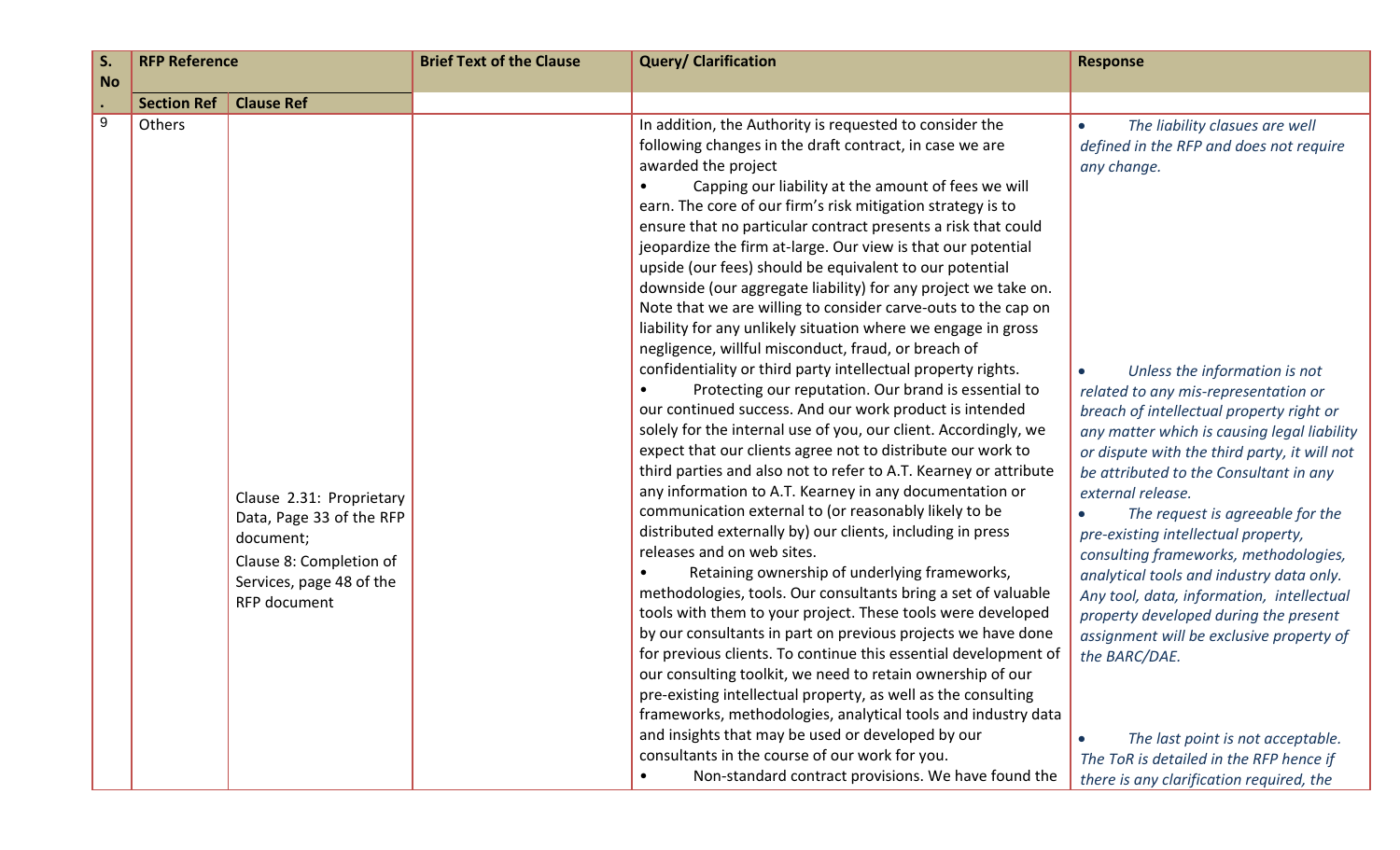| S <sub>1</sub><br><b>No</b> | <b>RFP Reference</b>      |                                                                                                                                                                                                         | <b>Brief Text of the Clause</b>                                                                                                                                                                                                                                                                                                         | <b>Query/ Clarification</b>                                                                                                                                                                                                                                                                                                                                                                                       | <b>Response</b>                                                                                                                                                                                                     |
|-----------------------------|---------------------------|---------------------------------------------------------------------------------------------------------------------------------------------------------------------------------------------------------|-----------------------------------------------------------------------------------------------------------------------------------------------------------------------------------------------------------------------------------------------------------------------------------------------------------------------------------------|-------------------------------------------------------------------------------------------------------------------------------------------------------------------------------------------------------------------------------------------------------------------------------------------------------------------------------------------------------------------------------------------------------------------|---------------------------------------------------------------------------------------------------------------------------------------------------------------------------------------------------------------------|
|                             | <b>Section Ref</b>        | <b>Clause Ref</b>                                                                                                                                                                                       |                                                                                                                                                                                                                                                                                                                                         |                                                                                                                                                                                                                                                                                                                                                                                                                   |                                                                                                                                                                                                                     |
|                             |                           |                                                                                                                                                                                                         |                                                                                                                                                                                                                                                                                                                                         | above contractual provisions to be the ones that we most<br>commonly negotiate with our clients, and we are able to<br>accept most other contractual provisions. However, if there is<br>a very unusual provision in your agreement, we are likely to<br>need to discuss it with you before accepting it.                                                                                                         | Consultant shall approach BARC/DAE by<br>07/08/2020 or on 12/08/2020.                                                                                                                                               |
| 10                          | Invitation<br>of Proposal | 2.2 (D) Conditions of<br>Eligibility for Key<br>Personnel<br>Team Leader and<br><b>Strategy Expert</b><br>MBA/PGD/Bachelors'<br>degree in<br>Engineering/CA/CFA or<br>equivalent in relevant<br>subject | Person should have<br>experience of senior<br>consulting leadership roles in<br>strategy/program<br>management/<br>policy/PPP/Transaction<br>Advisory/Project<br>Planning/Project Supervision<br>preferably in nuclear reactor<br>or related technologies,<br>radioisotope technologies,<br>health care, especially nuclear<br>medicine | PPP in the field of nuclear reactor or related technologies<br>and/or radioisotopes technology are not present in Indian<br>context. It is requested that experience may be limited to<br>healthcare and/or infrastructure sector.                                                                                                                                                                                | Experience in Nuclear reactor and related<br>area is desirable and is very beneficial to<br>the project. Consultant is free to pick the<br>key person as per their choice. Hence, the<br>request is not acceptable. |
| 11                          | Invitation<br>of Proposal | $2.2$ (D)<br>Conditions of<br>Eligibility<br>for<br>Key<br>Personnel<br>Person with<br>requisite<br>knowledge of nuclear<br>reactor and radioisotope<br>production<br>and<br>applications               |                                                                                                                                                                                                                                                                                                                                         | Given the specialized nature of the sector, experience of both<br>- nuclear reactor and radioisotope production & applications<br>would be difficult to secure in the Indian context.<br>It is therefore suggested that the clause may be amended as<br>below:<br>"Person with requisite knowledge of nuclear physics and its<br>applications such as reactor, radioisotope production, nuclear<br>medicine etc." | No changes required.                                                                                                                                                                                                |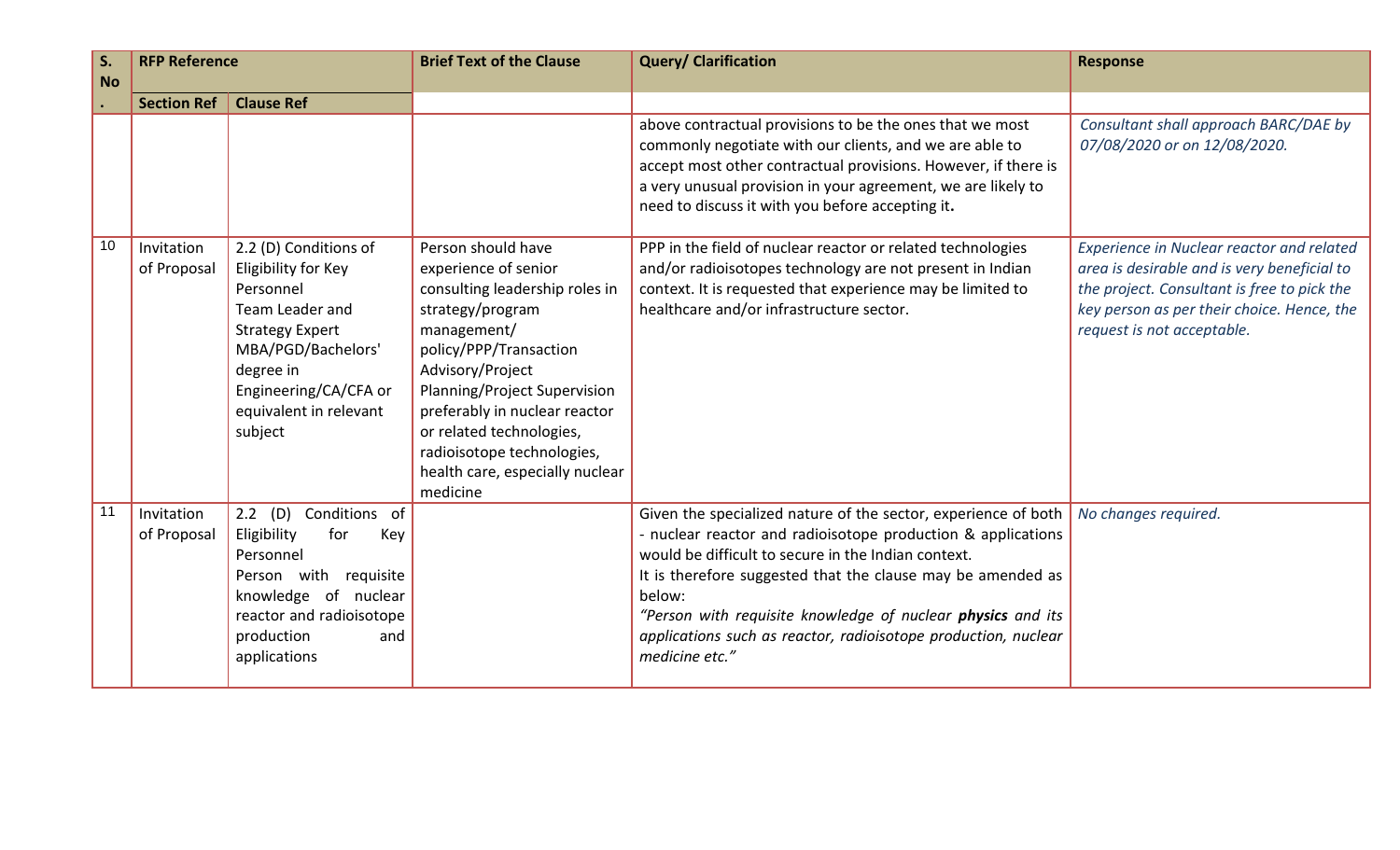| S.              | <b>RFP Reference</b> |                                        | <b>Brief Text of the Clause</b>  | <b>Query/ Clarification</b>                                                                                      | <b>Response</b>                                                                  |
|-----------------|----------------------|----------------------------------------|----------------------------------|------------------------------------------------------------------------------------------------------------------|----------------------------------------------------------------------------------|
| <b>No</b>       |                      |                                        |                                  |                                                                                                                  |                                                                                  |
|                 | <b>Section Ref</b>   | <b>Clause Ref</b>                      |                                  |                                                                                                                  |                                                                                  |
| 12              | Invitation           | Clause 2.2.3 # page 11                 | Requirement of Statutory         | In the wake of the current COVID $-$ 19 situation, most of the                                                   | The request is acceptable in all the                                             |
|                 | of Proposal          |                                        | Certificate<br>Auditor<br>for    | offices are working virtually / remotely with restrictions on                                                    | certification except for thee certification                                      |
|                 |                      |                                        | supporting documents             | movement. Considering the time required to get the                                                               | for financial information related to                                             |
|                 |                      |                                        |                                  | documents certified by the Statutory Auditors, we would<br>request you to consider certificates from established | Annual Statements. It is proposed to                                             |
|                 |                      |                                        |                                  | <b>Chartered Accountant Firms.</b>                                                                               | accept the digitally signed copies also.<br>The certification from any CA can be |
|                 |                      |                                        |                                  |                                                                                                                  | accepted where any certification for other                                       |
|                 |                      |                                        |                                  |                                                                                                                  | than financial data is required.                                                 |
| 13              | <b>Documents</b>     | 2.14.2 (g) the CVs have                |                                  | In view of COVID, the courier and collection services are                                                        | This request is accepted.                                                        |
|                 |                      | been recently signed                   |                                  | frequently disrupted. We request that scanned signature may                                                      |                                                                                  |
|                 |                      | and dated in blue ink by               |                                  | be accepted at the proposal stage and the CVs with original                                                      |                                                                                  |
|                 |                      | the respective Personnel               |                                  | signature may be collected and verified from the winning                                                         |                                                                                  |
|                 |                      | and countersigned by                   |                                  | bidder.                                                                                                          |                                                                                  |
|                 |                      | the Bidder. Photocopy<br>or unsigned / |                                  |                                                                                                                  |                                                                                  |
|                 |                      | countersigned CVs shall                |                                  |                                                                                                                  |                                                                                  |
|                 |                      | be rejected;                           |                                  |                                                                                                                  |                                                                                  |
| $\overline{14}$ | Documents            | 2.14.2 (m) Bid Process                 |                                  | 2.14.2 (m) Bid Process fee of In view of COVID, the bank operations and collection services                      | This is not acceptable as Banking services                                       |
|                 |                      | fee and                                | Rs. 10,000/- (Rupees ten         | are frequently disrupted. We request that NEFT/RTGS                                                              | are always in operation and accepting                                            |
|                 |                      | 2.20 Bid Security                      | thousand only) in the form of    | payment may be accepted towards Bid Process Fees and Bid                                                         | NEFT/RTGS transaction is not possible at                                         |
|                 |                      |                                        | draft/Banker's<br>Demand         | Security.                                                                                                        | present.                                                                         |
|                 |                      |                                        | Cheque Drawn in favour of        | We would also request for NEFT/RTGS details for the same.                                                        |                                                                                  |
|                 |                      |                                        | Officer,<br>BARC,<br>Accounts    |                                                                                                                  |                                                                                  |
|                 |                      |                                        | Payable at Mumbai has been       |                                                                                                                  |                                                                                  |
|                 |                      |                                        | enclosed                         |                                                                                                                  |                                                                                  |
|                 |                      |                                        | 2.20.1 The Bidder shall          |                                                                                                                  |                                                                                  |
|                 |                      |                                        | furnish as part of its Proposal, |                                                                                                                  |                                                                                  |
|                 |                      |                                        | bid security of Rs.              |                                                                                                                  |                                                                                  |
|                 |                      |                                        | 1,00,000(Rupees One Lakh         |                                                                                                                  |                                                                                  |
|                 |                      |                                        | only) in the form of a Demand    |                                                                                                                  |                                                                                  |
|                 |                      |                                        | Draft/ Bank Guarantee            |                                                                                                                  |                                                                                  |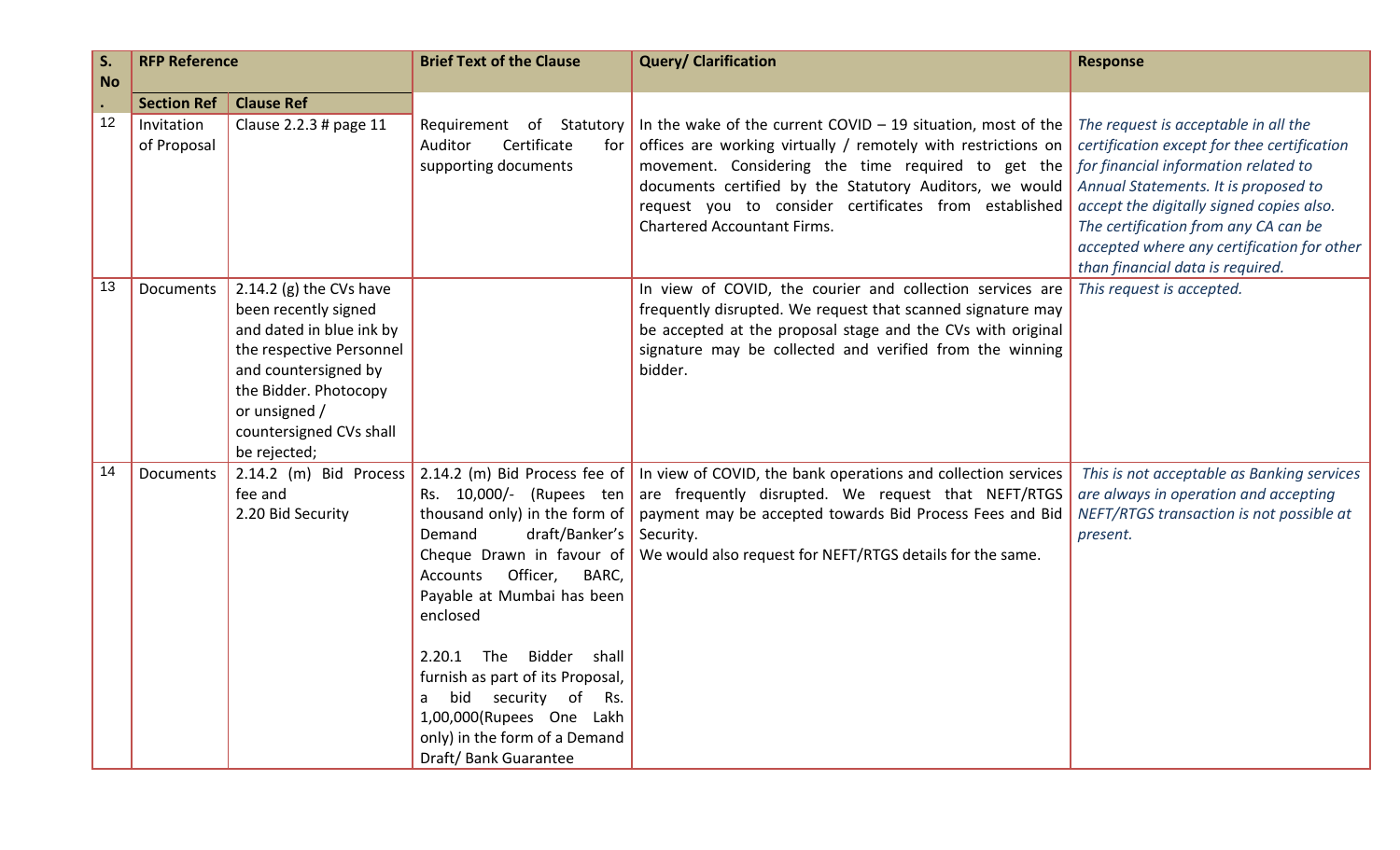| S.        | <b>RFP Reference</b>            |                                                                                                                                 | <b>Brief Text of the Clause</b>                                                                                                                                                                                                                                                                                                                                                                                                                                                                                                                                                                                                                                                                                                                                                               | <b>Query/ Clarification</b>                                                                                                                                                                                                                                                                                                                                                                                                                                                                                                                                                                                                                                                                                | <b>Response</b>                                                                                                                                                  |
|-----------|---------------------------------|---------------------------------------------------------------------------------------------------------------------------------|-----------------------------------------------------------------------------------------------------------------------------------------------------------------------------------------------------------------------------------------------------------------------------------------------------------------------------------------------------------------------------------------------------------------------------------------------------------------------------------------------------------------------------------------------------------------------------------------------------------------------------------------------------------------------------------------------------------------------------------------------------------------------------------------------|------------------------------------------------------------------------------------------------------------------------------------------------------------------------------------------------------------------------------------------------------------------------------------------------------------------------------------------------------------------------------------------------------------------------------------------------------------------------------------------------------------------------------------------------------------------------------------------------------------------------------------------------------------------------------------------------------------|------------------------------------------------------------------------------------------------------------------------------------------------------------------|
| <b>No</b> |                                 |                                                                                                                                 |                                                                                                                                                                                                                                                                                                                                                                                                                                                                                                                                                                                                                                                                                                                                                                                               |                                                                                                                                                                                                                                                                                                                                                                                                                                                                                                                                                                                                                                                                                                            |                                                                                                                                                                  |
| 15        | <b>Section Ref</b><br>Documents | <b>Clause Ref</b><br>$2.22.3$ (e)                                                                                               | It is accompanied by the<br>of Attorney<br>Power<br>as<br>specified in Clause 2.2.4                                                                                                                                                                                                                                                                                                                                                                                                                                                                                                                                                                                                                                                                                                           | We understand that as per Clause 2.2.4 Power of Attorney<br>would not be required if the Application is signed by a partner<br>of the Bidder in case of limited liability partnership.<br>Kindly confirm our understanding.                                                                                                                                                                                                                                                                                                                                                                                                                                                                                | This is very clearly defined in 2.2.4, hence<br>no further clarity is required.                                                                                  |
| 16        | Documents                       | 3.1.4<br>Eligible<br>Assignments<br>Financial<br>Eligible<br>А.<br>Consultancy/Transaction<br>Advisory/Sectoral<br>Assignments. | For the purposes of satisfying<br>the Conditions of Eligibility<br>and for evaluating<br>the<br>Proposals under this RFP,<br>advisory/consultancy<br>assignments granted by the<br>government,<br>regulatory<br>tribunal,<br>commission,<br>multilateral<br>agencies,<br>statutory authority, public<br>sector entity for any large<br>infrastructure<br>project in<br>respect of greenfield Public<br>Private<br>Partnership(PPP)concession<br>design,<br>restructuring,<br>support<br>transaction<br>and<br>management(the<br>project<br>"Eligible<br>Financial<br>Assignments")<br>where the<br>payment of professional fee<br>to the Applicant was at least<br>Rs.1,00,00,000 (Rupees one<br>crore) in case of a project in<br>India, or US\$2,50,000(US\$<br>Two hundred fifty thousand) | The Niti Aayog model RFP for Transaction advisor describes<br>relevant services as "preparation of revenue model and/or<br>preparation of transaction / bid documents and other similar<br>assignments in relation to the bidding process or other<br>transactions" in relation to brownfield as well as green field<br>PPP projects.<br>We understand that the intent of the requirement is that the<br>Consultant should have experience of structuring and/or<br>transaction advisory for PPP project.<br>Accordingly, the relevant section may be amended as below:<br>greenfield Public Private Partnership(PPP)concession<br>design andrestructuring/ transaction support and project<br>management" | It is not acceptable as the intended<br>project is greenfield project hence the<br>requisite experience should be in<br>greenfield project. No changes required. |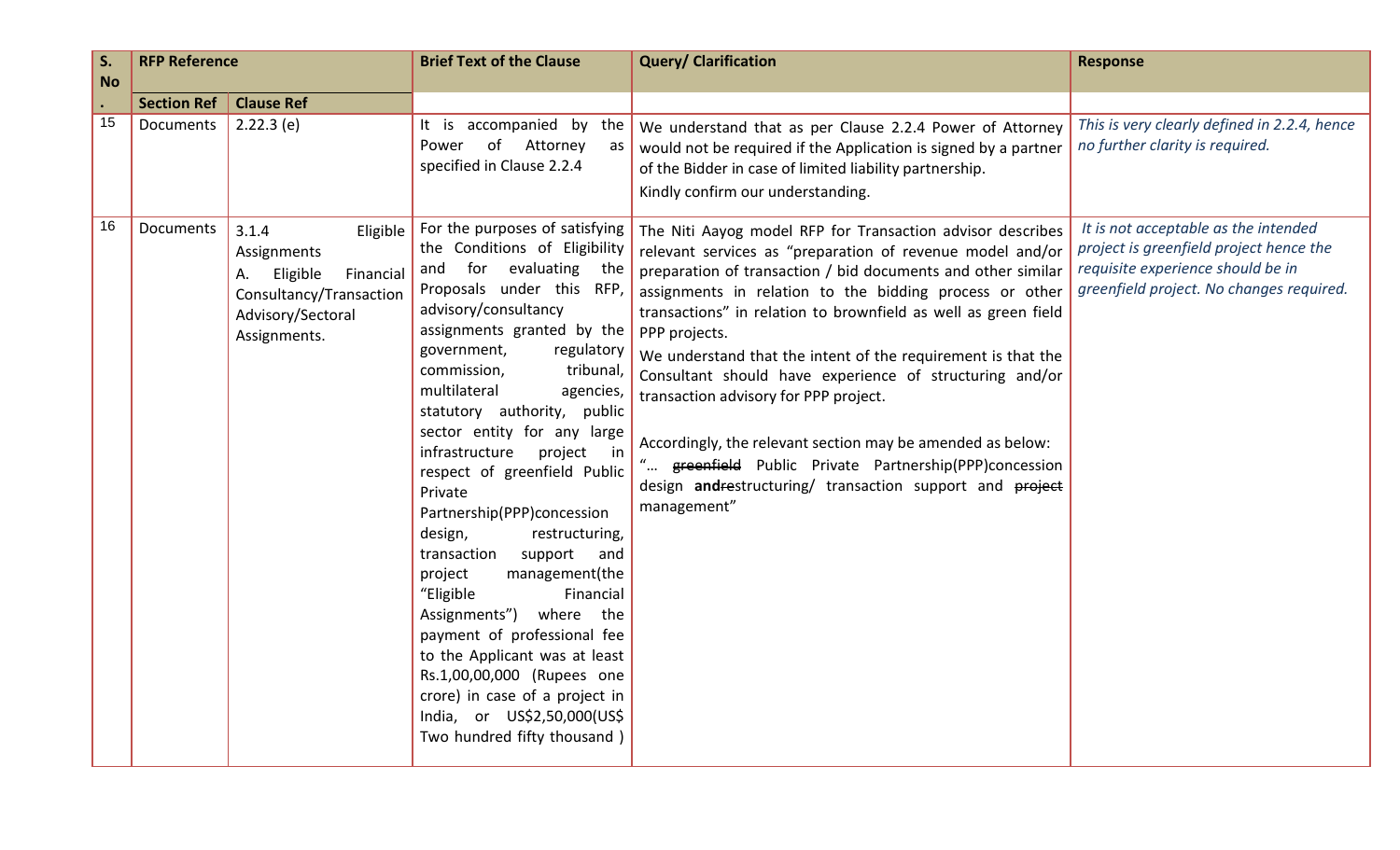| S.        | <b>RFP Reference</b> |                   | <b>Brief Text of the Clause</b>                               | <b>Query/ Clarification</b>                                                                                                  | <b>Response</b>                                                                        |
|-----------|----------------------|-------------------|---------------------------------------------------------------|------------------------------------------------------------------------------------------------------------------------------|----------------------------------------------------------------------------------------|
| <b>No</b> |                      |                   |                                                               |                                                                                                                              |                                                                                        |
|           | <b>Section Ref</b>   | <b>Clause Ref</b> |                                                               |                                                                                                                              |                                                                                        |
|           |                      |                   | for any infrastructure project<br>elsewhere (the "Projects"). | We would like to submit that the fee received threshold of at                                                                | The clause 3.1.4 "Eligible Assignments<br>A. Eligible Financial                        |
|           |                      |                   |                                                               | least Rs.1,00,00,000 (Rupees one crore) in case of a project in                                                              | Consultancy/Transaction                                                                |
|           |                      |                   |                                                               | India, or US\$2,50,000 elsewhere and also, requirement of<br>over 15 such projects for maximum marks is not aligned with     | Advisory/Sectoral Assignments" is                                                      |
|           |                      |                   |                                                               | market benchmark for transaction advisory work for                                                                           | amended as follows: -.                                                                 |
|           |                      |                   |                                                               | Government Authorities in the Infrastructure sector.                                                                         |                                                                                        |
|           |                      |                   |                                                               | Further, requirement of projects on different MCAs severely                                                                  | "For the purposes of satisfying the                                                    |
|           |                      |                   |                                                               | restricts the eligible projects.                                                                                             | <b>Conditions of Eligibility and for</b>                                               |
|           |                      |                   |                                                               | We request that fee threshold may be reduced to INR 50                                                                       | evaluating the Proposals under this RFP,                                               |
|           |                      |                   |                                                               | Lakhs in alignment with technical projects threshold.                                                                        | advisory/consultancy assignments                                                       |
|           |                      |                   |                                                               |                                                                                                                              | granted by the government, regulatory                                                  |
|           |                      |                   |                                                               | Based on above, we                                                                                                           | commission, tribunal, multilateral<br>agencies, statutory authority, public            |
|           |                      |                   |                                                               | Eligible<br>Consultancy/Transaction<br>Financial<br>А.                                                                       | sector entity for any large infrastructure                                             |
|           |                      |                   |                                                               | Advisory/Sectoral Assignments.                                                                                               | project in respect of green field Public                                               |
|           |                      |                   |                                                               | For the purposes of satisfying the Conditions of Eligibility and                                                             | <b>Private Partnership (PPP) concession</b>                                            |
|           |                      |                   |                                                               | evaluating<br>the<br>Proposals<br>under<br>this<br>RFP,<br>for                                                               | design, restructuring, transaction                                                     |
|           |                      |                   |                                                               | advisory/consultancy<br>assignments<br>granted<br>by<br>the                                                                  | support and project management (the                                                    |
|           |                      |                   |                                                               | government, regulatory commission, tribunal, multilateral                                                                    | "Eligible Financial Assignments") where                                                |
|           |                      |                   |                                                               | agencies, statutory authority, public sector entity for any large                                                            | the payment of professional fee to the                                                 |
|           |                      |                   |                                                               | infrastructure project in respect of greenfield Public Private                                                               | Applicant was at least Rs.50,00,000                                                    |
|           |                      |                   |                                                               | Partnership(PPP)concession<br>design<br>andrestructuring/<br>transaction support and <b>project</b> management(the "Eligible | (Rupees Fifty lakh) in case of a project in<br>India, or US\$1,25,000(US\$ One hundred |
|           |                      |                   |                                                               | Financial Assignments") where the payment of professional                                                                    | twenty five thousand ) for any                                                         |
|           |                      |                   |                                                               | fee to the Applicant was at least Rs.50,00,000 (Rupees Fifty                                                                 | infrastructure project elsewhere (the                                                  |
|           |                      |                   |                                                               | lakhs) in case of a project in India, or US\$1,25,000(US\$ One                                                               | "Projects").                                                                           |
|           |                      |                   |                                                               | hundred twenty five thousand ) for any infrastructure project                                                                |                                                                                        |
|           |                      |                   |                                                               | elsewhere (the "Projects").                                                                                                  |                                                                                        |
|           |                      |                   |                                                               | Provided that all Eligible Assignments relating to projects                                                                  |                                                                                        |
|           |                      |                   |                                                               | based on the same Model Concession Agreement and                                                                             |                                                                                        |
|           |                      |                   |                                                               | awarded by the same public entity shall be counted as one                                                                    |                                                                                        |
|           |                      |                   |                                                               | Eligible Assignment. Infrastructure sectors include power,                                                                   |                                                                                        |
|           |                      |                   |                                                               | roads, bridges, ports, airports, railways, logistics, Townships,                                                             |                                                                                        |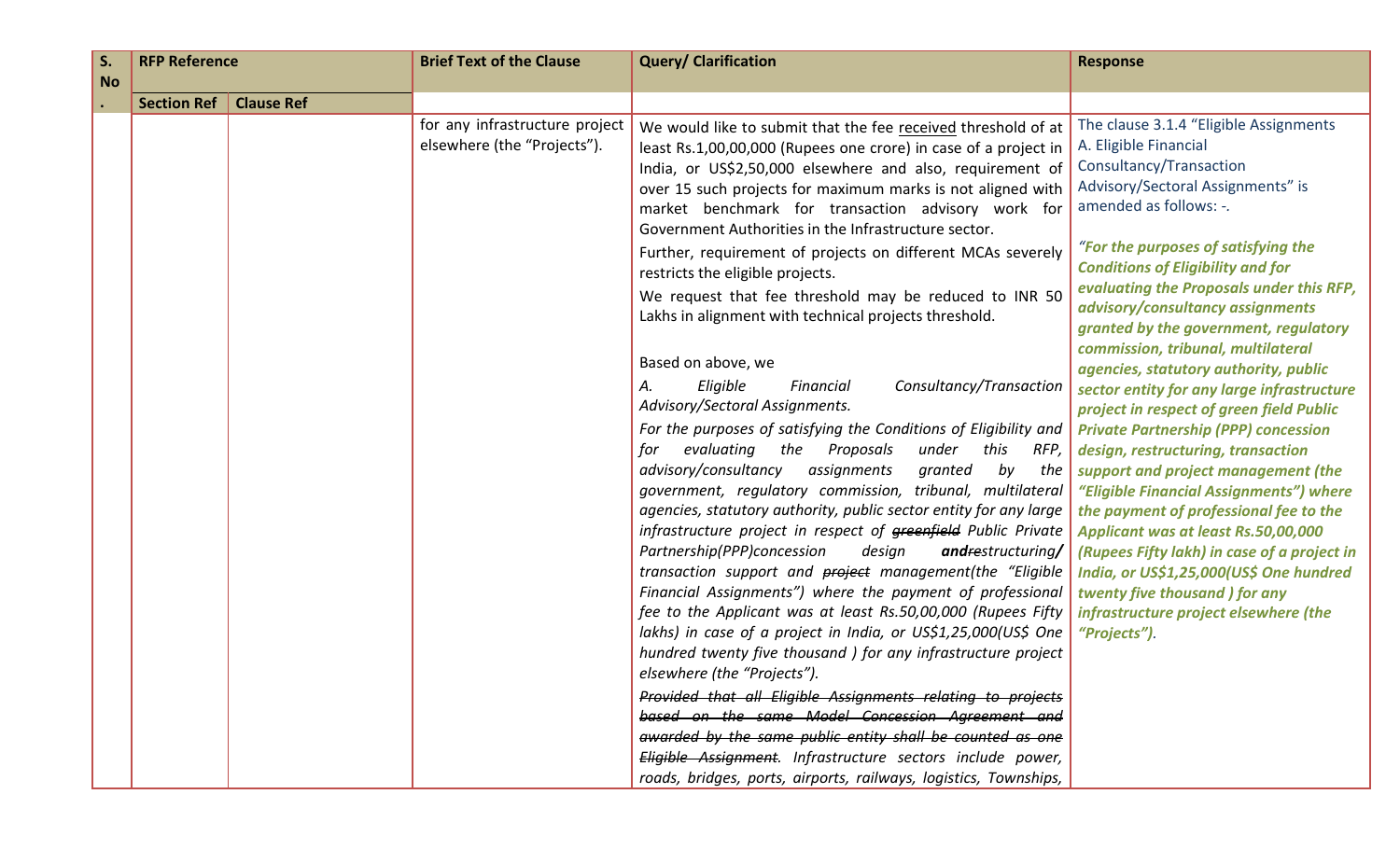| $\vert$ S. | <b>RFP Reference</b> |                   | <b>Brief Text of the Clause</b> | <b>Query/ Clarification</b>                                                                                                                                                                                                                                                                                                                                                                                                                                                          | <b>Response</b> |
|------------|----------------------|-------------------|---------------------------------|--------------------------------------------------------------------------------------------------------------------------------------------------------------------------------------------------------------------------------------------------------------------------------------------------------------------------------------------------------------------------------------------------------------------------------------------------------------------------------------|-----------------|
| <b>No</b>  |                      |                   |                                 |                                                                                                                                                                                                                                                                                                                                                                                                                                                                                      |                 |
| $\bullet$  | Section Ref          | <b>Clause Ref</b> |                                 |                                                                                                                                                                                                                                                                                                                                                                                                                                                                                      |                 |
|            |                      |                   |                                 | industrial infrastructure (industrial townships, SEZs, industrial<br>parks), tourism infrastructure, urban transport, urban utility<br>infrastructure (city gas utility, solid waste management),<br>water treatment plants, distribution networks, sewer<br>networks, sewage treatment plants, common effluent<br>treatment plants, desalination plants, health care sector. DPR<br>preparation and technical assessment assignments will not be<br>counted as Eligible Assignment. |                 |
|            |                      |                   |                                 |                                                                                                                                                                                                                                                                                                                                                                                                                                                                                      |                 |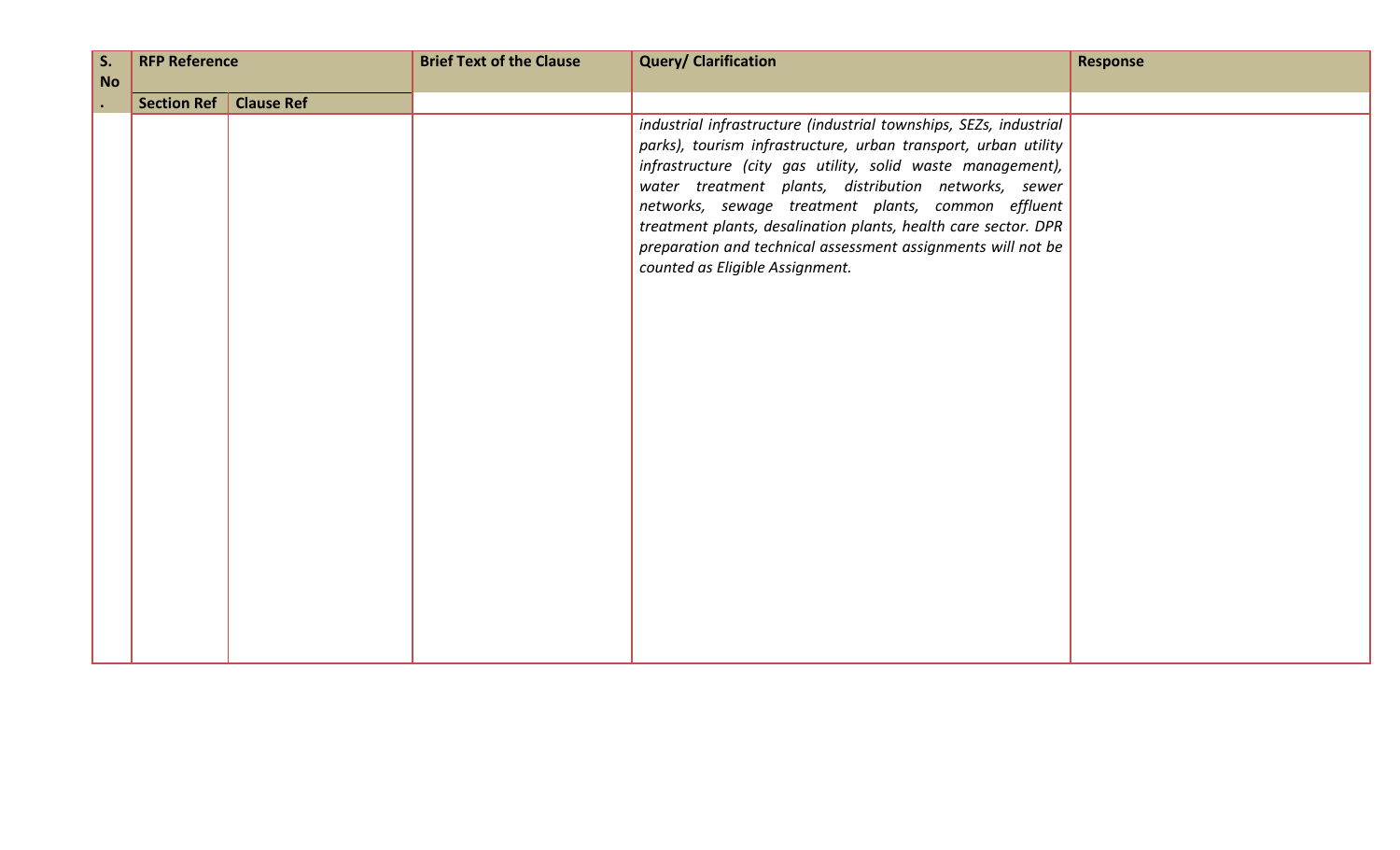| S.<br><b>No</b> | <b>RFP Reference</b>          |                                                                                                          | <b>Brief Text of the Clause</b>                                                                                                                                                                                                                                                                                                                                                                                                       | <b>Query/ Clarification</b>                                                                                                                                                                                                                                                                                                                                                                                                                                    | <b>Response</b>                                                                                                                                 |
|-----------------|-------------------------------|----------------------------------------------------------------------------------------------------------|---------------------------------------------------------------------------------------------------------------------------------------------------------------------------------------------------------------------------------------------------------------------------------------------------------------------------------------------------------------------------------------------------------------------------------------|----------------------------------------------------------------------------------------------------------------------------------------------------------------------------------------------------------------------------------------------------------------------------------------------------------------------------------------------------------------------------------------------------------------------------------------------------------------|-------------------------------------------------------------------------------------------------------------------------------------------------|
| $\bullet$       | <b>Section Ref</b>            | <b>Clause Ref</b>                                                                                        |                                                                                                                                                                                                                                                                                                                                                                                                                                       |                                                                                                                                                                                                                                                                                                                                                                                                                                                                |                                                                                                                                                 |
| 17              | Documents                     | 3.1.4<br>Eligible $\vert$ A.<br>Assignments                                                              | Eligible<br>Financial<br>Consultancy/Transaction<br>Advisory/Sectoral<br>Assignments.<br>3.1.4 B. Eligible Technical<br><b>Consultancy Assignments</b>                                                                                                                                                                                                                                                                                | We understand that project comprising of integrated<br>consultancy involving Technical Consultancy as required in<br>this clause as well as PPP structure /Transaction Advisory shall<br>be counted in both categories viz. 3.1.4 A & B                                                                                                                                                                                                                        | The understanding is correct.                                                                                                                   |
| 18              | Invitation<br>for<br>Proposal | Clause 2.1.1, # page 8                                                                                   | "Detailed description of the<br>objectivesHowever<br>maximum<br>number<br>of<br>members/partners<br>are<br>limited to three and other<br>terms and conditions of the<br>RFP document are applicable<br>to each member, jointly and<br>severally,<br>of<br>the<br>consortium/joint<br>venture.<br>Also all members of the<br>consortium are jointly and<br>severally<br>responsible<br>for<br>performance<br>of<br>the<br>assignment." | We submit that each of the members of the Consortium has<br>specialized expertise and capabilities and they come together<br>to offer the complete spectrum of the services desired by the<br>Authority. One Consortium partner cannot be responsible for<br>the work of expertise other partner. We understand that all<br>the Consortium partners are not jointly responsible for the<br>performance of the assignment.<br>Please confirm our understanding. | It is clarified that all members of the<br>consortium are individually and jointly<br>responsible. We treat it as collective<br>responsibility. |
| 19              | Invitation<br>for<br>Proposal | Clause 2.3: Conflict of<br>Interest # page 12<br>Schedule-3: Guidance<br>note on Conflict of<br>Interest |                                                                                                                                                                                                                                                                                                                                                                                                                                       | As is a generally accepted practice in similar work now days,<br>we request that Conflict of Interest obligations may be<br>restricted to only the Consultancy team and staff directly<br>involved in delivery of the engagement.                                                                                                                                                                                                                              | The Schedule 3 is self explanatory and<br>does not warrant any change.                                                                          |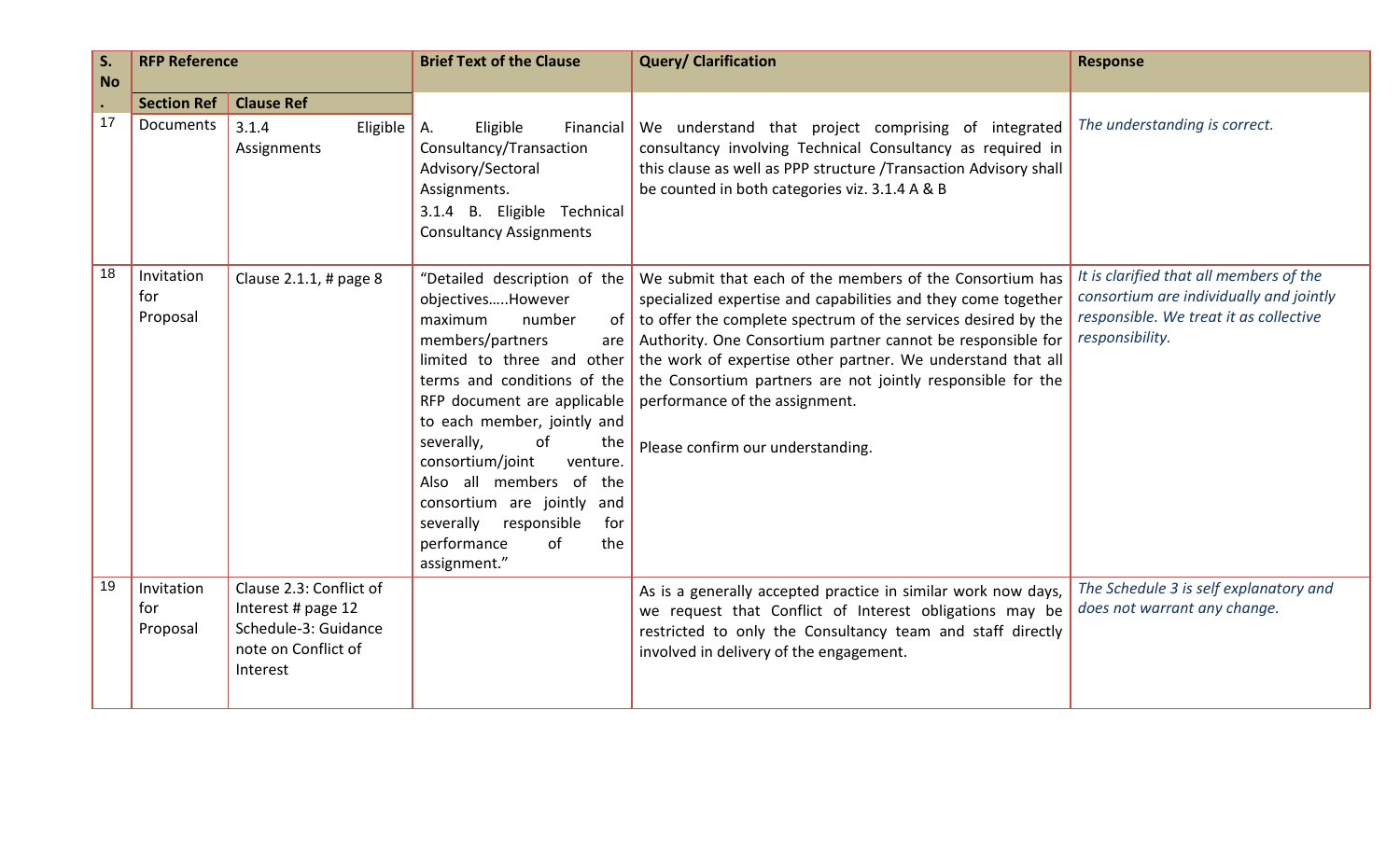| S.        | <b>RFP Reference</b>                           |                                                                 | <b>Brief Text of the Clause</b>                                                                                                                                                                                                                                                                                                                                                                                                                                                                                                              | <b>Query/ Clarification</b>                                                                                                                                                                                                                                                                                                                                                                                              | <b>Response</b>                                                                                                              |
|-----------|------------------------------------------------|-----------------------------------------------------------------|----------------------------------------------------------------------------------------------------------------------------------------------------------------------------------------------------------------------------------------------------------------------------------------------------------------------------------------------------------------------------------------------------------------------------------------------------------------------------------------------------------------------------------------------|--------------------------------------------------------------------------------------------------------------------------------------------------------------------------------------------------------------------------------------------------------------------------------------------------------------------------------------------------------------------------------------------------------------------------|------------------------------------------------------------------------------------------------------------------------------|
| <b>No</b> |                                                |                                                                 |                                                                                                                                                                                                                                                                                                                                                                                                                                                                                                                                              |                                                                                                                                                                                                                                                                                                                                                                                                                          |                                                                                                                              |
| 20        | <b>Section Ref</b><br>Schedule 2:<br>Agreement | <b>Clause Ref</b><br>Clause 3.4.3 #page 65                      | "The Parties hereto agree<br>Provided such loss shall be<br>limited to (a) the Agreement<br>Value set forth in Clause 6.1.2<br>of this Agreement, or (b) the<br>proceeds the Consultant may<br>be entitled to receive from<br>any insurance maintained by<br>the Consultant to cover such<br>a liability, whichever of (a) or                                                                                                                                                                                                                | We submit that the damages should be limited to the<br>Agreement Value and not to the proceeds from insurance as<br>most forms have umbrella profession liability and other<br>insurances which extend beyond one project.<br>It is proposed to modify the clause as follows:<br>"The Parties hereto agree Provided such loss shall be<br>limited to the Agreement Value set forth in Clause 6.1.2 of<br>this Agreement" | The proposal is not acceptable as there<br>should be adequate coverage for the<br>losses to the DAE/BARC.                    |
| 21        | Schedule 2:<br>Agreement                       | Clause 3.5: Accounting,<br>inspection and auditing<br># page 66 | (b) is higher."<br>"(b) permit the BARC/DAE or<br>its<br>designated<br>representative<br>periodically, and up to one<br>year from the expiration or<br>termination<br>of<br>this<br>Agreement, to inspect the<br>same and make copies<br>thereof as well as to have<br>them audited by auditors<br>the<br>appointed<br>by<br>BARC/DAE."<br>Clause 3.9: Providing Access<br>Office<br>Project<br>and<br>to<br>Personnel, Page 67 of the RFP<br>document<br>"The Consultant shall ensure<br>that BARC/DAE and officials<br>of the BARC/DAE are | We are bound by Confidentiality and regulatory requirements<br>which may not allow inspection or audit of office premises /<br>documents etc. which may infringe confidentiality of other<br>Clients. We request that obligations may be limited to<br>cooperation with BARC/DAE in making available, any report/<br>information pertaining to the current assignment.<br><b>Please confirm</b>                          | It Is clarified that the inspection is limited<br>to the work/information/reports related<br>to the present assignment only. |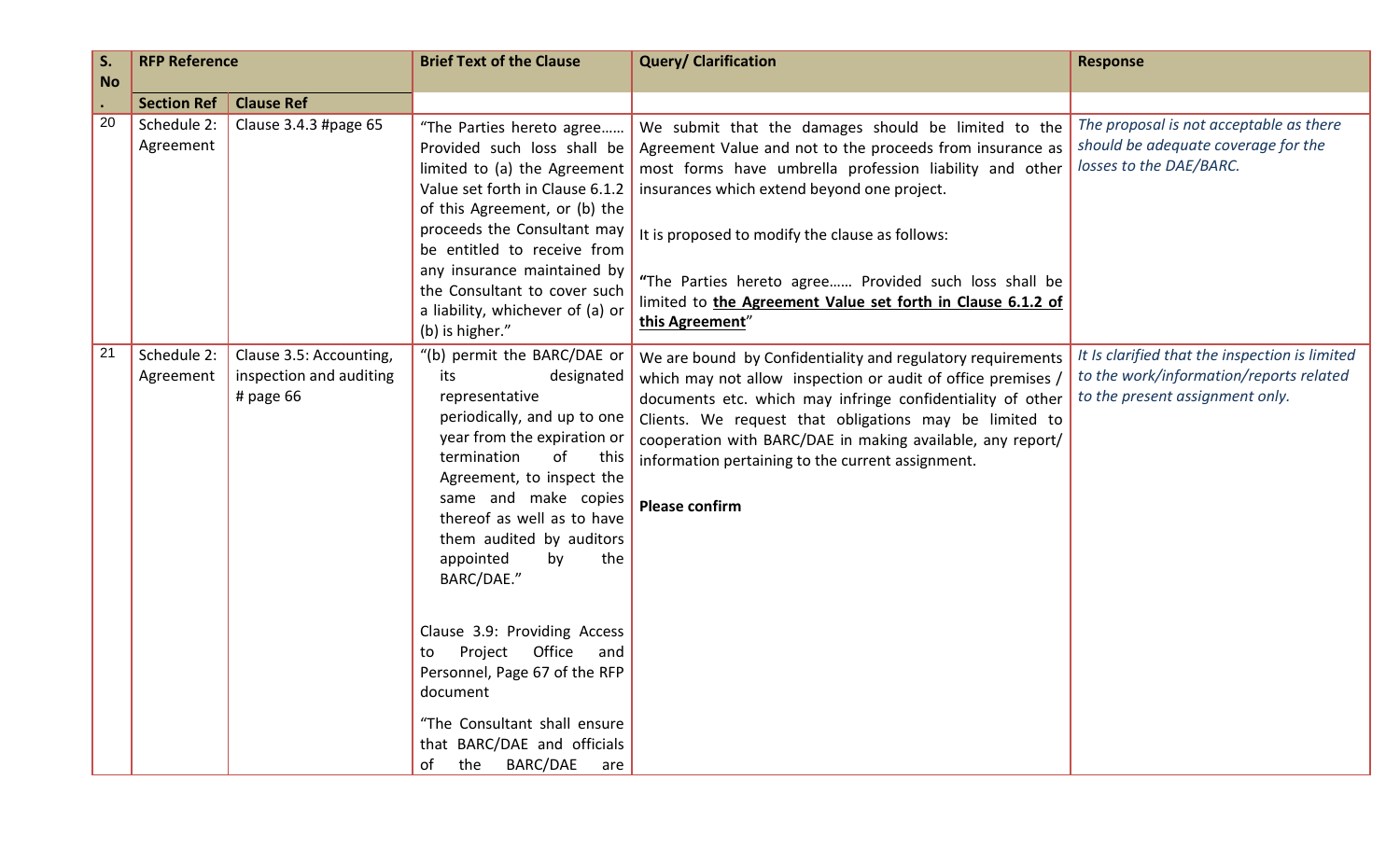| S.<br><b>No</b> | <b>RFP Reference</b>     |                        | <b>Brief Text of the Clause</b>                                                                                                                                                                                                                                                                                                                                                                                                                                                                                                                                               | <b>Query/ Clarification</b>                                                                                                                                                                                                                                                                                                                                                                                                              | <b>Response</b>      |
|-----------------|--------------------------|------------------------|-------------------------------------------------------------------------------------------------------------------------------------------------------------------------------------------------------------------------------------------------------------------------------------------------------------------------------------------------------------------------------------------------------------------------------------------------------------------------------------------------------------------------------------------------------------------------------|------------------------------------------------------------------------------------------------------------------------------------------------------------------------------------------------------------------------------------------------------------------------------------------------------------------------------------------------------------------------------------------------------------------------------------------|----------------------|
|                 | <b>Section Ref</b>       | <b>Clause Ref</b>      |                                                                                                                                                                                                                                                                                                                                                                                                                                                                                                                                                                               |                                                                                                                                                                                                                                                                                                                                                                                                                                          |                      |
|                 |                          |                        | provided unrestricted access<br>to the Project Office and to all<br>Personnel during office hours.<br>The BARC/DAE's official, who<br>has been authorized by the<br>BARC/DAE in this behalf, shall<br>have the right to inspect the<br>Services in progress, interact<br>with Personnel<br>of the<br>Consultant and verify the<br>records relating to<br>the<br>Services for his satisfaction."                                                                                                                                                                               |                                                                                                                                                                                                                                                                                                                                                                                                                                          |                      |
| 22              | Schedule 2:<br>Agreement | Clause 3.8.3 # page 67 | "The Consultant shall hold<br>the BARC/DAE harmless and<br>indemnified for any losses,<br>claims, damages, expenses<br>(including all legal expenses),<br>awards, penalties or injuries<br>(collectively referred to as<br>"Claims") which may arise<br>from or due to<br>any<br>unauthorised use of such<br>Consultancy Documents, or<br>due to any breach or failure<br>on part of the Consultant or<br>its Sub-Consultants or a Third<br>Party to perform any of its<br>duties or obligations in<br>relation to securing the<br>aforementioned rights of the<br>BARC/DAE." | The current provision requires the Consultant to indemnify<br>BARC / DAE which may arise from any un-authorize use of the<br>Consultancy Documents. Un-authorize use of any document is<br>not legal and there are legal remidies available for the same.<br>Requiring the Consultant to indemnify for an illegal act of a<br>third part should not be required.<br>Therefore it is requested to please consider deleting the<br>clause. | No changes required. |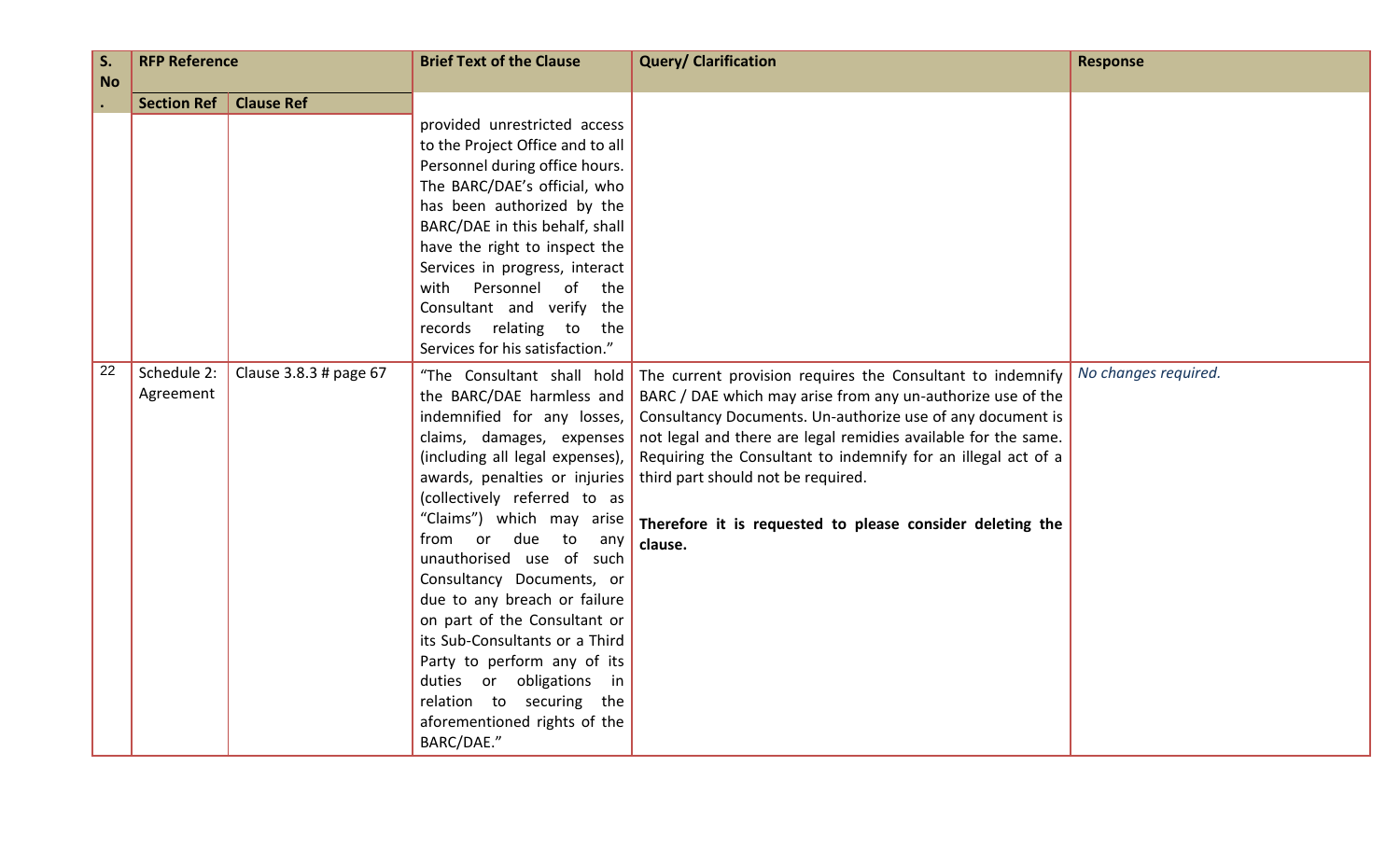| S.                           | <b>RFP Reference</b>                           |                                                                                  | <b>Brief Text of the Clause</b>                                                                                                                                                                                                                                                                                                                                                                                                                                                                             | <b>Query/ Clarification</b>                                                                                                                                                                                                                                                                                                                                                                                                                                                                                                                                                                                                                                                                                                                                                                                                                                                                                                                    | <b>Response</b>                                                                                                                                                               |
|------------------------------|------------------------------------------------|----------------------------------------------------------------------------------|-------------------------------------------------------------------------------------------------------------------------------------------------------------------------------------------------------------------------------------------------------------------------------------------------------------------------------------------------------------------------------------------------------------------------------------------------------------------------------------------------------------|------------------------------------------------------------------------------------------------------------------------------------------------------------------------------------------------------------------------------------------------------------------------------------------------------------------------------------------------------------------------------------------------------------------------------------------------------------------------------------------------------------------------------------------------------------------------------------------------------------------------------------------------------------------------------------------------------------------------------------------------------------------------------------------------------------------------------------------------------------------------------------------------------------------------------------------------|-------------------------------------------------------------------------------------------------------------------------------------------------------------------------------|
| <b>No</b><br>$\bullet$<br>23 | <b>Section Ref</b><br>Schedule 2:<br>Agreement | <b>Clause Ref</b><br>Clause 3.11 # page 68                                       | and maintain, at its own cost, $\vert$<br>but on the terms and<br>condition approved by the<br>BARC/DAE against any risk<br>for<br>the<br>and<br>coverage<br>specified in the agreement<br>and shall provide evidence to<br>the BARC/DAE showing that<br>such insurance has been<br>taken out and maintain<br>during the currency of the<br>contract through payment of<br>the premium. The Consultant<br>shall ensure that such<br>insurance is in place prior to<br>the commencement of the<br>services." | "The Consultant shall take out   We are a professional services firm and as per standard<br>industry practices, we and other professional service firms<br>subscribe to umbrella professional liability insurance which<br>exceed substantially the coverage required. Such policies are<br>generally agreed upon as per industry norms and terms.<br>Accordingly, we request that the clause may be amended as<br>below:<br>"The Consultant shall take out and maintain, at its own cost,<br>but on the terms and condition approved by the<br><b>BARC/DAEinsurance</b> against any risk and for the coverage<br>specified in the agreement and shall provide evidence to the<br>BARC/DAE showing that such insurance has been taken out<br>and maintain during the currency of the contract through<br>payment of the premium. The Consultant shall ensure that<br>such insurance is in place prior to the commencement of the<br>services." | The insurance shall be unconditionally<br>covering the risk, losses and damages.<br>Hence, terms and conditions of the<br>insurance shall be agreeable to<br><b>BARC/DAE.</b> |
| 24                           |                                                | New Clauses to be<br>added after Clause 9.4.4.<br>page 76 of the RFP<br>document |                                                                                                                                                                                                                                                                                                                                                                                                                                                                                                             | 10. DAE shall indemnify and hold harmless the Bidder for all<br>losses, claims, expenses, damages, liabilities arising in<br>connection with any third party claim in relation to or<br>pursuant to the contract or the services.                                                                                                                                                                                                                                                                                                                                                                                                                                                                                                                                                                                                                                                                                                              | No changes required.                                                                                                                                                          |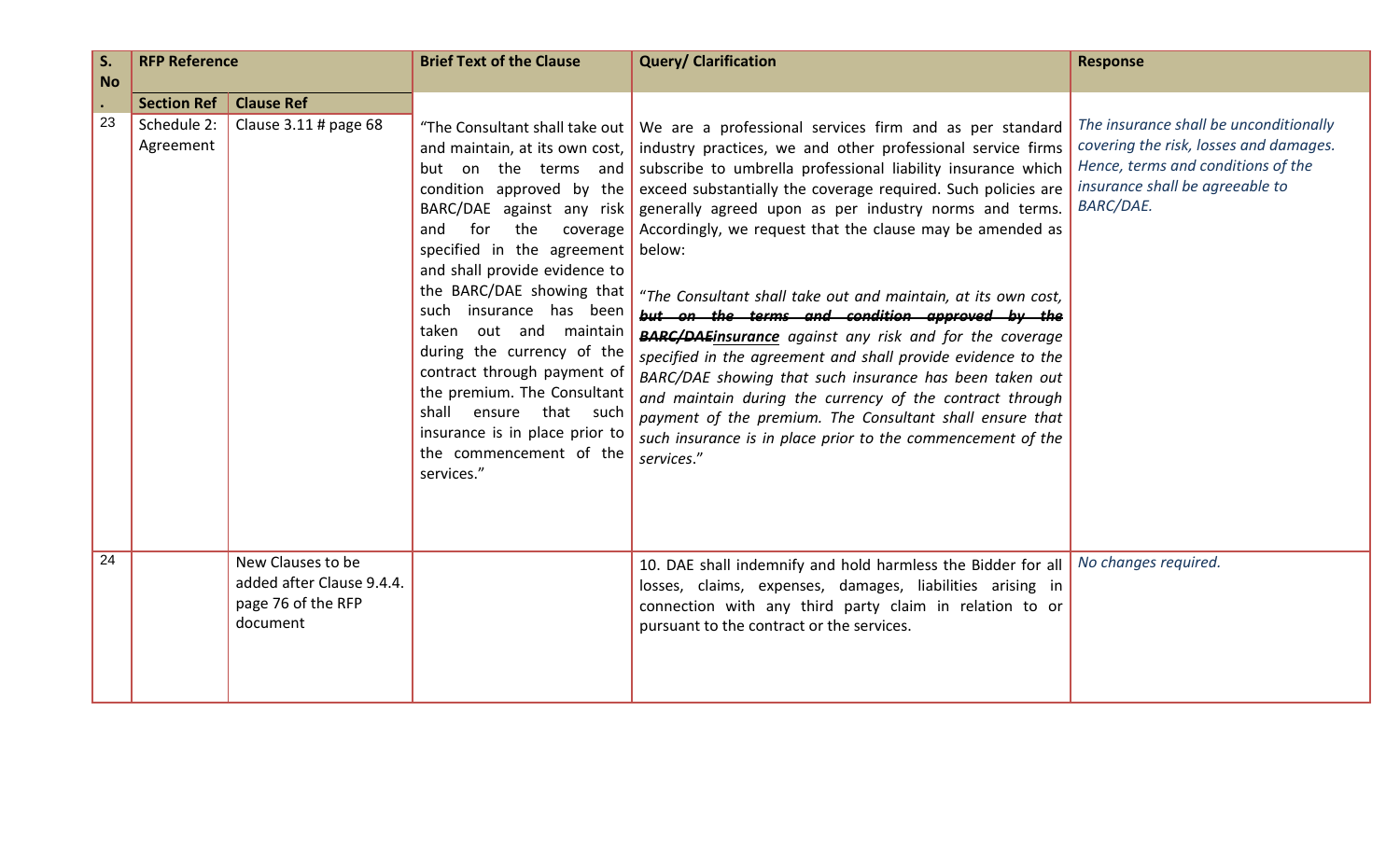| S.<br><b>No</b> | <b>RFP Reference</b>  |                                                                                                       | <b>Brief Text of the Clause</b> | <b>Query/ Clarification</b>                                                                                                                                                                                                                                                                                                                                                                  | <b>Response</b>                                                                                                                                                                                                                                                                                |
|-----------------|-----------------------|-------------------------------------------------------------------------------------------------------|---------------------------------|----------------------------------------------------------------------------------------------------------------------------------------------------------------------------------------------------------------------------------------------------------------------------------------------------------------------------------------------------------------------------------------------|------------------------------------------------------------------------------------------------------------------------------------------------------------------------------------------------------------------------------------------------------------------------------------------------|
| $\bullet$<br>25 | <b>Section Ref</b>    | <b>Clause Ref</b><br>New Clauses to be<br>added after Clause 9.4.4.<br>page 76 of the RFP<br>document |                                 | 11. DAE shall not disclose to any third party the advice,<br>opinions, reports or other work product of the Bidder<br>provided hereunder without the prior express written consent<br>of the Bidder.                                                                                                                                                                                         | No changes required.                                                                                                                                                                                                                                                                           |
| 26              |                       | Stakeholder<br>Consultations                                                                          |                                 | It is understood that in case any stakeholder consultation /<br>workshop / Road Shows are to be undertaken, the cost of the<br>same shall be borne by BARC /DAE.                                                                                                                                                                                                                             | It is clarified that the cost of related to<br><b>BARC/DAE officials and other logistics</b><br>arrangements directly related to the<br>event shall be borne by the BARC/DAE.<br>Cost related to the personnel of<br>Consultant and background arrangement<br>shall be made by the Consultant. |
| 27              | Terms of<br>Reference | Para $5 -$ Deliverable $-$ v                                                                          |                                 | Para xi states that - Profiling and identifying potential<br>investors by appropriately marketing the project<br>It is requested to please confirm that this would not include<br>domestic / international roadshows etc.                                                                                                                                                                    | For profiling and identification of the<br>potential investor, Consultant has to draw<br>appropriate arrangement. In case,<br>roadshow (domestic/international) or any<br>other appropriate method would be most<br>appropriate, it shall be arranged by the<br>Consultant.                    |
| 28              | Terms of<br>Reference | - Para 5 - Deliverable -<br>xi                                                                        |                                 | Para xi states that - Assistance in implementation of<br>Concession Agreement (till the formation of SPV)<br>It may be mentioned that, Concession Agreement would be<br>signed only with the SPV. Completion of the scope mentioned<br>in Para x would be achieve the requirement of Para xi.<br>It is requested to please delete para xi of the scope as it is<br>already covered in Para x | No changes required.                                                                                                                                                                                                                                                                           |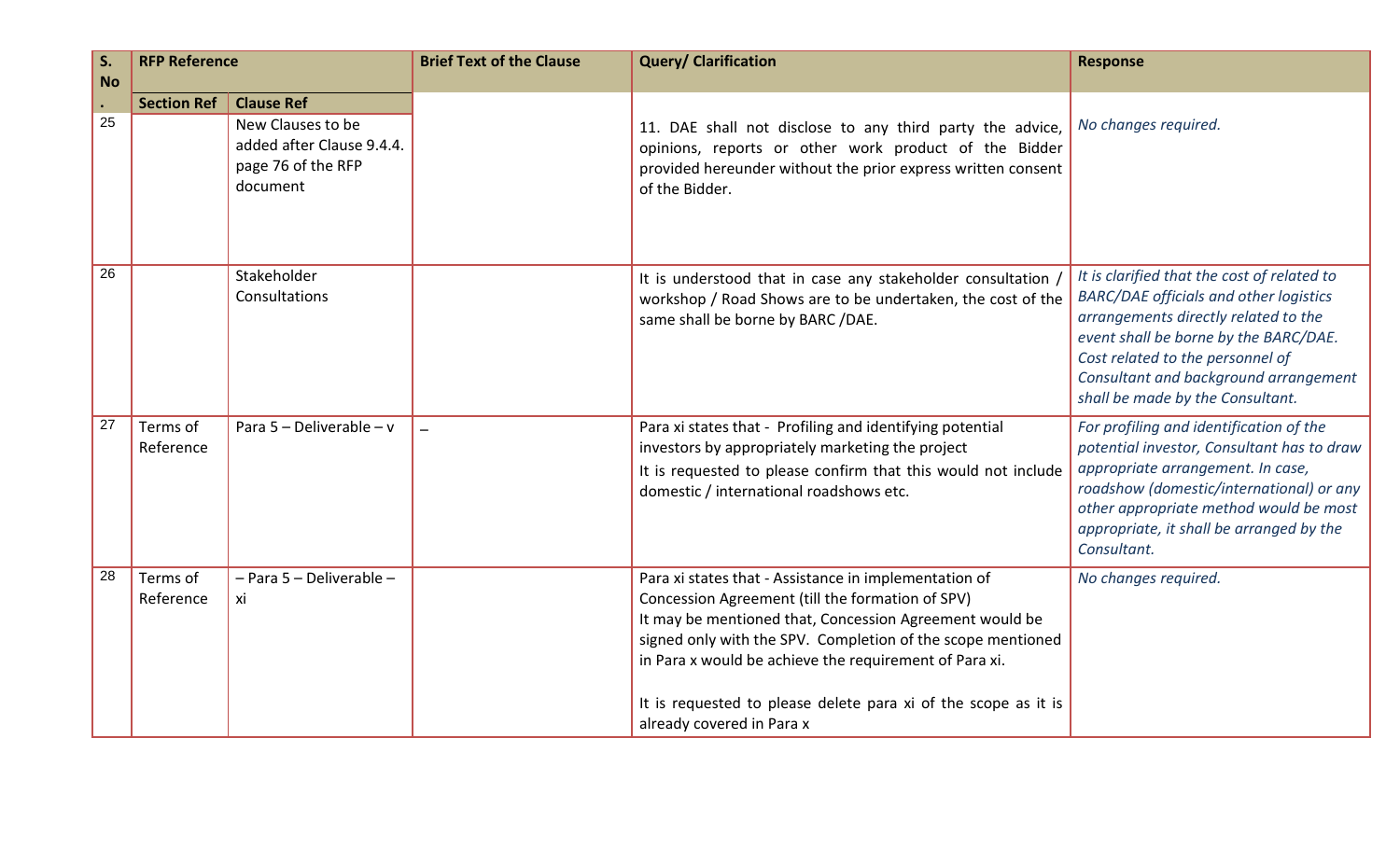| S.<br><b>No</b> | <b>RFP Reference</b>                        |                                                                                                  | <b>Brief Text of the Clause</b> | <b>Query/ Clarification</b>                                                                                                                                                                                                                                                                                                                                                                                                                                                                                                                 |                                                                                         |                | <b>Response</b>      |
|-----------------|---------------------------------------------|--------------------------------------------------------------------------------------------------|---------------------------------|---------------------------------------------------------------------------------------------------------------------------------------------------------------------------------------------------------------------------------------------------------------------------------------------------------------------------------------------------------------------------------------------------------------------------------------------------------------------------------------------------------------------------------------------|-----------------------------------------------------------------------------------------|----------------|----------------------|
| $\bullet$<br>29 | <b>Section Ref</b><br>Terms of<br>Reference | <b>Clause Ref</b><br>Para 6.2 - Timelines and<br>Payment Schedule -<br><b>Expected Timelines</b> |                                 | The expected timelines are mentioned form the date of<br>"Letter of Award".<br>In line with the general industry practice, we suggest these<br>timelines shall be from the date of executing the Consultancy<br>Agreement with BARC/DAE.                                                                                                                                                                                                                                                                                                    |                                                                                         |                | No changes required. |
| 30              | Terms of<br>Reference-                      | Para 6.2 - Timelines and<br>Payment Schedule -<br><b>Expected Timelines</b>                      |                                 | Currently it is mentioned that Deliverables i to iv as per Clause<br>5 is due within 2 months.<br>It is important to consider that typically, Inception report is<br>submitted within 15 days of initiation of the assignment and<br>only after the approval of the inception report, the next<br>stages are initiated.<br>Further, detailed feasibility report should be given at least 3<br>months from the date of approval of the inception report.<br>Accordingly, we suggest the below deliverable timelines and<br>payment schedule. |                                                                                         |                | No changes required. |
|                 |                                             |                                                                                                  |                                 | <b>Deliverable</b><br>i. Inception Report -<br>The Inception Report<br>shall be a further<br>elaboration of the                                                                                                                                                                                                                                                                                                                                                                                                                             | <b>Expected</b><br>Timelines -<br>From the<br>date of the<br>Contract<br>0.50<br>months | Payment<br>10% |                      |
|                 |                                             |                                                                                                  |                                 | Consultant's<br>submissions towards<br>understanding of the<br>RFP, the                                                                                                                                                                                                                                                                                                                                                                                                                                                                     |                                                                                         |                |                      |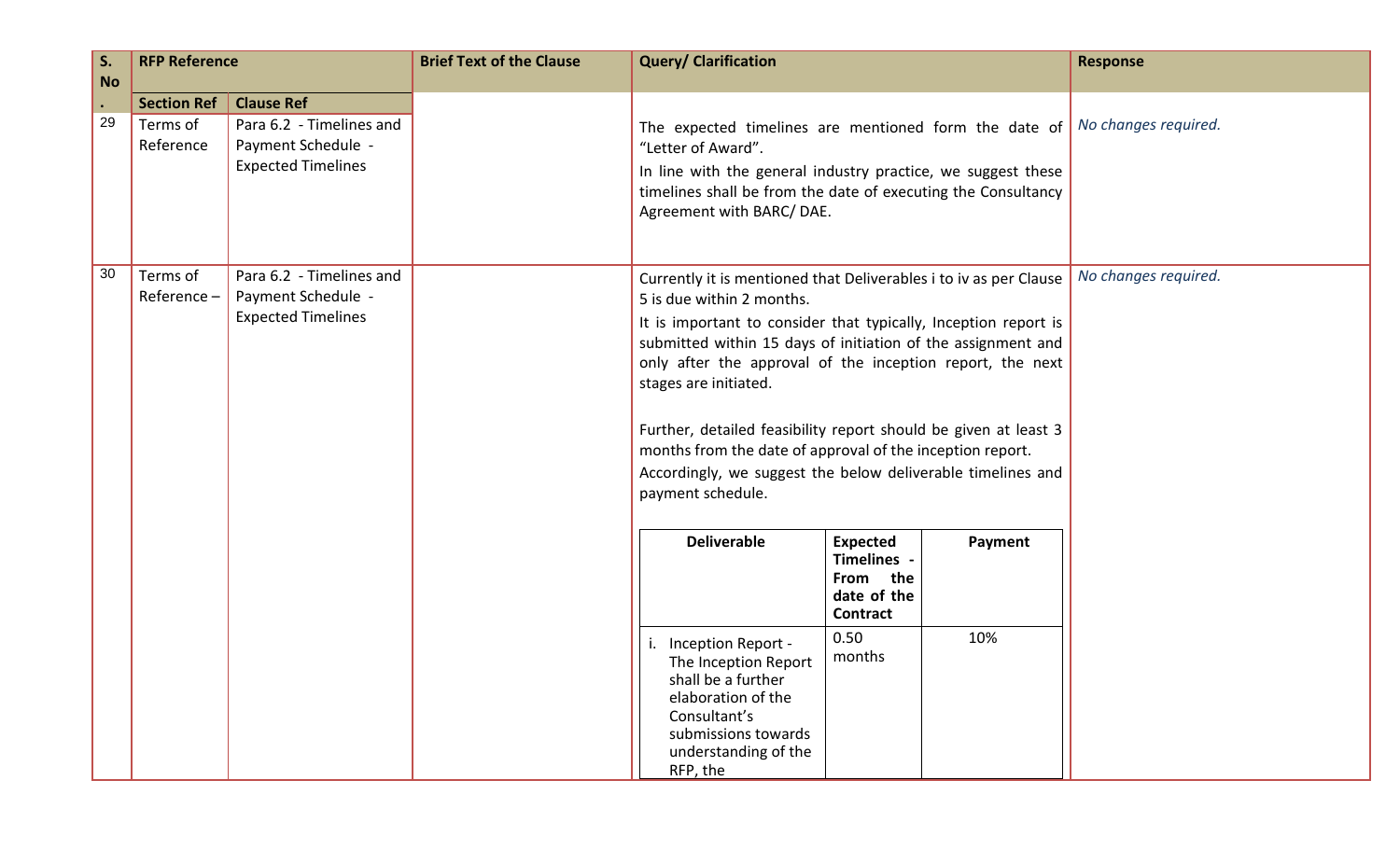| S.        | <b>RFP Reference</b> |                   | <b>Brief Text of the Clause</b> | <b>Query/ Clarification</b>                                                                                                                                                                                                                                                                                                                                                  |  | <b>Response</b>                                                                    |     |  |
|-----------|----------------------|-------------------|---------------------------------|------------------------------------------------------------------------------------------------------------------------------------------------------------------------------------------------------------------------------------------------------------------------------------------------------------------------------------------------------------------------------|--|------------------------------------------------------------------------------------|-----|--|
| <b>No</b> | <b>Section Ref</b>   | <b>Clause Ref</b> |                                 |                                                                                                                                                                                                                                                                                                                                                                              |  |                                                                                    |     |  |
|           |                      |                   |                                 | methodology to be<br>followed and Work<br>Plan, etc.<br>Detailed feasibility<br>ii.<br>report inclusive of<br>but not limited to<br>global/Indian market<br>survey, growth<br>projections, financial<br>modelling, types of<br>PPP models possible,<br>response of the<br>market to the<br>proposed project,<br>changes required in<br>the regulatory<br>framework/applicabl |  | $\mathbf{3}$<br>months<br>from<br>the<br>approval of<br>the<br>inception<br>report | 35% |  |
|           |                      |                   |                                 | e Act<br>finalizing the PPP<br>liii.<br>model                                                                                                                                                                                                                                                                                                                                |  |                                                                                    |     |  |
|           |                      |                   |                                 | Project Appraisal<br>i۷.<br>Report including<br>Financial Model &<br>Analysis                                                                                                                                                                                                                                                                                                |  |                                                                                    |     |  |
|           |                      |                   |                                 | Profiling and<br>v.<br>identifying potential<br>investors by<br>appropriately<br>marketing the project   feasibility<br><b>Request for Proposal</b><br>IVİ.<br>(RFP) and draft<br>Concession<br>Agreement including<br>Schedules<br>Preparation of<br>vii.<br>documents/informati                                                                                            |  | $\overline{2}$<br>months<br>from<br>the<br>approval of<br>the<br>report            | 15% |  |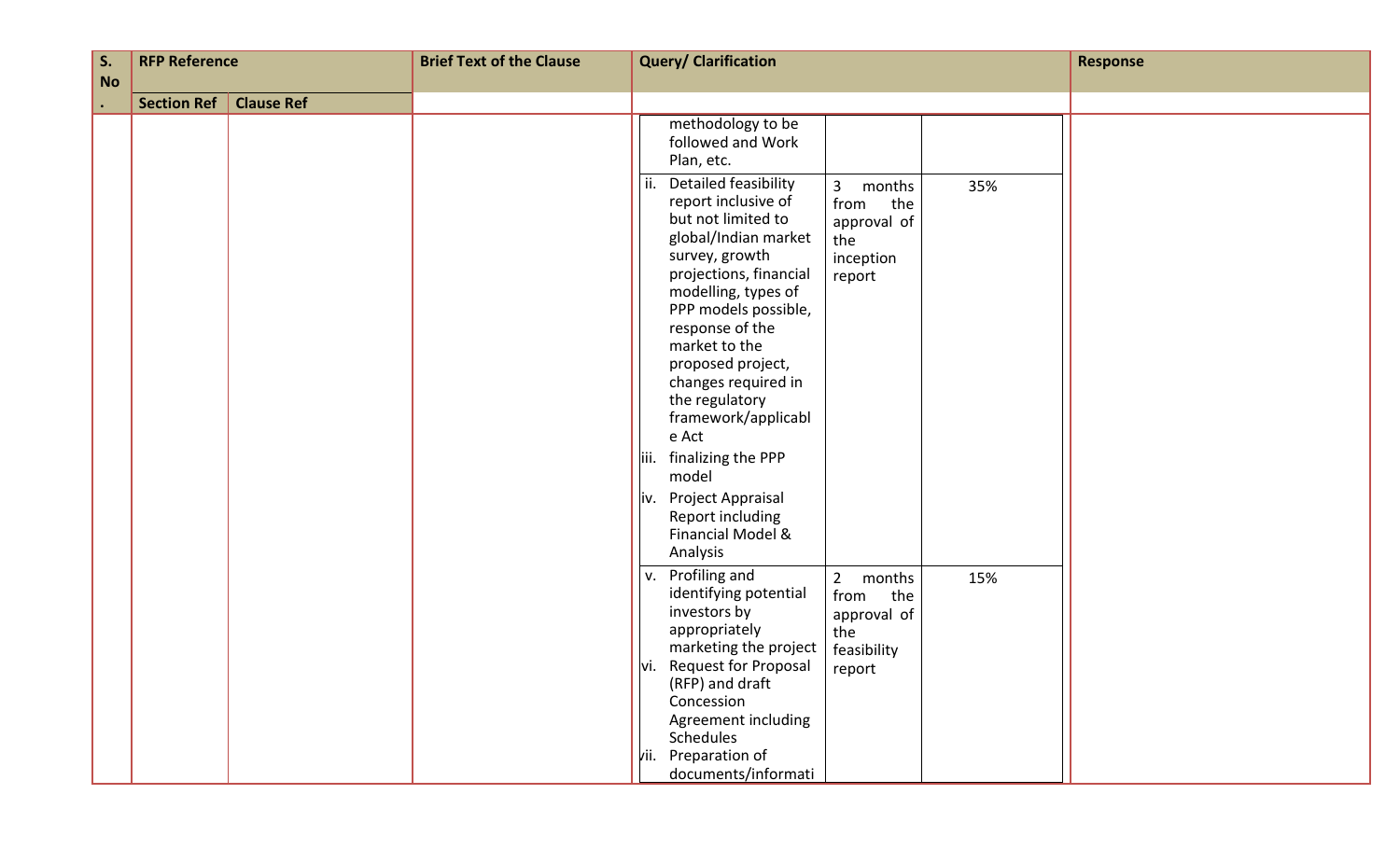| S.<br><b>No</b> | <b>RFP Reference</b> |                         | <b>Brief Text of the Clause</b>                                                                                                                                                                                                                   | <b>Query/ Clarification</b>                                                                                                                                                                                                                                                                                                                           | <b>Response</b>                                                                                                                                                                                                                                                        |
|-----------------|----------------------|-------------------------|---------------------------------------------------------------------------------------------------------------------------------------------------------------------------------------------------------------------------------------------------|-------------------------------------------------------------------------------------------------------------------------------------------------------------------------------------------------------------------------------------------------------------------------------------------------------------------------------------------------------|------------------------------------------------------------------------------------------------------------------------------------------------------------------------------------------------------------------------------------------------------------------------|
| $\bullet$       | <b>Section Ref</b>   | <b>Clause Ref</b>       |                                                                                                                                                                                                                                                   |                                                                                                                                                                                                                                                                                                                                                       |                                                                                                                                                                                                                                                                        |
|                 |                      |                         |                                                                                                                                                                                                                                                   | on/report for<br>obtaining statutory<br>clearances                                                                                                                                                                                                                                                                                                    |                                                                                                                                                                                                                                                                        |
|                 |                      |                         |                                                                                                                                                                                                                                                   | Assistance in<br>liii.<br>$\overline{4}$<br>20%<br>months<br>conducting the Bid<br>the<br>from<br>Process & closing of<br>approval of<br><b>Bid Process Report</b><br>the<br><b>RFP</b><br>Assistance in Bid<br>lix.<br>and<br>Draft<br>Evaluation - both for<br>Concession<br><b>Technical evaluation</b><br>Agreement<br>& Financial<br>Evaluation. |                                                                                                                                                                                                                                                                        |
|                 |                      |                         |                                                                                                                                                                                                                                                   | Assistance in signing<br>$2^{\circ}$<br>months<br>20%<br>Х.<br>of the Concession<br>from<br>the<br>Agreement<br>completion<br>of<br>the<br>bidding<br>process.                                                                                                                                                                                        |                                                                                                                                                                                                                                                                        |
| 31              | <b>Documents</b>     | Clause 2.16.2 # page 25 | 2.16.2 The Proposal will be<br>sealed in an outer envelope<br>which will bear the address of<br>BARC/DAE, RFP Notice<br>the<br>number, Consultancy name as<br>indicated at Clauses1.11.1 and<br>1.11.3 and the name and<br>address of the Bidder. | Amendment in clause                                                                                                                                                                                                                                                                                                                                   | The clause may be read as<br>"2.16.2 The Proposal will be sealed in an<br>outer envelope which will bear the<br>address of the BARC/DAE, RFP Notice<br>number, Consultancy name as indicated<br>at Clauses 1.9.1 and 1.9.3 and the name<br>and address of the Bidder." |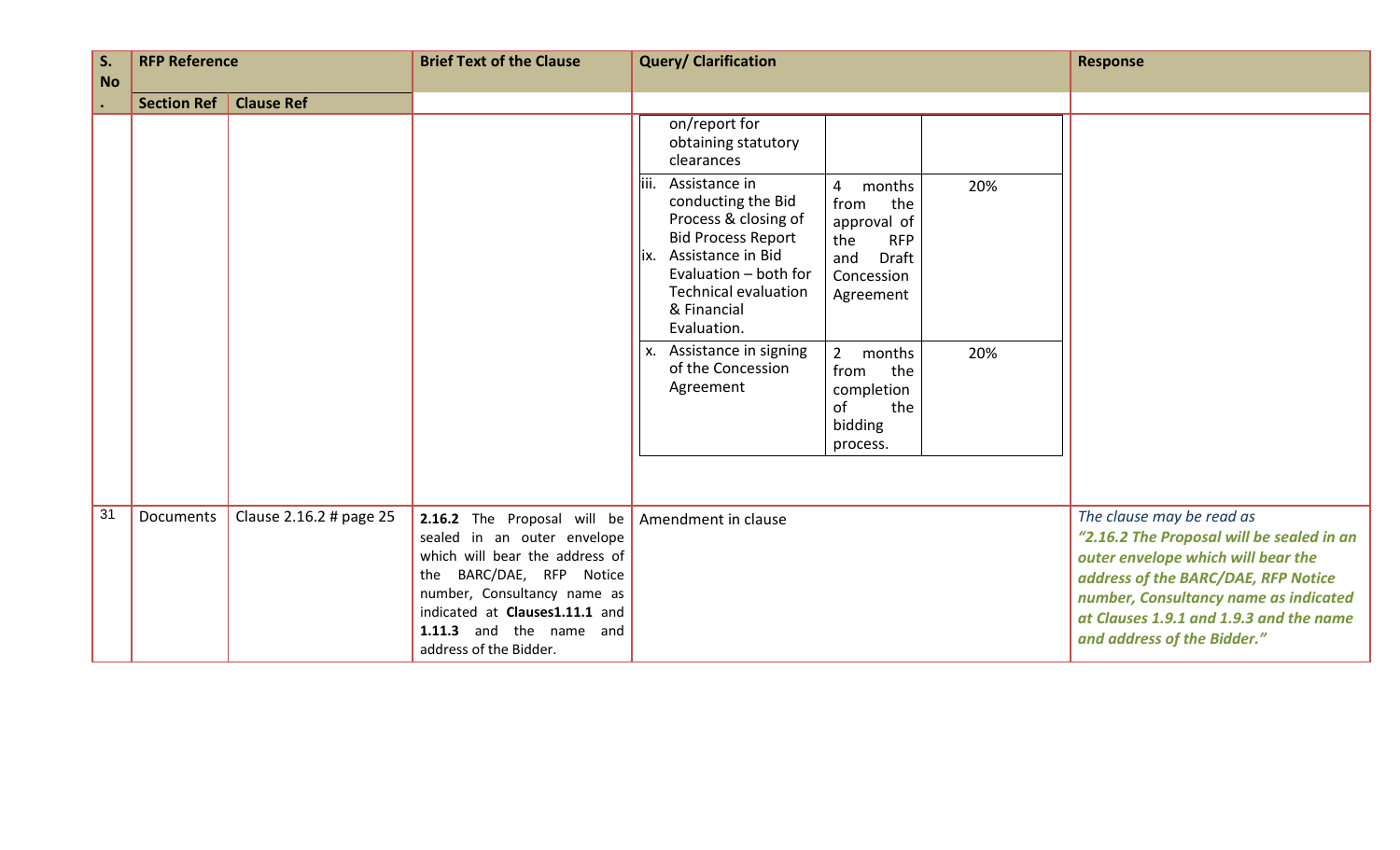| S.<br><b>No</b> | <b>RFP Reference</b>                 |                         | <b>Brief Text of the Clause</b>                                                                                                                                                                               | <b>Query/ Clarification</b>                                                                        | <b>Response</b>                                                                                                                                                                                                                              |
|-----------------|--------------------------------------|-------------------------|---------------------------------------------------------------------------------------------------------------------------------------------------------------------------------------------------------------|----------------------------------------------------------------------------------------------------|----------------------------------------------------------------------------------------------------------------------------------------------------------------------------------------------------------------------------------------------|
|                 | <b>Section Ref</b>                   | <b>Clause Ref</b>       |                                                                                                                                                                                                               |                                                                                                    |                                                                                                                                                                                                                                              |
| 32              | Documents                            | Clause 2.22.1 # page 29 | 2.22.1 The BARC/DAE shall open<br>the Proposals on the date and<br>time specified in clause 1.7, at<br>the place specified in Clause<br>1.11.1 and in the presence of<br>the Bidders who choose to<br>attend. | Amendment in clause                                                                                | The clause may be read as<br>"2.22.1 The BARC/DAE shall open the<br>Proposals on the date and time specified<br>in clause 1.7, at the place specified in<br>Clause 1.9.1 and in the presence of the<br><b>Bidders who choose to attend."</b> |
| 33              | Schedule 2-<br>Agreement             | 1.1.1(a)                | "Additional Costs" shall have<br>the meaning set forth in Clause<br>6.1.2;                                                                                                                                    | Amendment in clause                                                                                | The clause may be read as<br>""Additional Costs" shall have the<br>meaning set forth in Clause 2.7.5;"                                                                                                                                       |
| 34              | Appendix I-<br>Technical<br>Proposal | Form 8 footnote \$\$    | Exchange rate for conversion of<br>US\$ shall be as per Clause 1.7.1                                                                                                                                          | Amendment in clause                                                                                | The clause may be read as<br>"Exchange rate for conversion of US\$<br>shall be as per Clause 1.6.1"                                                                                                                                          |
| 35              | Invitation for<br>proposal           | $\sqrt{2.3}$            | Reference<br>the<br>to<br>term<br>"Associates"                                                                                                                                                                | We request you to kindly modify the reference to the term<br>"associates" as "associates in India" | No changes required.                                                                                                                                                                                                                         |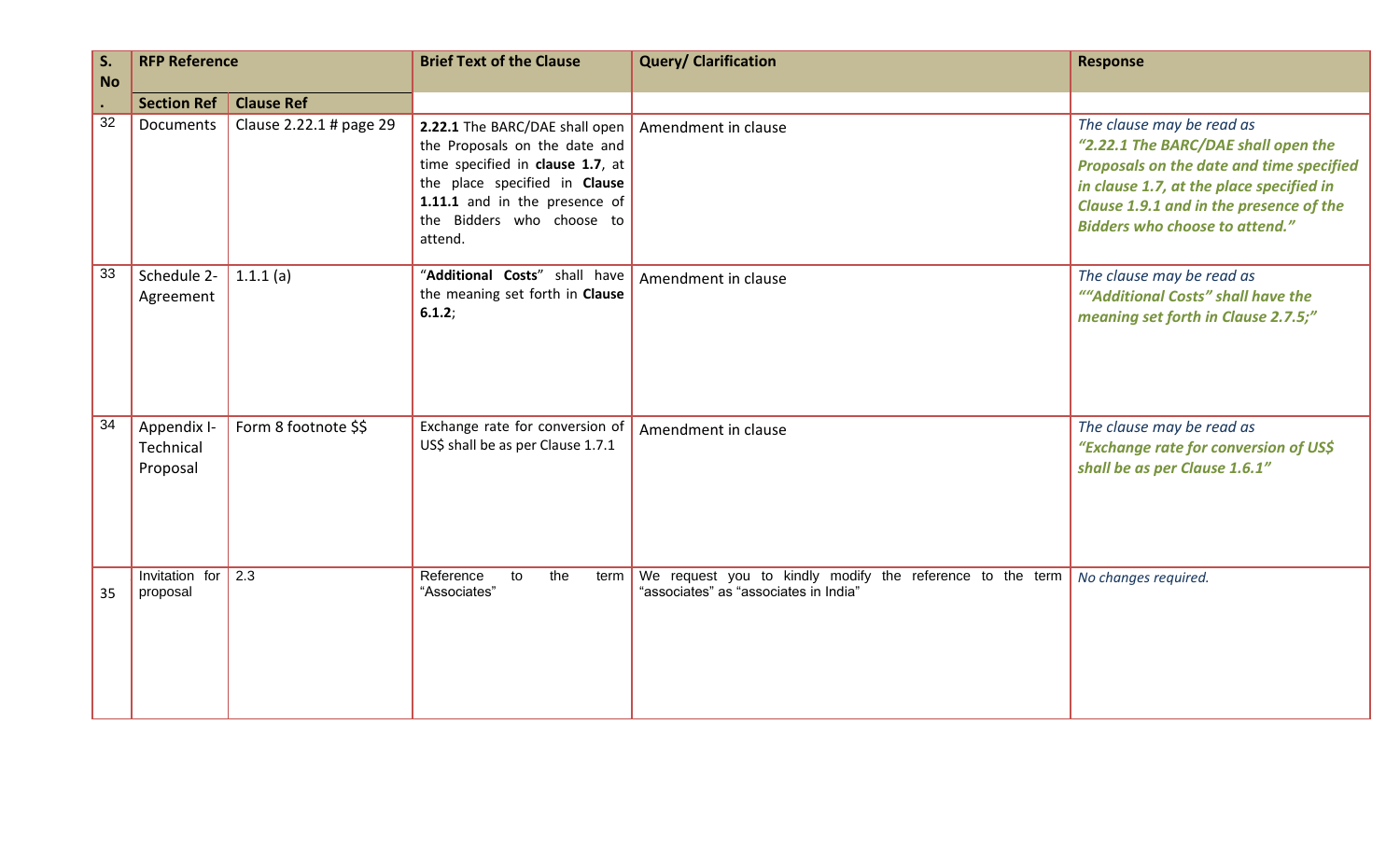| S.        | <b>RFP Reference</b>                   |                            | <b>Brief Text of the Clause</b>                                                                                                                                                                                                                                                                                                                                                                                                                                                                                                                                                                                                                                                                       | <b>Query/ Clarification</b>                                                                                                                                                                                                                                                                                                                                                                                                                                                                                                                                                                                                                                                                                            | <b>Response</b>                                                                                                                    |
|-----------|----------------------------------------|----------------------------|-------------------------------------------------------------------------------------------------------------------------------------------------------------------------------------------------------------------------------------------------------------------------------------------------------------------------------------------------------------------------------------------------------------------------------------------------------------------------------------------------------------------------------------------------------------------------------------------------------------------------------------------------------------------------------------------------------|------------------------------------------------------------------------------------------------------------------------------------------------------------------------------------------------------------------------------------------------------------------------------------------------------------------------------------------------------------------------------------------------------------------------------------------------------------------------------------------------------------------------------------------------------------------------------------------------------------------------------------------------------------------------------------------------------------------------|------------------------------------------------------------------------------------------------------------------------------------|
| <b>No</b> |                                        |                            |                                                                                                                                                                                                                                                                                                                                                                                                                                                                                                                                                                                                                                                                                                       |                                                                                                                                                                                                                                                                                                                                                                                                                                                                                                                                                                                                                                                                                                                        |                                                                                                                                    |
|           | <b>Section Ref</b>                     | <b>Clause Ref</b>          |                                                                                                                                                                                                                                                                                                                                                                                                                                                                                                                                                                                                                                                                                                       |                                                                                                                                                                                                                                                                                                                                                                                                                                                                                                                                                                                                                                                                                                                        |                                                                                                                                    |
| 36        | Initiation for<br>Proposal<br>#Page 05 | <b>Clause 1.1.3</b>        | With a view to inviting bids for<br>the Project, the BARC/DAE has<br>decided to engage a suitable<br>Consultant<br>financial<br>and<br>Transaction<br>Advisor<br>(the<br>"Consultant")<br>to conduct a<br>feasibility study and evolve a<br>structure of PPP<br>suitable<br>contracts. In pursuance of the<br>above, the BARC/DAE has<br>decided to carry out the process<br>for the selection of a Consultant<br>for the above-mentioned project.<br>This RFP is open to all<br>firms/consulting<br>interested<br>including such<br>companies<br>empaneled TAs firms. The<br>detailed scope of work shall be<br>in accordance with the Terms of<br>Reference specified in Schedule-<br>1 (the "TOR") | We request you to kindly modify the clause as following:<br>With a view to inviting bids for the Project, the BARC/DAE has<br>decided to engage a suitable financial Consultant and Transaction<br>Advisor (the "Consultant") to conduct a feasibility study and evolve a<br>suitable structure of PPP contracts. In pursuance of the above, the<br>BARC/DAE has decided to carry out the process for the selection of<br>a Consultant for the above-mentioned project. This RFP is open to<br>all interested firms/consulting companies including such<br>empaneled TAs firms only in India. The detailed scope of work<br>shall be in accordance with the Terms of Reference specified in<br>Schedule-1 (the "TOR"). | No changes required.                                                                                                               |
| 37        | Invitation for<br>Proposal<br>#page 7  | <b>RFP Clause</b><br>1.7   | Description:<br>Proposal Due Date<br>Date:<br>14/08/2020 at 03:00 pm                                                                                                                                                                                                                                                                                                                                                                                                                                                                                                                                                                                                                                  | Description:<br>Proposal Due Date:<br>19/08/2020 at 03:00 pm<br>We request you to extend the proposal due date to 19th Augusts<br>2020 such that at least seven days are provided to the bidders to<br>incorporate changes, if any, in the RFP                                                                                                                                                                                                                                                                                                                                                                                                                                                                         | Please refer to revised schedule as indicated<br>in S.No. 5                                                                        |
| 38        | Invitation for<br>Proposal<br>#page 8  | <b>RFP Clause</b><br>2.1.4 | If the Bidder is a consortium<br>then, the members of the<br>Consortium shall enter into a<br>binding Joint Bidding Agreement<br>in an agreeable format, for the<br>purpose of making and<br>submitting a Bid. The Jt. Bidding<br>Agreement, to be submitted<br>along with the Bid, shall, inter<br>alia:<br>i. Nominate one of the                                                                                                                                                                                                                                                                                                                                                                   | We request you to kindly confirm whether the following documents<br>would suffice the requirement:<br>• Joint Bidding Agreement with the provisions mentioned in the<br>Agreement                                                                                                                                                                                                                                                                                                                                                                                                                                                                                                                                      | Yes. The Joint Bidding Agreement with the<br>provisions mentioned in the Agreement will<br>satisfy the requirement of said clause. |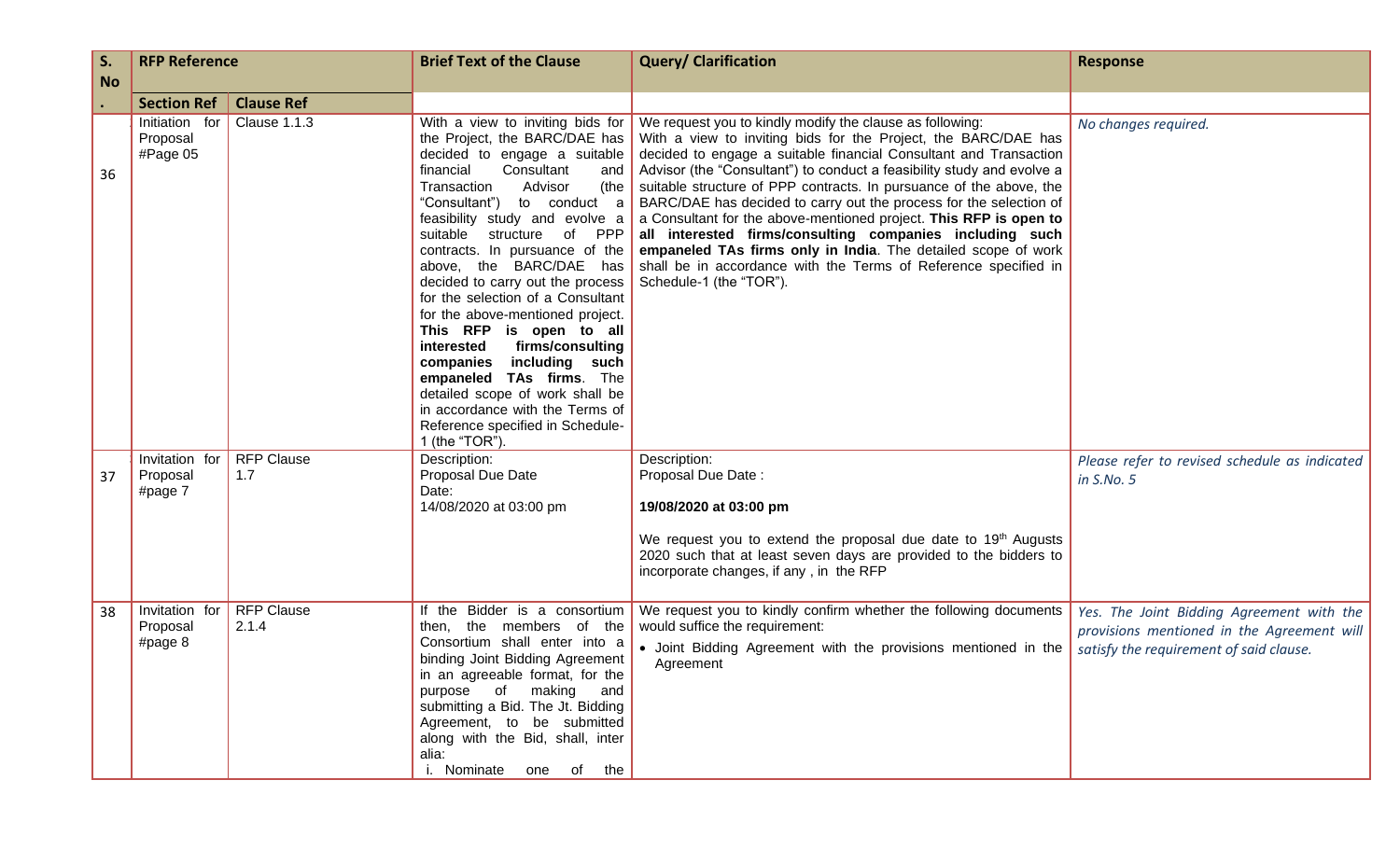| S.        | <b>RFP Reference</b>                  |                                        | <b>Brief Text of the Clause</b>                                                                                                                                                                                                                                                                                                                                                                                                                                                                                                                                                                                                                                                                                                                                       | <b>Query/ Clarification</b>                                                                                                                                                                                                                                                                                                                                                                                                                                                                                                                                                       | <b>Response</b>                                                 |
|-----------|---------------------------------------|----------------------------------------|-----------------------------------------------------------------------------------------------------------------------------------------------------------------------------------------------------------------------------------------------------------------------------------------------------------------------------------------------------------------------------------------------------------------------------------------------------------------------------------------------------------------------------------------------------------------------------------------------------------------------------------------------------------------------------------------------------------------------------------------------------------------------|-----------------------------------------------------------------------------------------------------------------------------------------------------------------------------------------------------------------------------------------------------------------------------------------------------------------------------------------------------------------------------------------------------------------------------------------------------------------------------------------------------------------------------------------------------------------------------------|-----------------------------------------------------------------|
| <b>No</b> |                                       |                                        |                                                                                                                                                                                                                                                                                                                                                                                                                                                                                                                                                                                                                                                                                                                                                                       |                                                                                                                                                                                                                                                                                                                                                                                                                                                                                                                                                                                   |                                                                 |
|           | <b>Section Ref</b>                    | <b>Clause Ref</b>                      |                                                                                                                                                                                                                                                                                                                                                                                                                                                                                                                                                                                                                                                                                                                                                                       |                                                                                                                                                                                                                                                                                                                                                                                                                                                                                                                                                                                   |                                                                 |
|           |                                       |                                        | Members as<br>the<br>Lead<br>Member of the Consortium.<br>ii. Convey the intent to enter<br>into the agreement by the<br>Member<br>and<br>Lead<br>subsequently perform all the<br>obligations of the Consultant<br>in terms of the agreement, in<br>case the assignment is<br>awarded to the Consortium;<br>iii. Clearly outline the proposed<br>roles and responsibilities, if<br>any, of each member; and<br>iv. Include a statement to the<br>effect that all members of the<br>Consortium shall be liable<br>jointly and severally for all<br>obligations under the RFP                                                                                                                                                                                           |                                                                                                                                                                                                                                                                                                                                                                                                                                                                                                                                                                                   |                                                                 |
| 39        | Invitation for<br>Proposal<br>#page 9 | <b>RFP Clause</b><br>2.2.2(A)<br>3.1.4 | document.<br><b>Technical Capacity:</b><br>The Bidder shall have, over the<br>past 10 (ten) years preceding the<br>PDD, undertaken a minimum of<br>5 (five) Eligible Assignments<br>Financial<br>each<br>in.<br>consultancy/Transaction<br>advisory Experience and a<br>minimum of 5 (five) Eligible<br>in<br>Technical<br>Assignments<br>Consultancy<br>Experience<br>as<br>specified in Clause 3.1.4 and<br>minimum 3 (three) Eligible<br>Assignments (each Financial<br>consultancy/Transaction<br>advisory<br><b>Experience</b><br>and<br><b>Technical</b><br><b>Consultancy</b><br>Experience) in India<br>Eligible<br><b>Financial</b><br>A.<br>Consultancy/<br><b>Transaction</b><br>Advisory/Sectoral<br><b>Assignments</b><br>For the purposes of satisfying | We request you to kindly clarify whether the limits specified in clause<br>3.1.4 will be applicable to the following part of the clause :<br>"minimum 3 (three) Eligible Assignments (each Financial<br>consultancy/Transaction advisory Experience and Technical<br>Consultancy Experience) in India where payment of<br>professional fee to the Consultant is<br>Eligible<br><b>Assignments</b><br><b>Financial</b><br>each<br>in<br>Consultancy/Transaction advisory Experience: INR 70<br>Lakhs<br>Eligible Assignments in Technical Consultancy<br>Experience: INR 30 lakhs" | Please see point 16 of this document for the<br>amended clause. |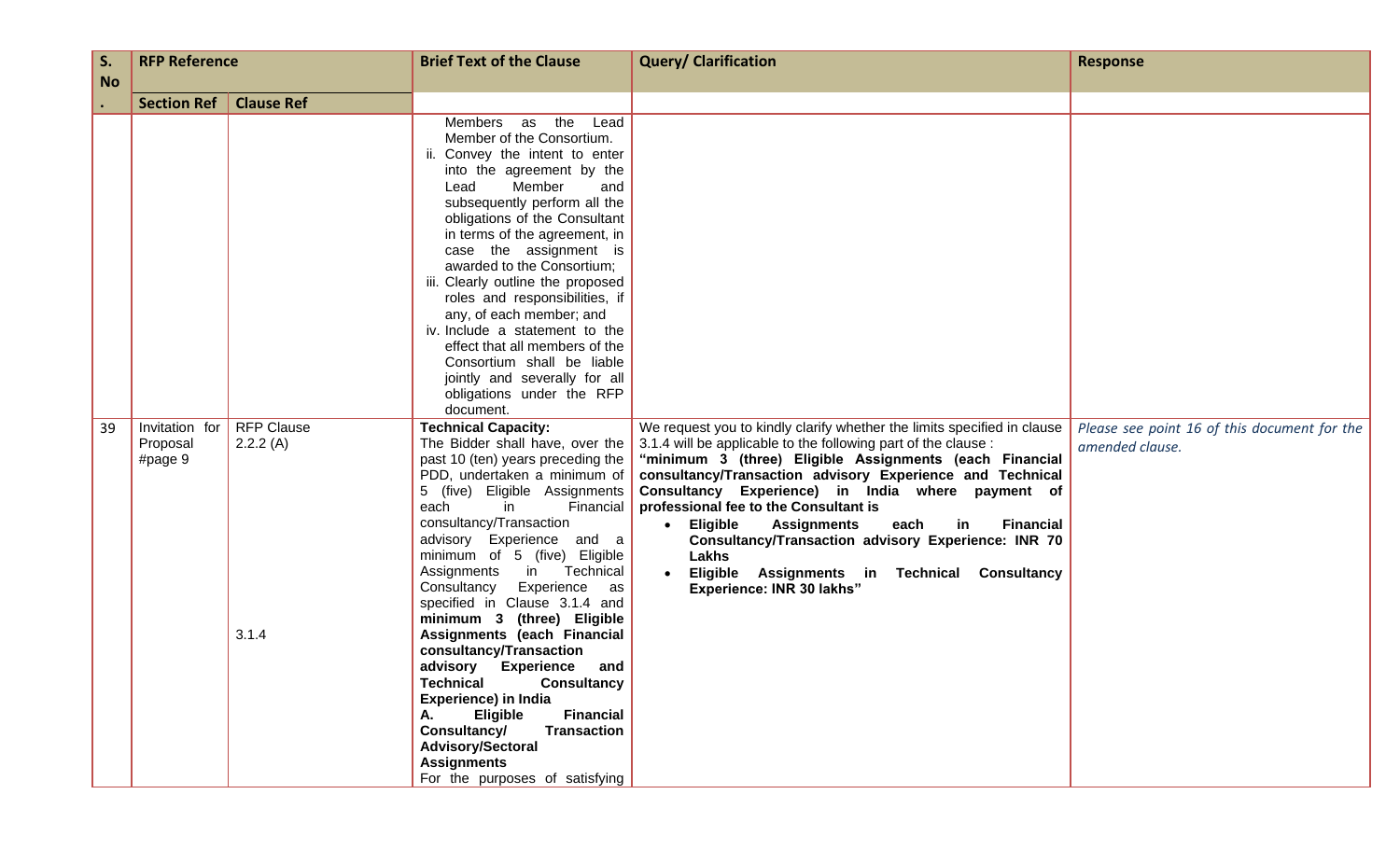| S.                     | <b>RFP Reference</b> |                   | <b>Brief Text of the Clause</b>                                                                                                                                                                                                                                                                                                                                                                                                                                                                                                                                                                                                                                                                                                                                                                                                                                                                                                                                                                                                                                                                   | <b>Query/ Clarification</b> | <b>Response</b> |
|------------------------|----------------------|-------------------|---------------------------------------------------------------------------------------------------------------------------------------------------------------------------------------------------------------------------------------------------------------------------------------------------------------------------------------------------------------------------------------------------------------------------------------------------------------------------------------------------------------------------------------------------------------------------------------------------------------------------------------------------------------------------------------------------------------------------------------------------------------------------------------------------------------------------------------------------------------------------------------------------------------------------------------------------------------------------------------------------------------------------------------------------------------------------------------------------|-----------------------------|-----------------|
|                        |                      |                   |                                                                                                                                                                                                                                                                                                                                                                                                                                                                                                                                                                                                                                                                                                                                                                                                                                                                                                                                                                                                                                                                                                   |                             |                 |
| <b>No</b><br>$\bullet$ | <b>Section Ref</b>   | <b>Clause Ref</b> | the Conditions of Eligibility and<br>for evaluating the Proposals<br>RFP,<br>under<br>this<br>advisory/consultancy<br>assignments granted by the<br>regulatory<br>government,<br>commission, tribunal, multilateral<br>agencies, statutory authority,<br>public sector entity for any large<br>infrastructure project<br>in respect of greenfield Public<br>Private<br>Partnership(PPP)concession<br>design, restructuring, transaction<br>support and project<br>"Eligible<br>management(the<br>Financial Assignments") where<br>the payment of professional<br>fee to the Applicant was at<br>least Rs.1,00,00,000 (Rupees<br>one crore) in case of a project<br>in India, or US\$2,50,000(US\$<br>Two hundred fifty thousand)<br>for any infrastructure project<br>elsewhere (the "Projects").<br><b>B.</b><br><b>Technical</b><br><b>Eligible</b><br><b>Consultancy Assignments:</b><br>For the purposes of determining<br>Conditions of Eligibility and for<br>evaluating the Proposals<br>RFP,<br>under<br>this<br>advisory/consultancy<br>assignments/Project<br>Management consultancy in |                             |                 |
|                        |                      |                   | respect of preparation of<br>feasibility report and/or detailed<br>project report including market<br>surveys, Project supervision &<br>monitoring etc. shall be deemed<br>as eligible assignments (the<br>"Eligible"<br>Technical<br>Assignments")<br>the<br>where                                                                                                                                                                                                                                                                                                                                                                                                                                                                                                                                                                                                                                                                                                                                                                                                                               |                             |                 |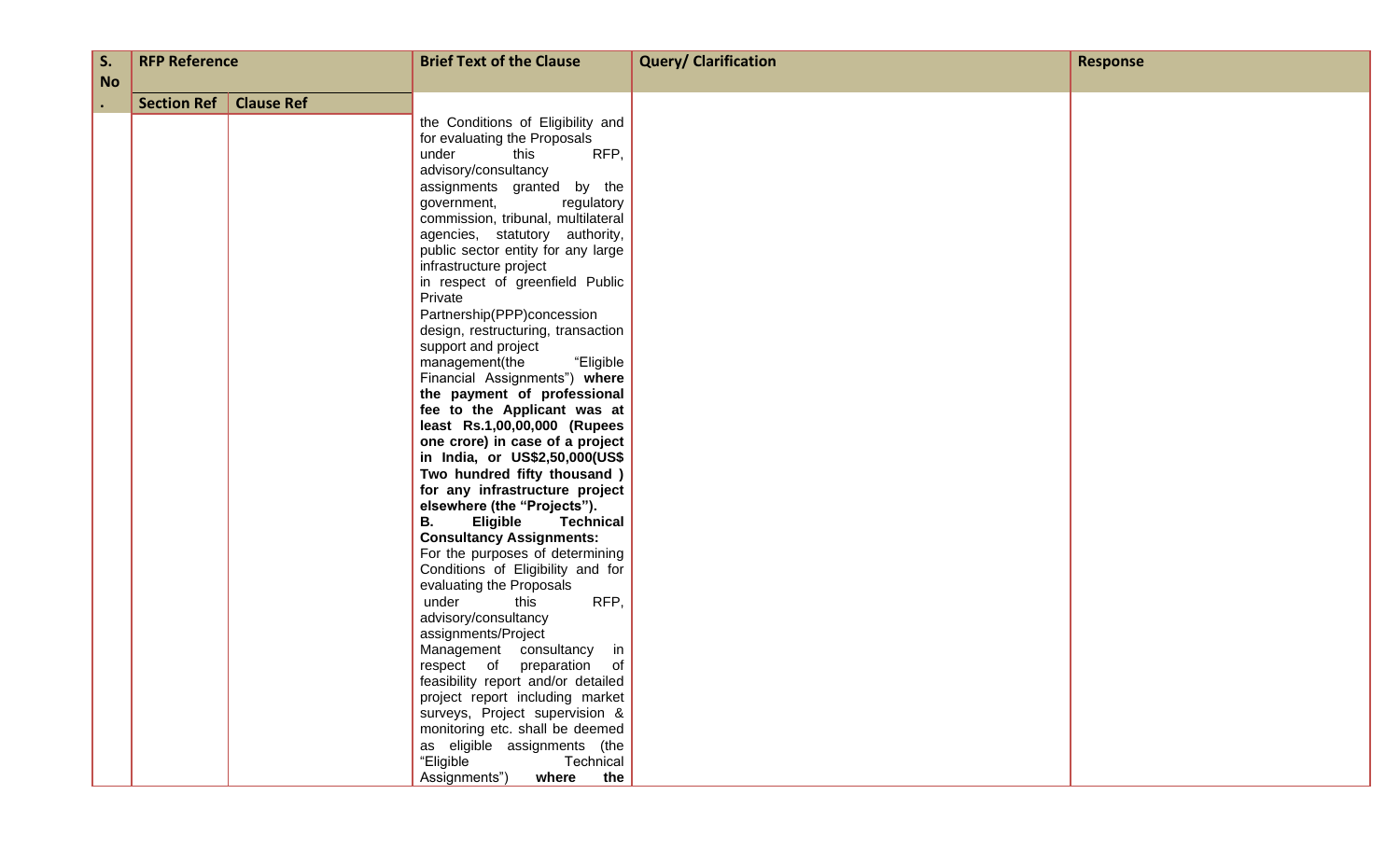| S.<br><b>No</b> | <b>RFP Reference</b>                                                |                               | <b>Brief Text of the Clause</b>                                                                                                                                                                                                                                                                                                                                                                                                                        | <b>Query/ Clarification</b>                                                                                                                                                                                                                                                                                                                                                                                                                                                                                                                      | <b>Response</b>                                                               |
|-----------------|---------------------------------------------------------------------|-------------------------------|--------------------------------------------------------------------------------------------------------------------------------------------------------------------------------------------------------------------------------------------------------------------------------------------------------------------------------------------------------------------------------------------------------------------------------------------------------|--------------------------------------------------------------------------------------------------------------------------------------------------------------------------------------------------------------------------------------------------------------------------------------------------------------------------------------------------------------------------------------------------------------------------------------------------------------------------------------------------------------------------------------------------|-------------------------------------------------------------------------------|
|                 | <b>Section Ref</b>                                                  | <b>Clause Ref</b>             | payment of professional fee<br>to the Applicant was at least<br>Rs.50lakh (Rupees fifty lakh)<br>in case of a project in India, or<br>US \$ 1,25,000(US\$ one<br>hundred twenty five thousand<br>) for any infrastructure project<br>elsewhere<br>(the "Projects").                                                                                                                                                                                    |                                                                                                                                                                                                                                                                                                                                                                                                                                                                                                                                                  |                                                                               |
| 40              | Invitation for<br>Proposal<br>#page $10$                            | <b>RFP Clause</b><br>2.2.2(D) | Team Leader and Strategy<br>Expert:<br><b>Experience</b><br>Eligible  <br>on<br><b>Assignments:</b><br>Person should have experience<br>of senior consulting leadership<br>strategy/program<br>in<br>roles<br>management/policy/PPP/Transa<br>ction Advisory /Project Planning<br>/Project Supervision preferably in<br>nuclear reactor or related<br>technologies,<br>radioisotope<br>health<br>technologies,<br>care,<br>especially nuclear medicine | The clause may be modified as hereunder:<br>"Person should have experience of senior consulting leadership<br>roles in strategy/program management/ policy /PPP/<br>Transaction Advisory/Project Planning/ Project Supervision<br>preferably in Infrastructure Projects"<br>Owing to the uniqueness of the requirement of the scope the reason<br>that experience professionals matching the term "nuclear reactor or<br>related technologies, radioisotope technologies, health care,<br>especially nuclear medicine" in the sector are limited | No changes required                                                           |
| 41              | Invitation for<br>Proposal<br>#page $10$                            | 2.2.2(D)                      | (D) Conditions of Eligibility for<br>Key Personnel: Each of the Key<br>Personnel must fulfill the<br><b>Conditions</b><br>of<br><b>Eligibility</b><br>specified below:                                                                                                                                                                                                                                                                                 | Kindly clarify the number of years of experience is to be valid on the<br>Proposal Due Date or at the start of the Project                                                                                                                                                                                                                                                                                                                                                                                                                       | The number of years of experience is to be<br>valid on the Proposal Due Date. |
| 42              | Invitation for<br>Proposal<br>#page 10,<br>Documents<br>#page 33-35 | 2.2.2(D);<br>3.1.3            | Conditions of Eligibility for Key<br>Personnel:<br><b>Evaluation Criteria</b><br>Reference to the term "Projects"<br>with reference to key personnel.                                                                                                                                                                                                                                                                                                  | We request you to kindly define projects for each key personnel as<br>mentioned hereunder:<br>1. Team Leader and Strategy Expert: Projects with experience of<br>senior consulting leadership roles in strategy/program management/<br>policy/PPP/Transaction Advisory/Project<br>Planning/Project Supervision preferably in Infrastructure Sector<br>2. PPP Expert: Person should have<br>PPP/project structuring/strategy/project management/ bid advisory in                                                                                  | No changes required                                                           |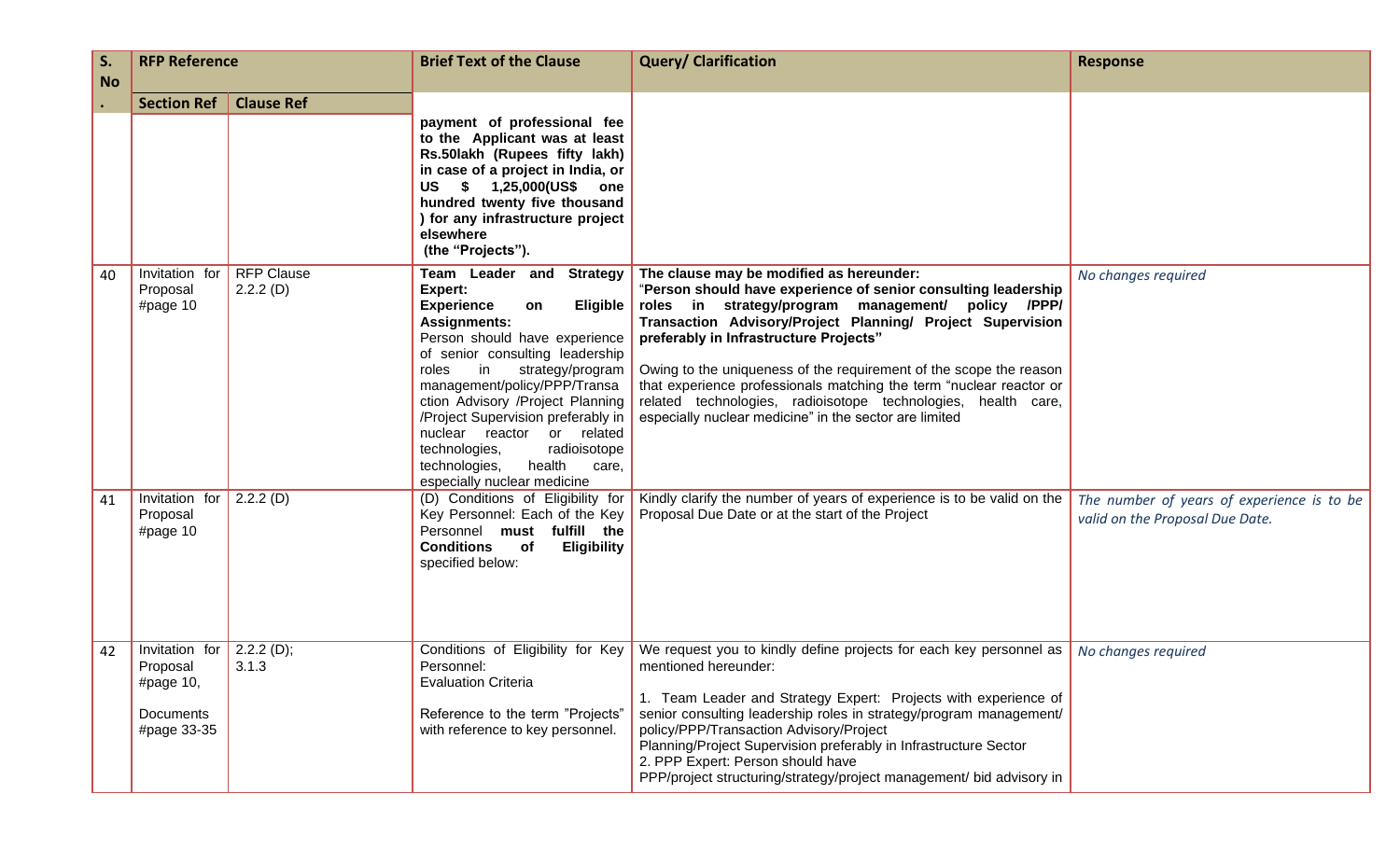| S.        | <b>RFP Reference</b>  |                   | <b>Brief Text of the Clause</b>                                                                                                                                                                                                                                                                                                                                                                                                                                           | <b>Query/ Clarification</b>                                                                                                                                                                                                                                                                                                                                                                                                                                                                                                                                                                                                                                                                                                                                                | <b>Response</b>           |
|-----------|-----------------------|-------------------|---------------------------------------------------------------------------------------------------------------------------------------------------------------------------------------------------------------------------------------------------------------------------------------------------------------------------------------------------------------------------------------------------------------------------------------------------------------------------|----------------------------------------------------------------------------------------------------------------------------------------------------------------------------------------------------------------------------------------------------------------------------------------------------------------------------------------------------------------------------------------------------------------------------------------------------------------------------------------------------------------------------------------------------------------------------------------------------------------------------------------------------------------------------------------------------------------------------------------------------------------------------|---------------------------|
| <b>No</b> | <b>Section Ref</b>    | <b>Clause Ref</b> |                                                                                                                                                                                                                                                                                                                                                                                                                                                                           |                                                                                                                                                                                                                                                                                                                                                                                                                                                                                                                                                                                                                                                                                                                                                                            |                           |
|           |                       |                   |                                                                                                                                                                                                                                                                                                                                                                                                                                                                           | PPP projects in any infrastructure sector<br>3. Financial Expert: Person should have<br>undertaken financial modelling and<br>analysis/financial structuring/valuation<br>in any infrastructure sector<br>4. Person with requisite knowledge of nuclear reactor and<br>radioisotope production and applications: Projects in radioisotope<br>production and applications and experience in conducting research,<br>setting up of radio isotopes/radiation processing plants/industrial<br>irradiators/testing of heavy water reactors or other reactors or any<br>other work/project in relation to nuclear reactors.<br>5. Legal Expert: Preparation of draft Concession Agreements,<br>contractual documentation in infrastructure sector                                |                           |
| 43        | Documents<br>#page 25 | 2.16.2            | The Proposal will be sealed in an<br>outer envelope which will bear<br>the address of the BARC/DAE,<br><b>RFP</b><br>Notice<br>number,<br>Consultancy name as indicated<br>at Clauses1.11.1 and 1.11.3 and<br>the name and address of the<br>Bidder. It shall bear on top, the<br>following:<br>open, except in<br>"Do not<br>presence of the Authorised<br>Person of the Department of<br>Atomic Energy (BARC/DAE)"                                                      | We request you to kindly clarify on the content mentioned in clauses<br>1.11.1 and 1.11.3, since the clauses are missing from the RFP as<br>section 1 ends at clause 1.9.                                                                                                                                                                                                                                                                                                                                                                                                                                                                                                                                                                                                  | Please refer to point 32. |
| 44        | Documents<br>#page 33 | 2.30              | <b>Commencement</b><br>assignment<br>The Consultant shall commence<br>the Services at the Project site<br>within 7(seven) days of the date<br>of the Agreement, or such other<br>date as may be mutually agreed.<br>If the Consultant fails to either<br>in Clause 2.29 or commence the $\vert$ 2.20.4.<br>assignment as specified herein,<br>the BARC/DAE may invite the<br>second ranked Bidder for<br>negotiations. In such an event,<br>the Bid Security of the first | of   We request you to kindly modify the clause as mentioned hereunder:<br>The Consultant shall commence the Services within 7(seven)<br>days of the date of signing of the Agreement, or such other date<br>as may be mutually agreed. If the Consultant fails to either sign<br>the Agreement as specified in Clause 2.29 or commence the<br>assignment as specified herein, the BARC/DAE may invite the<br>second ranked Bidder for negotiations. In such an event, the<br>Bid Security of the first ranked Bidder shall be forfeited and<br>sign the Agreement as specified   appropriated in accordance with the provisions of Clause<br>We understand that the Project is deliverable based and does not<br>require the Consultants to operate out of BARC's office. | No changes required       |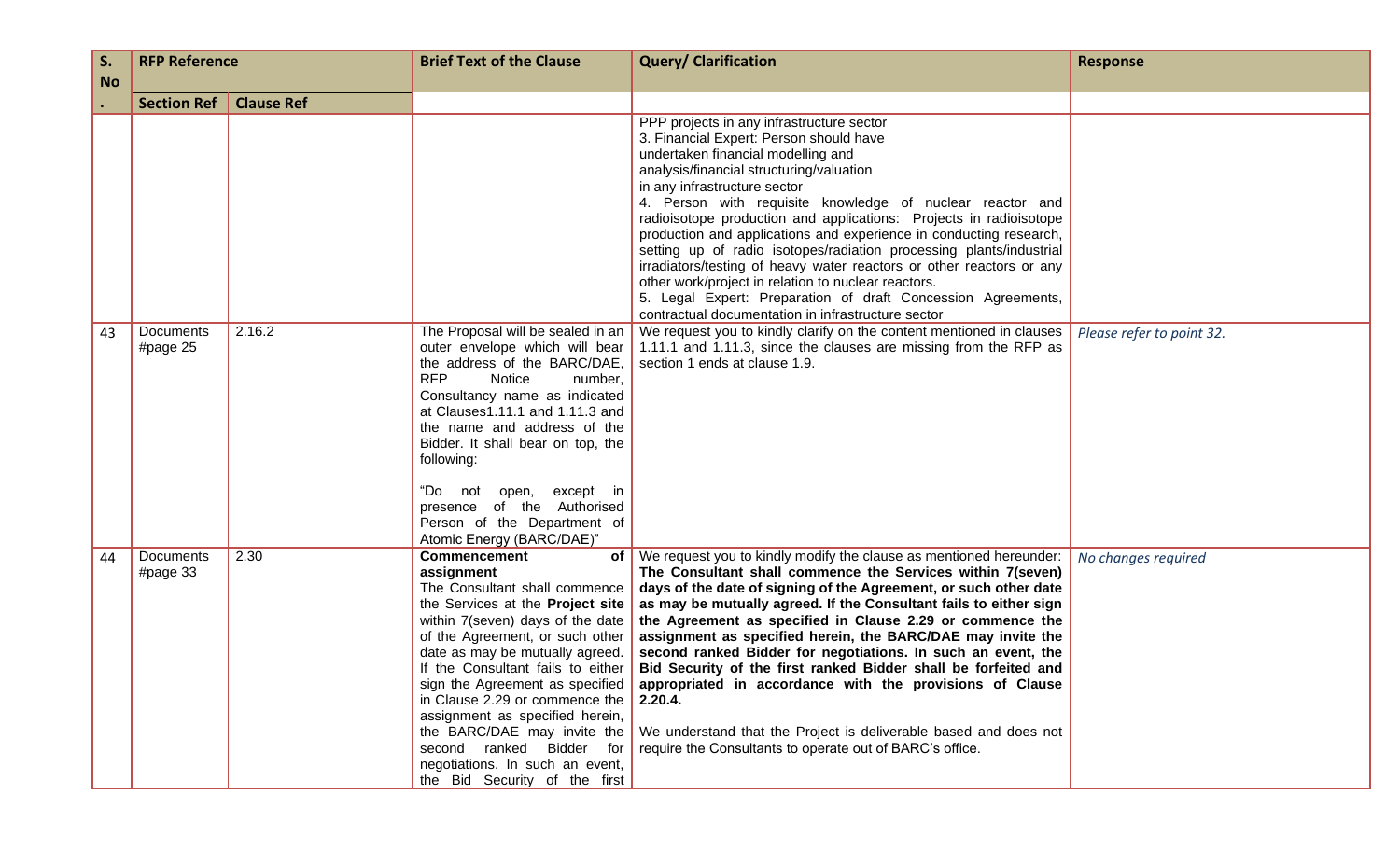| S.        | <b>RFP Reference</b>                              |           | <b>Brief Text of the Clause</b>                                                                                                                                                                                                                     | <b>Query/ Clarification</b>                                                                                                                                                                                                                                                                                                                                                                                                                                                                                                                                                                                                                                                                                                                                                                                                                                                                                   | <b>Response</b>                    |
|-----------|---------------------------------------------------|-----------|-----------------------------------------------------------------------------------------------------------------------------------------------------------------------------------------------------------------------------------------------------|---------------------------------------------------------------------------------------------------------------------------------------------------------------------------------------------------------------------------------------------------------------------------------------------------------------------------------------------------------------------------------------------------------------------------------------------------------------------------------------------------------------------------------------------------------------------------------------------------------------------------------------------------------------------------------------------------------------------------------------------------------------------------------------------------------------------------------------------------------------------------------------------------------------|------------------------------------|
| <b>No</b> | <b>Clause Ref</b><br><b>Section Ref</b>           |           |                                                                                                                                                                                                                                                     |                                                                                                                                                                                                                                                                                                                                                                                                                                                                                                                                                                                                                                                                                                                                                                                                                                                                                                               |                                    |
|           |                                                   |           | ranked Bidder shall be forfeited<br>and appropriated in accordance<br>with the provisions of Clause<br>2.20.4.                                                                                                                                      |                                                                                                                                                                                                                                                                                                                                                                                                                                                                                                                                                                                                                                                                                                                                                                                                                                                                                                               |                                    |
| 45        | Documents<br>#page 35                             | 3.1.3(5d) | with<br>Person<br>knowledge of nuclear reactor<br>and radioisotope production<br>and applications:<br>Experience: 9 Marks<br>$>5 \leq 8$ years: 3<br>>8≤10 years: 5<br>$>10$ years: 9<br>No. of projects: 3 Marks<br>Up to $2:0$<br>$3-5:1$<br>>5:3 | <b>requisite</b> We request you to kindly modify the clause as mentioned hereunder:<br>Person with requisite knowledge of nuclear reactor and<br>radioisotope production and applications:<br>Experience: 9 Marks<br>$>5 \leq 8$ years: 3<br>$>8$ ≤10 years: 5<br>$>10$ years: 9<br>No. of projects: 3 Marks<br>Up to $2:0$<br>$3-5:1$<br>>5:3<br>Projects for this position shall mean experience in conducting<br>research, setting up of radio isotopes/radiation processing<br>plants/industrial irradiators/testing of heavy water reactors or<br>other reactors or any other work/project in relation to nuclear<br>reactor/radioisotope production and applications<br>Since this is afirst of its kind initiative of PPP in India, there may<br>not be eligible projects available for even experienced people<br>with experience of eligible projects in nuclear/<br>Radioisotope industry in India. | No changes required                |
| 46        | Schedule-1<br>(Terms of<br>Reference)<br>#page 45 | 3.1       | <b>Scope of Services</b>                                                                                                                                                                                                                            | We understand that the technical designs and aspects of the nuclear<br>reactor, processing unit(s) and waste management unit(s) will be<br>given by BARC and the Consultant need not prepare any technical<br>drawing/details regarding the same                                                                                                                                                                                                                                                                                                                                                                                                                                                                                                                                                                                                                                                              | Yes. The understanding is correct. |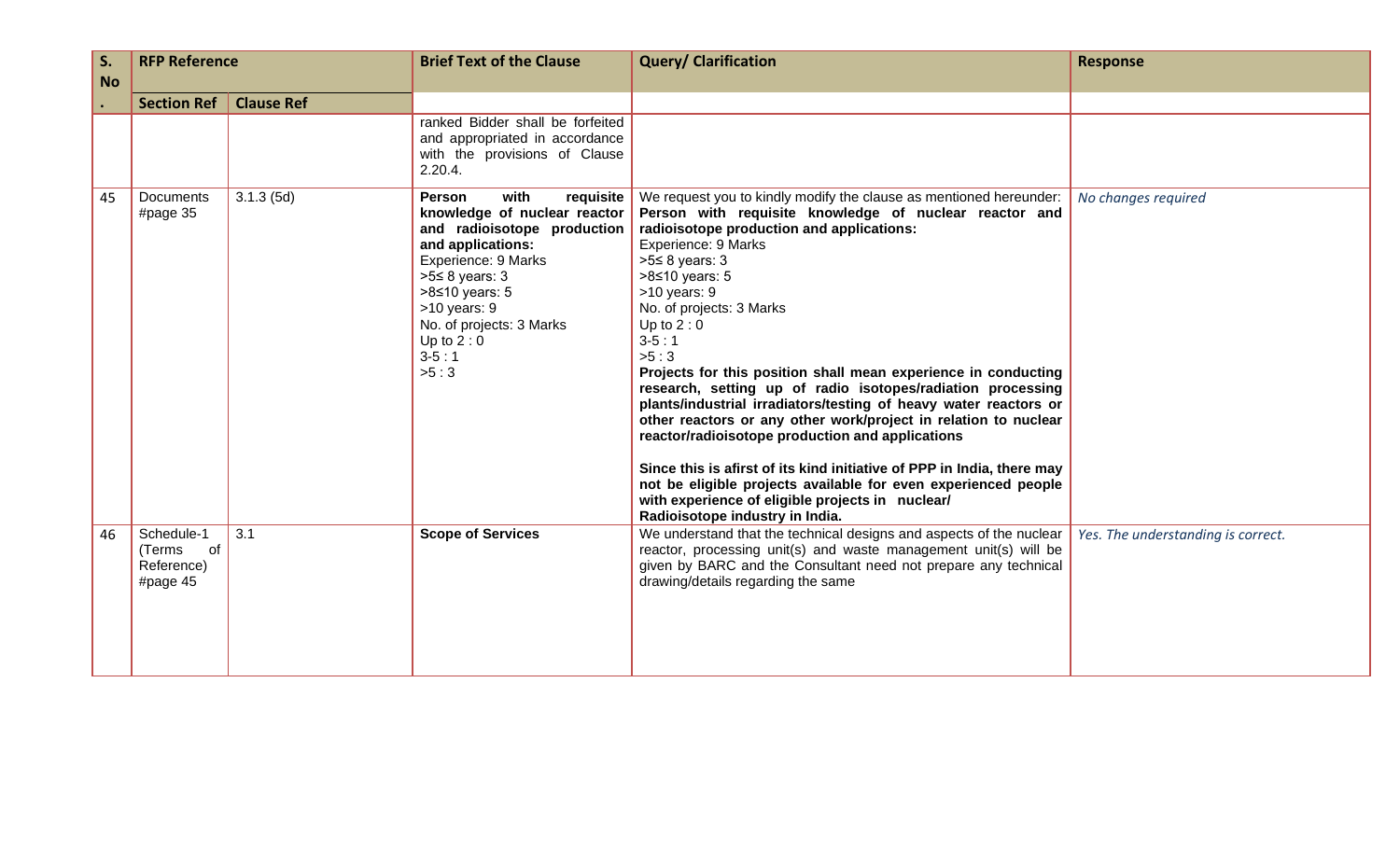| S.<br><b>No</b> | <b>RFP Reference</b>                                 | <b>Brief Text of the Clause</b> |                                                                                                         | <b>Query/ Clarification</b>                                                                                                                                                                                                               |     |                                                                                                                                                                                                                                                                                                                                                                      |                                                                                           | <b>Response</b>                                                                                                   |                                                                                                                                                                                                                                                                                                                                                                                                             |                     |
|-----------------|------------------------------------------------------|---------------------------------|---------------------------------------------------------------------------------------------------------|-------------------------------------------------------------------------------------------------------------------------------------------------------------------------------------------------------------------------------------------|-----|----------------------------------------------------------------------------------------------------------------------------------------------------------------------------------------------------------------------------------------------------------------------------------------------------------------------------------------------------------------------|-------------------------------------------------------------------------------------------|-------------------------------------------------------------------------------------------------------------------|-------------------------------------------------------------------------------------------------------------------------------------------------------------------------------------------------------------------------------------------------------------------------------------------------------------------------------------------------------------------------------------------------------------|---------------------|
|                 | <b>Section Ref</b>                                   | <b>Clause Ref</b>               |                                                                                                         |                                                                                                                                                                                                                                           |     |                                                                                                                                                                                                                                                                                                                                                                      |                                                                                           |                                                                                                                   |                                                                                                                                                                                                                                                                                                                                                                                                             |                     |
| 47              | Schedule-1<br>of<br>(Terms<br>Reference)<br>#page 45 | 3.1                             | <b>Scope of Services</b><br>Conduct<br>vi.<br>stakeholder<br>accommodate<br>concerns,<br>of the project | extensive<br>consultations,<br>present the evolved PPP model,<br>document and analyze outcome<br>of stakeholder consultations and<br>modify the PPP structure to<br>stakeholder<br>if any, without<br>effecting the long-term feasibility |     | We request you to kindly clarify whether the cost of stakeholder<br>consultations, project sensitization workshops or meetings to gain<br>market intelligence will be borne by BARC or can we use BARC<br>premises for such stakeholder consultations? If yes, we request you<br>to clarify that whether the onus of such cost would be on the bidder<br>or on BARC. |                                                                                           |                                                                                                                   | It is clarified that the cost of related to<br>BARC/DAE officials and other logistics<br>arrangements directly related to the event<br>shall be borne by the BARC/DAE. Cost related<br>to the personnel of Consultant and<br>background arrangement shall be made by<br>the Consultant. Before hiring space or<br>services of any other agency, the Consultant<br>is expected to take approval of BARC/DAE. |                     |
| 48              | Schedule-1<br>of<br>(Terms<br>Reference)<br>#page 47 | 5                               | Deliverables:<br>(three) soft copies<br>to BARC/DAE                                                     | 5 (Five) hard copies and 3<br>of all the Reports mentioned<br>herein below shall be submitted                                                                                                                                             |     |                                                                                                                                                                                                                                                                                                                                                                      |                                                                                           |                                                                                                                   | We request you to kindly clarify whether the softcopies are to be<br>submitted in three CDs/pen drives or as three separate e-mails.                                                                                                                                                                                                                                                                        | No changes required |
| 49              | Schedule-1<br>of<br>(Terms<br>Reference)<br>#page 47 | 6.2                             | and the payment<br>deliverables are given below:                                                        | Time and Payment Schedule:<br>Deliverables of the Consultancy<br>schedule linked to the specified                                                                                                                                         |     | We request you to kindly modify the clause as mentioned hereunder:<br>"Deliverables of the Consultancy and the payment schedule linked to<br>the specified deliverables are given below:                                                                                                                                                                             |                                                                                           | No changes required. There is provision of<br>mobilization advance, in case the Consultant<br>wishes to avail it. |                                                                                                                                                                                                                                                                                                                                                                                                             |                     |
|                 |                                                      |                                 | Deliverable<br>s                                                                                        | Expected<br>timeline<br>the<br>(from                                                                                                                                                                                                      | Pay | Deliverabl<br>es                                                                                                                                                                                                                                                                                                                                                     | Expected<br>timeline<br>(from the<br>date<br>of<br>signing<br>of<br>the<br><b>Agreeme</b> | Payment                                                                                                           |                                                                                                                                                                                                                                                                                                                                                                                                             |                     |
|                 |                                                      |                                 | Deliverable<br>s i to iv as<br>per clause<br>5.                                                         | of<br>issue<br>award)<br>Within<br>2 <sup>1</sup><br>months                                                                                                                                                                               | 25% | <b>Deliverab</b><br>les i as<br>per<br>clause 5.                                                                                                                                                                                                                                                                                                                     | nt)<br>Within 15<br>days<br>(timeline<br>may be<br>mutually                               | 10%                                                                                                               |                                                                                                                                                                                                                                                                                                                                                                                                             |                     |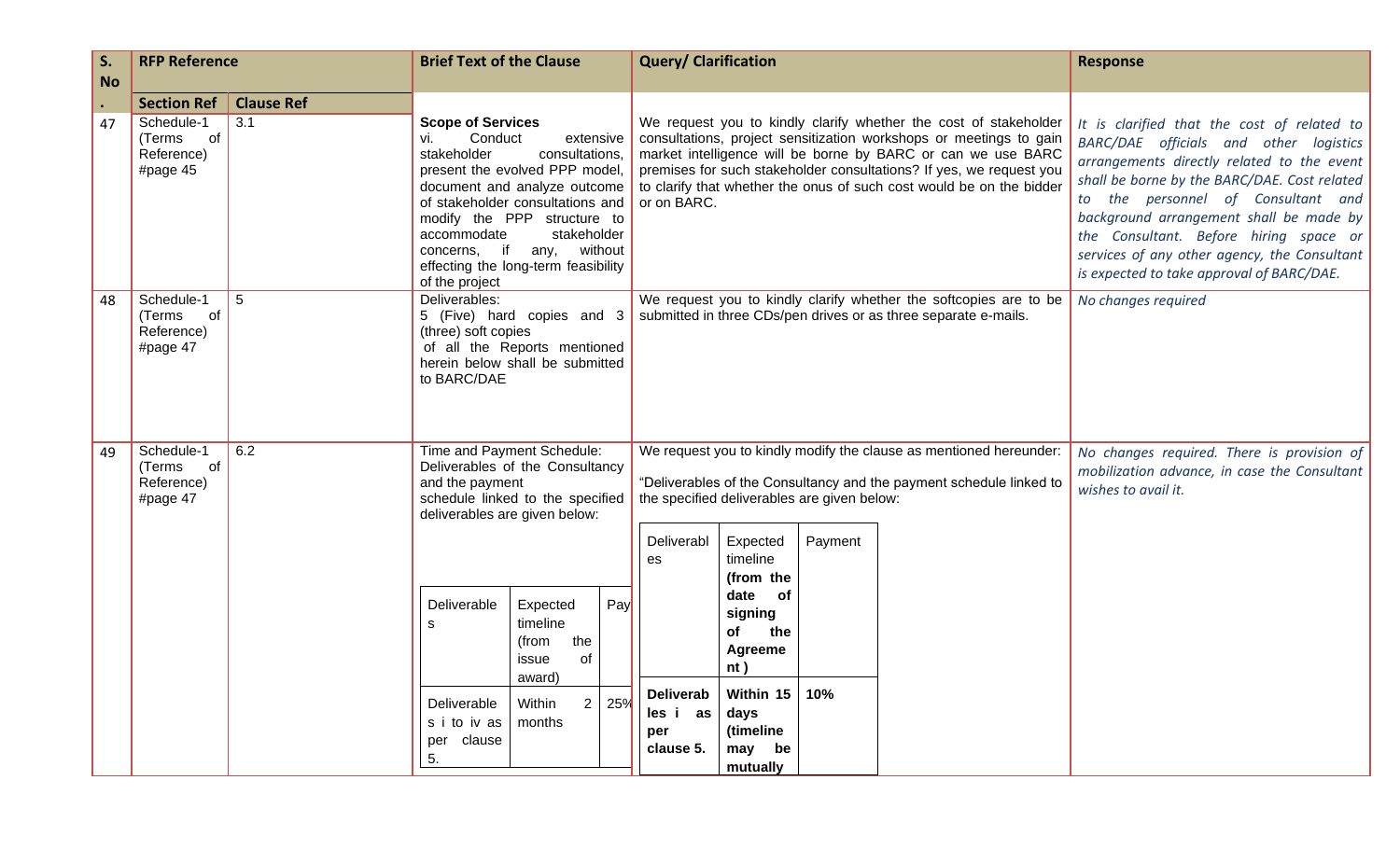| S.<br><b>No</b> | <b>RFP Reference</b>                                                                                  |                                                                                                                                                                                                                                                                                                                                                                                                             | <b>Brief Text of the Clause</b>                            |                   |                                         | <b>Query/ Clarification</b> |     | <b>Response</b>                                                      |                                                                                 |
|-----------------|-------------------------------------------------------------------------------------------------------|-------------------------------------------------------------------------------------------------------------------------------------------------------------------------------------------------------------------------------------------------------------------------------------------------------------------------------------------------------------------------------------------------------------|------------------------------------------------------------|-------------------|-----------------------------------------|-----------------------------|-----|----------------------------------------------------------------------|---------------------------------------------------------------------------------|
| $\bullet$       | <b>Section Ref</b>                                                                                    | <b>Clause Ref</b>                                                                                                                                                                                                                                                                                                                                                                                           |                                                            |                   |                                         |                             |     |                                                                      |                                                                                 |
|                 |                                                                                                       |                                                                                                                                                                                                                                                                                                                                                                                                             | Deliverable<br>s v to vii as<br>months                     | Within 3.5<br>35% |                                         | agreed<br>upon)             |     |                                                                      |                                                                                 |
|                 |                                                                                                       |                                                                                                                                                                                                                                                                                                                                                                                                             | clause<br>per<br>5.                                        |                   | Deliverab<br>$les$ ii to iv             | Within<br>3.5               | 20% |                                                                      |                                                                                 |
|                 |                                                                                                       |                                                                                                                                                                                                                                                                                                                                                                                                             | Within<br>Deliverable<br>s viii to x as<br>months          | 12<br>15%         | as<br>per<br>clause 5.                  | months                      |     |                                                                      |                                                                                 |
|                 |                                                                                                       |                                                                                                                                                                                                                                                                                                                                                                                                             | per clause<br>5.                                           |                   | <b>Deliverab</b><br>$les$ v to          | Within 5<br>months          | 35% |                                                                      |                                                                                 |
|                 |                                                                                                       |                                                                                                                                                                                                                                                                                                                                                                                                             | Within<br>Deliverable<br>xi as per<br>months               | 25%<br>18         | vii as per<br>clause 5.                 |                             |     |                                                                      |                                                                                 |
|                 |                                                                                                       |                                                                                                                                                                                                                                                                                                                                                                                                             | clause 5.                                                  |                   | Deliverab<br>les viii to                | Within 12<br>months         | 20% |                                                                      |                                                                                 |
|                 |                                                                                                       |                                                                                                                                                                                                                                                                                                                                                                                                             |                                                            |                   | x as per<br>clause 5.                   |                             |     |                                                                      |                                                                                 |
|                 |                                                                                                       |                                                                                                                                                                                                                                                                                                                                                                                                             |                                                            |                   | Deliverab<br>le xi as                   | Within 18   15%<br>months   |     |                                                                      |                                                                                 |
|                 |                                                                                                       |                                                                                                                                                                                                                                                                                                                                                                                                             |                                                            |                   | per<br>clause 5.                        |                             |     |                                                                      |                                                                                 |
| 50              | Schedule-1<br>of<br>(Terms<br>Reference)<br>#page 48<br>Schedule-2<br>Agreement<br>Clause<br>#page 61 | 6.2<br>Schedule-I<br>7.3<br>7. Reporting<br>7.3 The Deliverables will be<br>submitted as per schedule<br>provided in this RFP<br>3.1.2<br><b>Agreement</b><br>Cause 3.1.2<br>The scope of services to be<br>performed by the Consultant is<br>specified in the Terms of<br>Reference (the "TOR") at Annex-<br>1 of this Agreement. The<br>Consultant shall provide the<br>Deliverables specified therein in |                                                            |                   | upon during the inception report stage? |                             |     | Please clarify whether the timeline schedule will be mutually agreed | The timeline is already given in clause 6.2<br>Schedule-1 (Terms of Reference). |
|                 |                                                                                                       |                                                                                                                                                                                                                                                                                                                                                                                                             |                                                            |                   |                                         |                             |     |                                                                      |                                                                                 |
|                 |                                                                                                       |                                                                                                                                                                                                                                                                                                                                                                                                             | conformity with the time<br>schedule mutually agreed upon. |                   |                                         |                             |     |                                                                      |                                                                                 |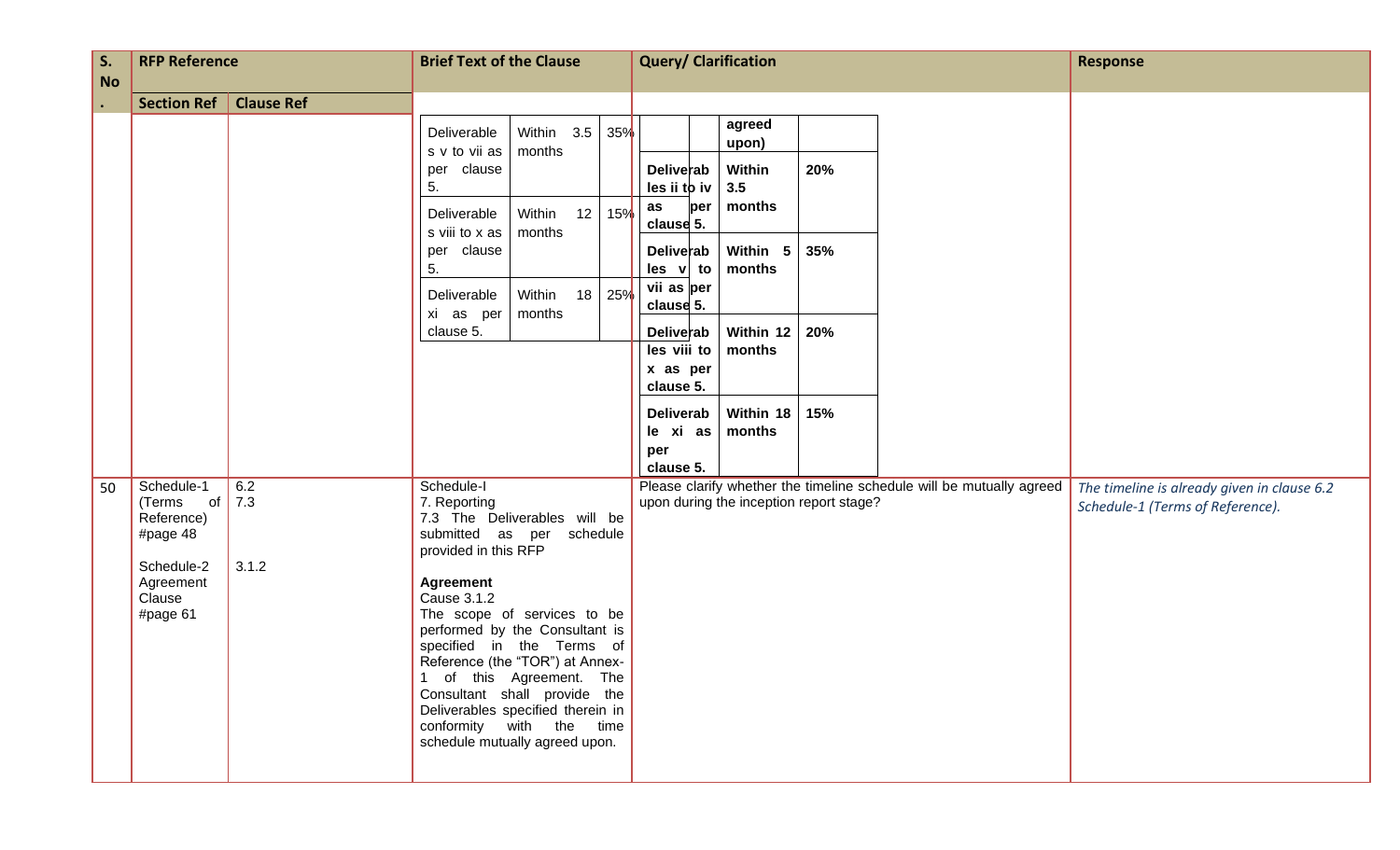| S.<br><b>No</b> | <b>RFP Reference</b>                          |                   | <b>Brief Text of the Clause</b>                                                                                                                                                                                                                                                                                                                                                                                                                                                                                                                                                                                                                                                                                                                                              | <b>Query/ Clarification</b>                                                                                                                                                                                                                                                                                                                                                                                                                                                                                                                                                                                                                                                                                                                                                                                                                                                                                    | <b>Response</b>                                                                                                                                 |
|-----------------|-----------------------------------------------|-------------------|------------------------------------------------------------------------------------------------------------------------------------------------------------------------------------------------------------------------------------------------------------------------------------------------------------------------------------------------------------------------------------------------------------------------------------------------------------------------------------------------------------------------------------------------------------------------------------------------------------------------------------------------------------------------------------------------------------------------------------------------------------------------------|----------------------------------------------------------------------------------------------------------------------------------------------------------------------------------------------------------------------------------------------------------------------------------------------------------------------------------------------------------------------------------------------------------------------------------------------------------------------------------------------------------------------------------------------------------------------------------------------------------------------------------------------------------------------------------------------------------------------------------------------------------------------------------------------------------------------------------------------------------------------------------------------------------------|-------------------------------------------------------------------------------------------------------------------------------------------------|
| $\bullet$       | <b>Section Ref</b>                            | <b>Clause Ref</b> |                                                                                                                                                                                                                                                                                                                                                                                                                                                                                                                                                                                                                                                                                                                                                                              |                                                                                                                                                                                                                                                                                                                                                                                                                                                                                                                                                                                                                                                                                                                                                                                                                                                                                                                |                                                                                                                                                 |
| 51              | Schedule-2<br>Agreement<br>Clause<br>#page 65 | 3.4.1 & 3.4.2     | 3.4.1<br>The consultant's liability under<br>Agreement<br>shall be<br>this<br>determined by the Applicable<br>Laws and the provisions hereof.<br>3.4.2<br>The Consultant shall, subject to<br>the limitation specified in Clause<br>3.4.3, be liable to the BARC/DAE<br>for any direct or indirect loss or<br>damage accrued or likely to<br>accrue due to deficiency in<br>Services rendered by it.                                                                                                                                                                                                                                                                                                                                                                         | Clause 3.4.1 mentions that consultant's liability under this<br>Agreement shall be determined by the Applicable Laws and clause<br>3.4. 2 states that Consultant shall be liable for any direct or indirect<br>loss or damage accrued or likely to accrue due to deficiency in<br>Services rendered by it. However, under the Indian contract Act, any<br>indirect losses are excluded. In view of the same and to maintain<br>uniformity for any obligations on consultant's liability under this RFP,<br>Team to please the following liability limitation clause in our<br>proposal:<br>"In accordance with standard industry practice, Consultant's<br>aggregate liability under this RFP and in connection with the<br>services shall be for direct damages and shall be limited to one<br>time the fees paid to Consultant. Consultant shall not be liable<br>for any indirect or consequential losses." | No changes required.                                                                                                                            |
| 52              | Schedule-2<br>Agreement<br>Clause<br>#page 66 | 3.5               | Accounting,<br>inspection<br>and  <br>auditing<br>The Consultant shall:<br>a) keep accurate and systematic<br>accounts and records in respect<br>of the Services provided under<br>this Agreement, in accordance<br>with internationally accepted<br>accounting principles and in<br>such form and detail as will<br>clearly identify all relevant time<br>charges and cost, and the basis<br>thereof (including the basis of<br>the consultant's costs and<br>charges); and<br>b) permit the BARC/DAE or its<br>designated<br>representative<br>periodically, and up to one year<br>from the expiration or termination<br>of this Agreement, to inspect the<br>same and make copies thereof<br>as well as to have them audited<br>by auditors appointed by the<br>BARC/DAE. | We request you to kindly note that:<br>1. The audit shall happen with prior reasonable notice. Also<br>BARC/DAE or its authorized representatives shall execute a<br>Non-Disclosure Agreement before such audit.<br>2. The auditors or the representatives of BARC/DAE for the<br>audit shall not be Consultant's competitors.<br>3. The audit shall not be conducted more than once in a<br>calendar year and twice in entirety. Any findings during the<br>audit, shall be shared with the Consultant and be discussed<br>and agreed mutually with the Consultant for its closure.<br>4. The auditors visiting Consultant's premises shall abide by its<br>IT and security policy. The audit will be restricted to the<br>engagement only                                                                                                                                                                    | Point 1,2 and 4 are agreed. With reference to<br>point 3, BARC/DAE shall decide the frequency<br>of checks/audit, in case it is felt necessary. |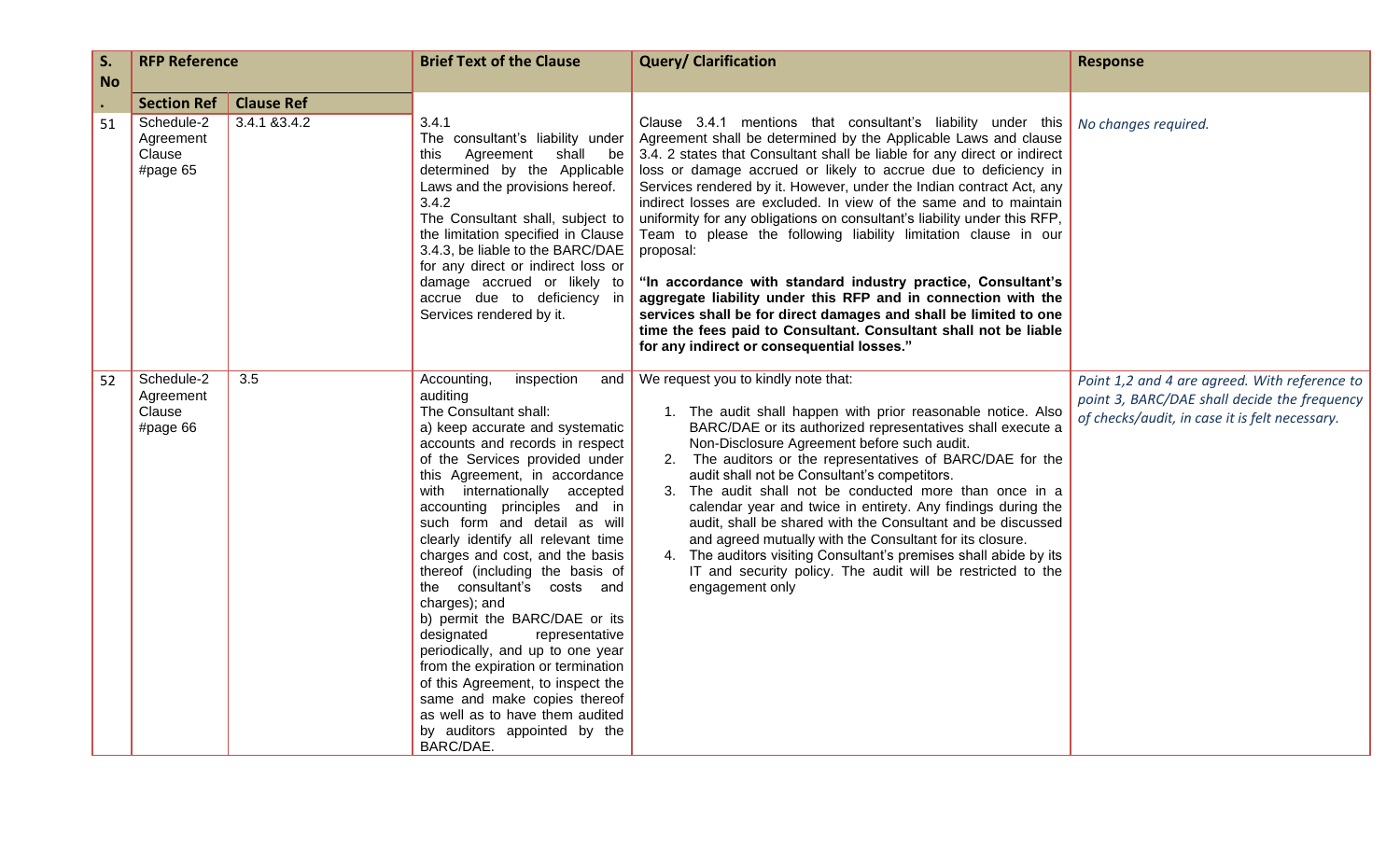| S.        | <b>RFP Reference</b>                                                  |                            | <b>Brief Text of the Clause</b>                                                                                                                                                                                                                                                                                                                                                                                                                                                                                                                                                                                                                                                                                                                                                                                                                                                              | <b>Query/ Clarification</b>                                                                                                                                                                                                                                                                                                                                                                                                                                                                                                                                                                                                                                                                                                                                                                                                                                                                                                                                                                                                                                        | <b>Response</b>                                                                                                                                                                                                   |
|-----------|-----------------------------------------------------------------------|----------------------------|----------------------------------------------------------------------------------------------------------------------------------------------------------------------------------------------------------------------------------------------------------------------------------------------------------------------------------------------------------------------------------------------------------------------------------------------------------------------------------------------------------------------------------------------------------------------------------------------------------------------------------------------------------------------------------------------------------------------------------------------------------------------------------------------------------------------------------------------------------------------------------------------|--------------------------------------------------------------------------------------------------------------------------------------------------------------------------------------------------------------------------------------------------------------------------------------------------------------------------------------------------------------------------------------------------------------------------------------------------------------------------------------------------------------------------------------------------------------------------------------------------------------------------------------------------------------------------------------------------------------------------------------------------------------------------------------------------------------------------------------------------------------------------------------------------------------------------------------------------------------------------------------------------------------------------------------------------------------------|-------------------------------------------------------------------------------------------------------------------------------------------------------------------------------------------------------------------|
| <b>No</b> |                                                                       |                            |                                                                                                                                                                                                                                                                                                                                                                                                                                                                                                                                                                                                                                                                                                                                                                                                                                                                                              |                                                                                                                                                                                                                                                                                                                                                                                                                                                                                                                                                                                                                                                                                                                                                                                                                                                                                                                                                                                                                                                                    |                                                                                                                                                                                                                   |
| 53        | <b>Section Ref</b><br>Schedule-2<br>Agreement<br>Clause<br>#page $66$ | <b>Clause Ref</b><br>3.8.1 | All<br>plans,<br>drawings,<br>specifications, designs, reports<br>and other documents (collectively<br>referred to as "Consultancy<br>Documents") prepared by the<br>Consultant (or by the Sub-<br>Consultants or any Third Party)<br>in performing the Services shall<br>become and remain the property<br>of the BARC/DAE, and all<br>intellectual property rights in<br>such Consultancy Documents<br>shall vest with the BARC/DAE.<br>Any Consultancy Document, of<br>which the ownership or the<br>intellectual property rights do not<br>vest with the BARC/DAE under<br>law, shall automatically stand<br>assigned to the BARC/DAE as<br>and when such Consultancy<br>Document is created and the<br>Consultant agrees to execute all<br>papers and to perform such<br>other acts as the BARC/DAE<br>may deem necessary to secure<br>its rights herein assigned by the<br>Consultant. | We request you to kindly modify the clause as mentioned hereunder:<br>All reports, models and other documents(collectively referred<br>to as "Consultancy Documents") prepared by the Consultant<br>(or by the Sub-Consultants or any Third Party) in performing<br>the Services shall become and remain the property of the<br>BARC/DAE, and all intellectual property rights in such<br>Consultancy Documents shall vest with the BARC/DAE. Any<br>Consultancy Document, of which the ownership or the<br>intellectual property rights do not vest with the BARC/DAE<br>under law, shall automatically stand assigned to the BARC/DAE<br>as and when such Consultancy Document is created and the<br>Consultant agrees to execute all papers and to perform such<br>other acts as the BARC/DAE may deem necessary to secure its<br>rights herein assigned by the Consultant.<br>We understand that owing to the uniqueness of the Project, the<br>designs, plans, specifications, etc. will be provided by BARC and<br>therefore we request to modify the clause | No changes required.                                                                                                                                                                                              |
| 54        | Schedule-2<br>Agreement<br>Clause<br>#page 67                         | 3.9                        | BARC/DAE and officials of the<br><b>BARC/DAE</b><br>are<br>provided<br>unrestricted access to the<br>Project Office and to all<br>Personnel during office hours.<br>The BARC/DAE's official, who<br>has been authorized by the<br>BARC/DAE in this behalf, shall<br>have the right to inspect the<br>Services in progress, interact<br>with Personnel of the Consultant<br>and verify the records relating to<br>the Services for his satisfaction                                                                                                                                                                                                                                                                                                                                                                                                                                           | The Consultant shall ensure that   We request you to kindly clarify that whether it is expected of the<br>Bidder to set up a separate Project Office for this purpose or<br>dedicating some area within the Bidder's registered office for<br>carrying out the scope of work would suffice.                                                                                                                                                                                                                                                                                                                                                                                                                                                                                                                                                                                                                                                                                                                                                                        | There is no requirement of setting up<br>separate project office. As per its<br>convenience, the Consultant shall choose a<br>dedicated place as "Project office" where it<br>will carry out the assignment work. |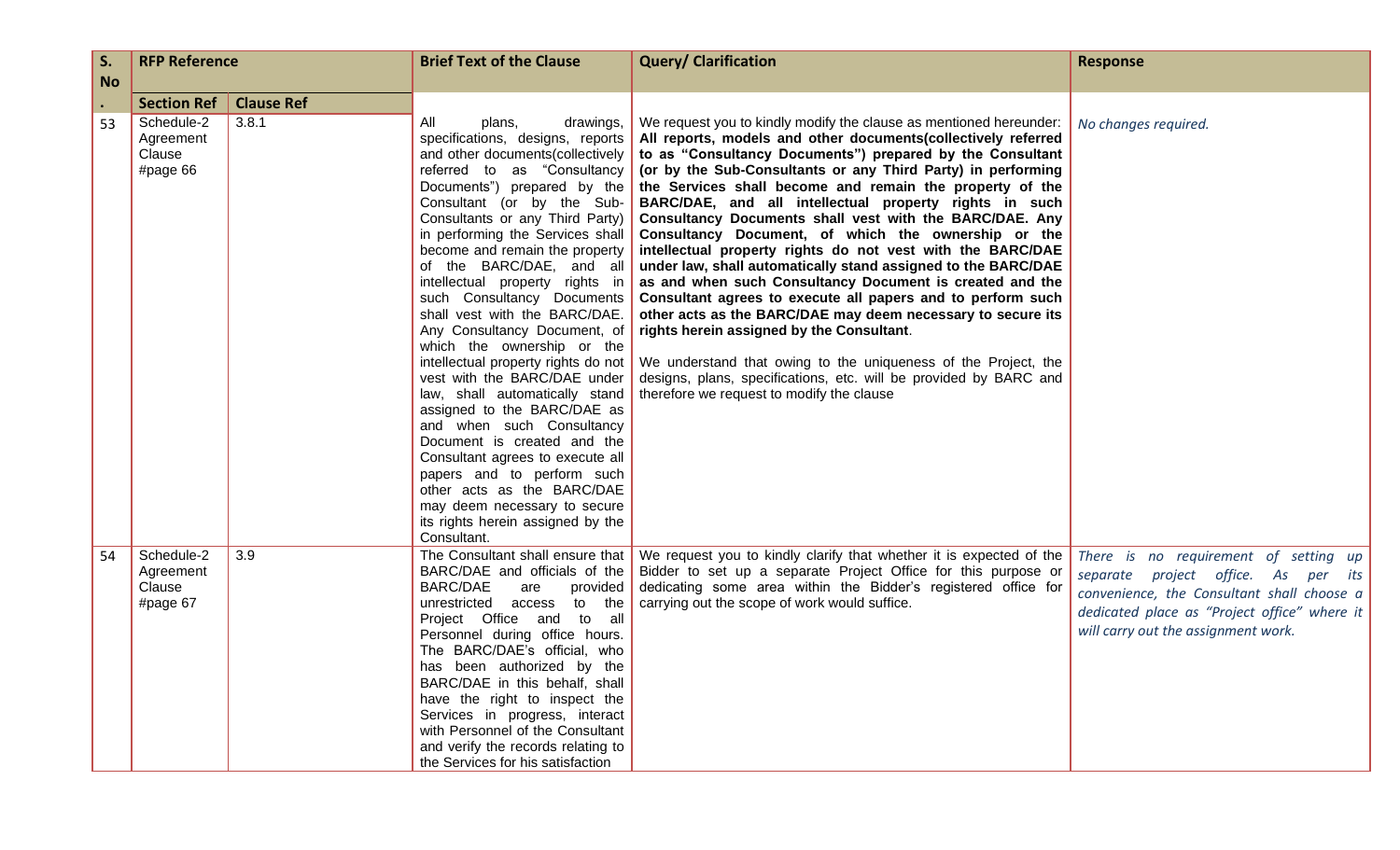| S.        | <b>RFP Reference</b>                          |                   | <b>Brief Text of the Clause</b>                                                                                                                                                                                                                                                                                                                                                                                                                                                                                                                                                                                                                                                                                                                                                                                   | <b>Query/ Clarification</b>                                                                                                                                                                                                                                                                                                                                                                                                                                                                                                                                                                                                                                                                                                                                                                                                                                                    | <b>Response</b>      |
|-----------|-----------------------------------------------|-------------------|-------------------------------------------------------------------------------------------------------------------------------------------------------------------------------------------------------------------------------------------------------------------------------------------------------------------------------------------------------------------------------------------------------------------------------------------------------------------------------------------------------------------------------------------------------------------------------------------------------------------------------------------------------------------------------------------------------------------------------------------------------------------------------------------------------------------|--------------------------------------------------------------------------------------------------------------------------------------------------------------------------------------------------------------------------------------------------------------------------------------------------------------------------------------------------------------------------------------------------------------------------------------------------------------------------------------------------------------------------------------------------------------------------------------------------------------------------------------------------------------------------------------------------------------------------------------------------------------------------------------------------------------------------------------------------------------------------------|----------------------|
| <b>No</b> |                                               |                   |                                                                                                                                                                                                                                                                                                                                                                                                                                                                                                                                                                                                                                                                                                                                                                                                                   |                                                                                                                                                                                                                                                                                                                                                                                                                                                                                                                                                                                                                                                                                                                                                                                                                                                                                |                      |
| $\bullet$ | <b>Section Ref</b>                            | <b>Clause Ref</b> |                                                                                                                                                                                                                                                                                                                                                                                                                                                                                                                                                                                                                                                                                                                                                                                                                   |                                                                                                                                                                                                                                                                                                                                                                                                                                                                                                                                                                                                                                                                                                                                                                                                                                                                                |                      |
| 55        | Schedule-2<br>Agreement<br>Clause<br>#page 67 | 3.10              | Consultant<br>shall<br>The<br>responsible for accuracy of the<br>data collected by it directly or<br>procured<br>from<br>other<br>agencies/authorities,<br>the<br>designs, drawings,<br>estimates<br>and all other details prepared by<br>it as part of these services.<br>Subject to the provisions of<br>Clause 3.4, it shall indemnify the<br>BARC/DAE<br>against<br>any<br>inaccuracy in its work which<br>surface<br>might<br>during<br>implementation of the Project, if<br>such inaccuracy is the result of<br>any negligence or inadequate<br>due diligence on part of the<br>Consultant or arises out of its<br>failure to conform to good<br>The<br>industry<br>practice.<br>Consultant shall also be<br>responsible for<br>promptly<br>correcting, at its own cost and<br>risk, the drawings including | be   We request you to kindly modify the clause as mentioned hereunder:<br>The Consultant shall be responsible for accuracy of the data<br>collected by it directly or procured from other<br>agencies/authorities, the designs, drawings, estimates and all<br>other details prepared by it as part of these services. Subject to<br>the provisions of Clause 3.4, it shall indemnify the BARC/DAE<br>against any inaccuracy in its work which might surface during<br>implementation of the Project, if such inaccuracy is the result of<br>any negligence or inadequate due diligence on part of the<br>Consultant or arises out of its failure to conform to good<br>industry practice<br>We understand that owing to the uniqueness of the Project, the<br>designs, plans, specifications, etc. will be provided by BARC<br>and therefore we request to modify the clause | No changes required. |
| 56        | Schedule-2<br>Agreement<br>Clause<br>#page 69 | 4.6               | any re-survey / investigations.<br>Working hours, overtime, leave,<br>etc.<br>The Personnel shall not be<br>entitled to be paid for overtime<br>nor to take paid sick leave or<br>vacation leave except as<br>specified in the Agreement, and<br>the consultant's remuneration<br>shall be deemed to cover these<br>items. All leave to be allowed to<br>the Personnel is excluded from<br>the man days of service set forth<br>in Annex-2. Any taking of leave<br>by any Personnel for a period<br>exceeding 7(seven) days shall<br>be subject to the prior approval<br>of the BARC/DAE, and the                                                                                                                                                                                                                 | We request you to kindly remove the clause since the clause may<br>not be relevant in case of deliverable based projects<br>Since the Project would be a deliverable based project and not being<br>a retainership project, the clause is restrictive.                                                                                                                                                                                                                                                                                                                                                                                                                                                                                                                                                                                                                         | No changes required. |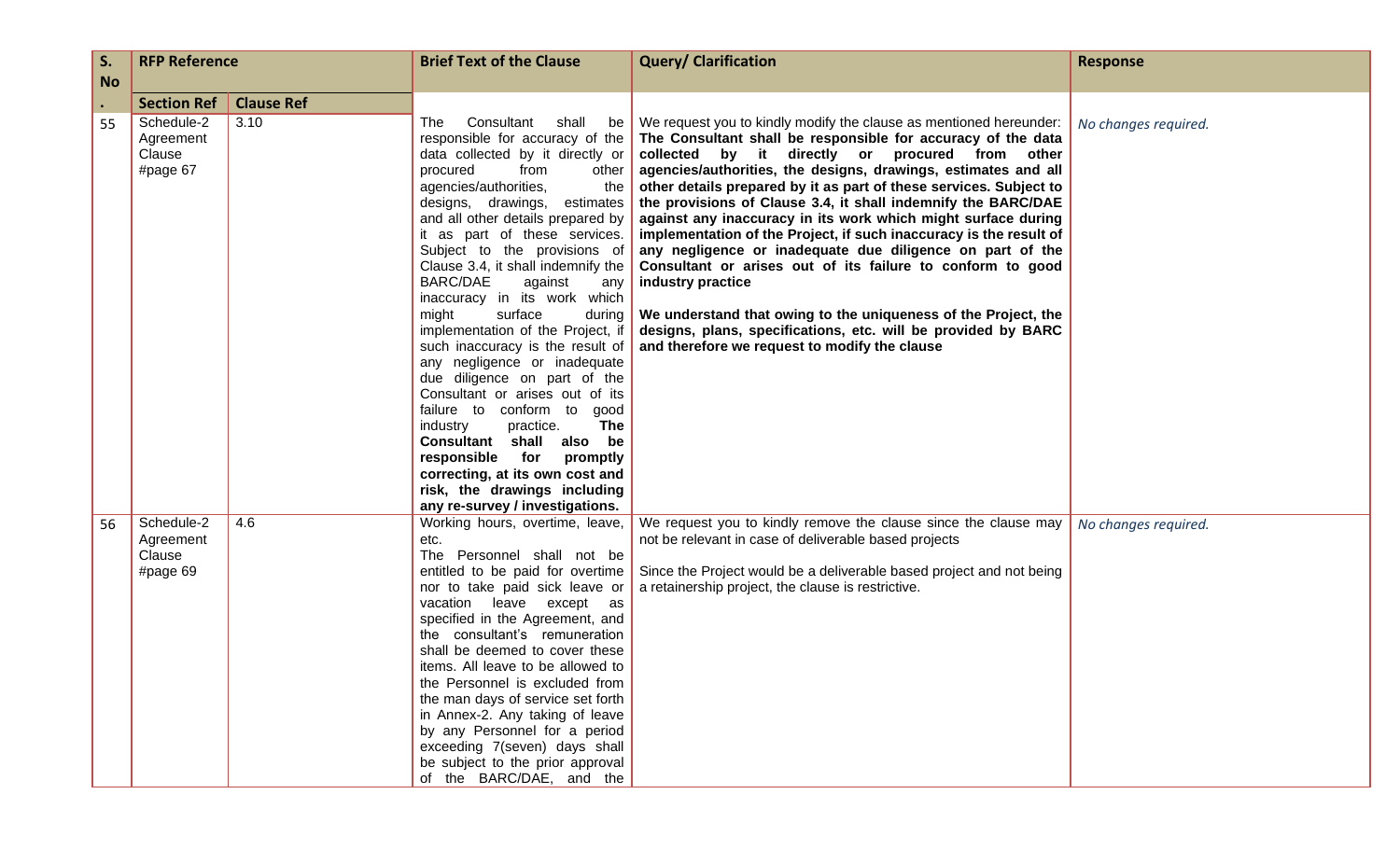| S.<br><b>No</b> | <b>RFP Reference</b>                             |                                    | <b>Brief Text of the Clause</b>                                                                                                                                                                                                                                                                                                                                                                                                                                     | <b>Query/ Clarification</b>                                                                                                                                                                                                                                                                                                                                                                                                                                                                                                                                                                                                                                                                               | <b>Response</b>                                                                                                                                                                                                                                                                                                                                                               |
|-----------------|--------------------------------------------------|------------------------------------|---------------------------------------------------------------------------------------------------------------------------------------------------------------------------------------------------------------------------------------------------------------------------------------------------------------------------------------------------------------------------------------------------------------------------------------------------------------------|-----------------------------------------------------------------------------------------------------------------------------------------------------------------------------------------------------------------------------------------------------------------------------------------------------------------------------------------------------------------------------------------------------------------------------------------------------------------------------------------------------------------------------------------------------------------------------------------------------------------------------------------------------------------------------------------------------------|-------------------------------------------------------------------------------------------------------------------------------------------------------------------------------------------------------------------------------------------------------------------------------------------------------------------------------------------------------------------------------|
|                 | <b>Section Ref</b>                               | <b>Clause Ref</b>                  |                                                                                                                                                                                                                                                                                                                                                                                                                                                                     |                                                                                                                                                                                                                                                                                                                                                                                                                                                                                                                                                                                                                                                                                                           |                                                                                                                                                                                                                                                                                                                                                                               |
|                 |                                                  |                                    | Consultant shall ensure that any<br>absence on leave will not delay<br>the progress and quality of the<br>Services.                                                                                                                                                                                                                                                                                                                                                 |                                                                                                                                                                                                                                                                                                                                                                                                                                                                                                                                                                                                                                                                                                           |                                                                                                                                                                                                                                                                                                                                                                               |
| 57              | Schedule-2<br>Agreement<br>Clause<br>#page 73    | 6.3(f)                             | 25% (twenty-five per cent) of the<br>Agreement Value has been<br>earmarked as Final Payment to<br>be made to the Consultant upon<br>execution of the Concession<br>Agreement. In the event the<br>Concession Agreement does not<br>get executed within 24 months<br>(twenty-four months) from the<br>Letter of Award or 6 (six) months<br>after the revised completion<br>date, whichever is later, the Final<br>Payment shall not become due<br>to the Consultant. | We request to kindly modify the clause as mentioned hereunder:<br>15% (fifteen per cent) of the Agreement Value has been<br>earmarked as Final Payment to be made to the Consultant upon<br>execution of the Concession Agreement. In the event the<br>Concession Agreement does not get executed within 24 months<br>(twenty-four months) from the Letter of Award or 6 (six) months<br>after the revised completion date, whichever is later, the Final<br>Payment shall not become due to the Consultant.                                                                                                                                                                                              | No changes required                                                                                                                                                                                                                                                                                                                                                           |
| 58              | Schedule-2<br>Agreement<br>Clause<br>#page 74    | <b>Liquidated Damages</b>          | <b>Liquidated Damages</b>                                                                                                                                                                                                                                                                                                                                                                                                                                           | We request to kindly include the following as a proviso to the clause,<br>"However, the Consultant shall not be liable for Penalty in this<br>clause if the default/delay is not solely attributable to the<br><b>Consultant"</b>                                                                                                                                                                                                                                                                                                                                                                                                                                                                         | No changes required                                                                                                                                                                                                                                                                                                                                                           |
| 59              | Schedule-2<br>Agreement<br>Clause<br>#page 82-83 | Schedule-2<br>Agreement<br>Annex-5 | Annex-5<br><b>Payment Schedule</b><br>Note:<br>3.3.<br>Mobilization Advance up<br>to 10% (ten per cent) of the total<br>times of the advance of a<br>Scheduled Bank. This shall<br>attract 10% (ten per cent) simple<br>interest per annum and shall be<br>adjusted against the first 3<br>(three) bills in four equal                                                                                                                                              | We request to kindly change the schedule suggested in point<br>number 9 above else we request to change clause as mentioned<br>hereunder:<br>"Mobilization Advance up to 10% (ten per cent) of the total<br>Agreement Value shall be paid on request against Bank<br>Agreement Value shall be paid Guarantee equivalent to 1.10 times of the advance of a<br>on request against Bank Scheduled Bank. This shall attract 10% (ten per cent) simple shall be paid on request against Bank<br>Guarantee equivalent to 1.10 interest per annum and shall be adjusted against the first 3<br>(three) bills in four equal instalments and the accrued interest<br>will be recovered from the 4th (fourth) bill" | 'Annex-5 Payment Schedule<br>Note: 3' may be read as under: -<br>"Mobilization Advance up to 10% (ten<br>per cent) of the total Agreement Value<br><b>Guarantee equivalent to 1.10 times of</b><br>the advance of a Scheduled Bank. This<br>shall attract 10% (ten per cent) simple<br>interest per annum and shall be adjusted<br>against the first 3 (three) bills in three |